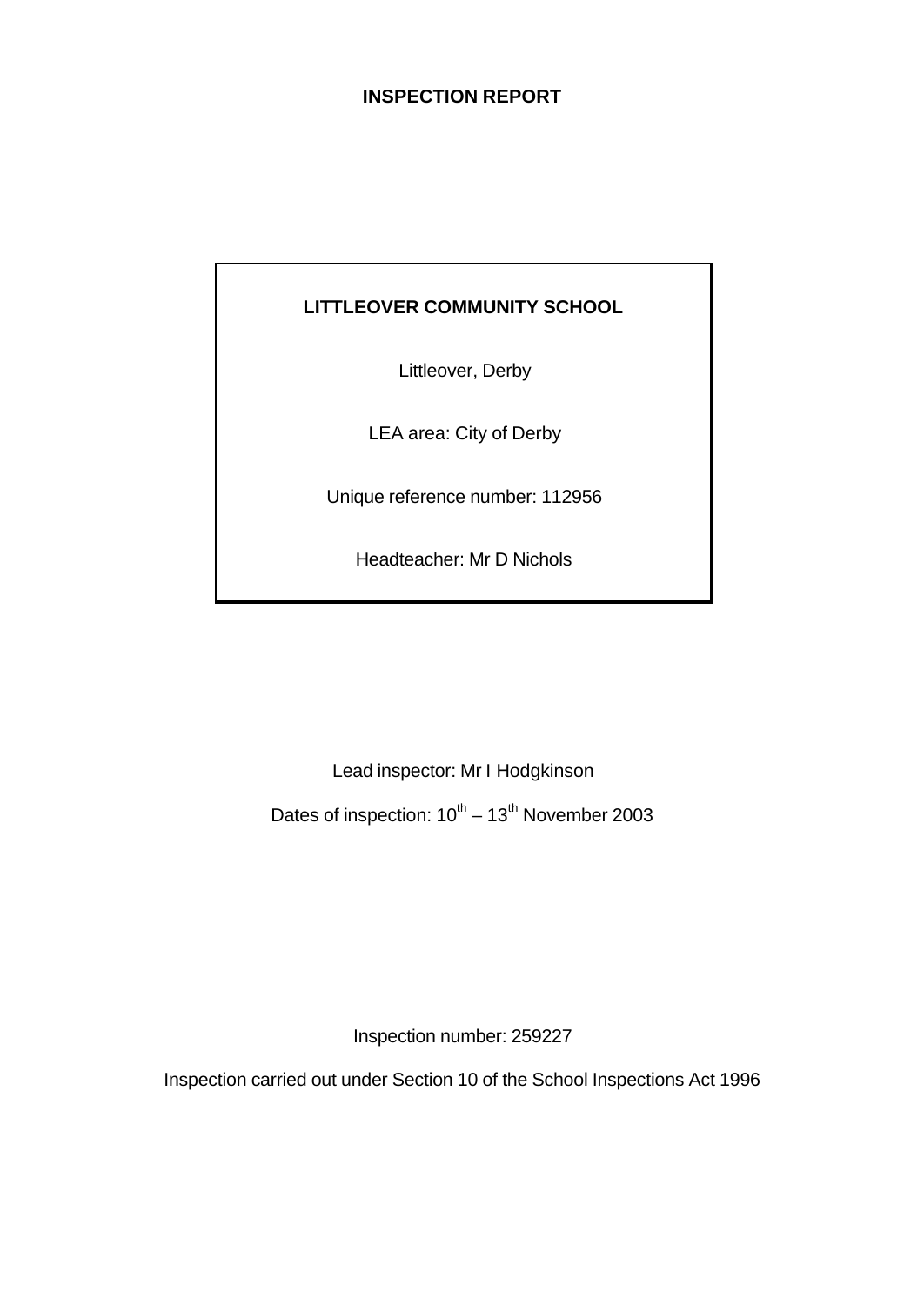#### © Crown copyright 2003

This report may be reproduced in whole or in part for non-commercial educational purposes, provided that all extracts quoted are reproduced verbatim without adaptation and on condition that the source and date thereof are stated.

Further copies of this report are obtainable from the school. Under the School Inspections Act 1996, the school must provide a copy of this report and/or its summary free of charge to certain categories of people. A charge not exceeding the full cost of reproduction may be made for any other copies supplied.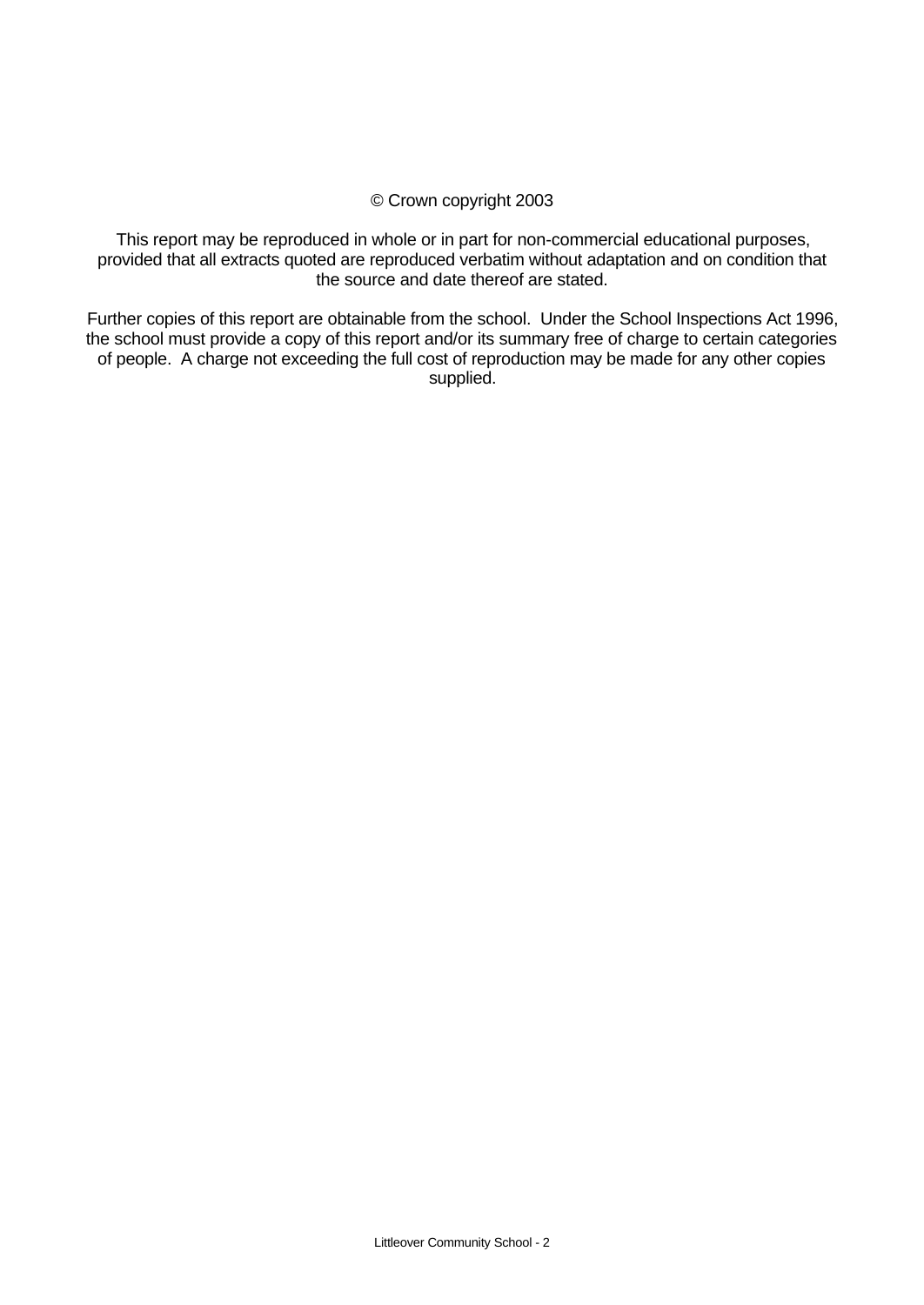## **INFORMATION ABOUT THE SCHOOL**

| Type of school:              | Comprehensive               |
|------------------------------|-----------------------------|
| School category:             | Community                   |
| Age range of pupils:         | 11 – 18 years               |
| Gender of pupils:            | Mixed                       |
| Number on roll:              | 1,446                       |
| School address:              | Pastures Hill<br>Littleover |
| Postcode:                    | Derby<br><b>DE23 4BZ</b>    |
| Telephone number:            | 01332 513219                |
| Fax number:                  | 01332 516580                |
| Appropriate authority:       | The governing body          |
| Name of chair of governors:  | Mr D Smith                  |
| Date of previous inspection: | November 1997               |

## **CHARACTERISTICS OF THE SCHOOL**

This successful and harmonious school attracts pupils from a wide variety of backgrounds and cultures. Most come from the increasingly socially and ethnically mixed suburb of Littleover on the south western edge of Derby where the school is located. The school's catchment area also stretches into the inner city area of Normanton with its large ethnic minority community. Just over 55 per cent of pupils are of White British origin, whilst 18 per cent are of Indian Sikh and 13 per cent Pakistani Muslim heritage. The remaining 14 per cent comprises a mixture of ethnic origins, including African Caribbean, African, dual heritage, Japanese, Chinese and Bosnian. Eight pupils, all of Japanese origin whose parents are employed in the nearby car manufacturing plant, are beginners in speaking English. The proportion of pupils entitled to a free school meal is broadly average. Overall, pupils' attainment on entry when they join the school in Year 7 is above average.

Much has happened to the school since the last inspection in 1997. The school was then an 11 to 16 establishment but now has shared sixth-form provision through its Millennium Centre; it became Derby's only beacon secondary school in September 2000; and from September 2003 it has been a specialist Science and Mathematics College. It is also part of Derby's Excellence in Cities initiative. The school has grown very strongly; with 1446 on roll it is much larger than average. It remains heavily over-subscribed and recruits well in excess of its pupil admissions number. This has placed constraints on accommodation, the development of which has required very careful planning.

The proportion of pupils identified as having special educational needs is broadly average, and the proportion of pupils with statements of need is below average. Most pupils who need support beyond action which can be taken by the school itself have emotional, behavioural, or moderate learning difficulties. One student has a specific learning difficulty, one a severe learning difficulty and one a hearing impairment. No sixth-form students have identified special educational needs.

## **INFORMATION ABOUT THE INSPECTION TEAM**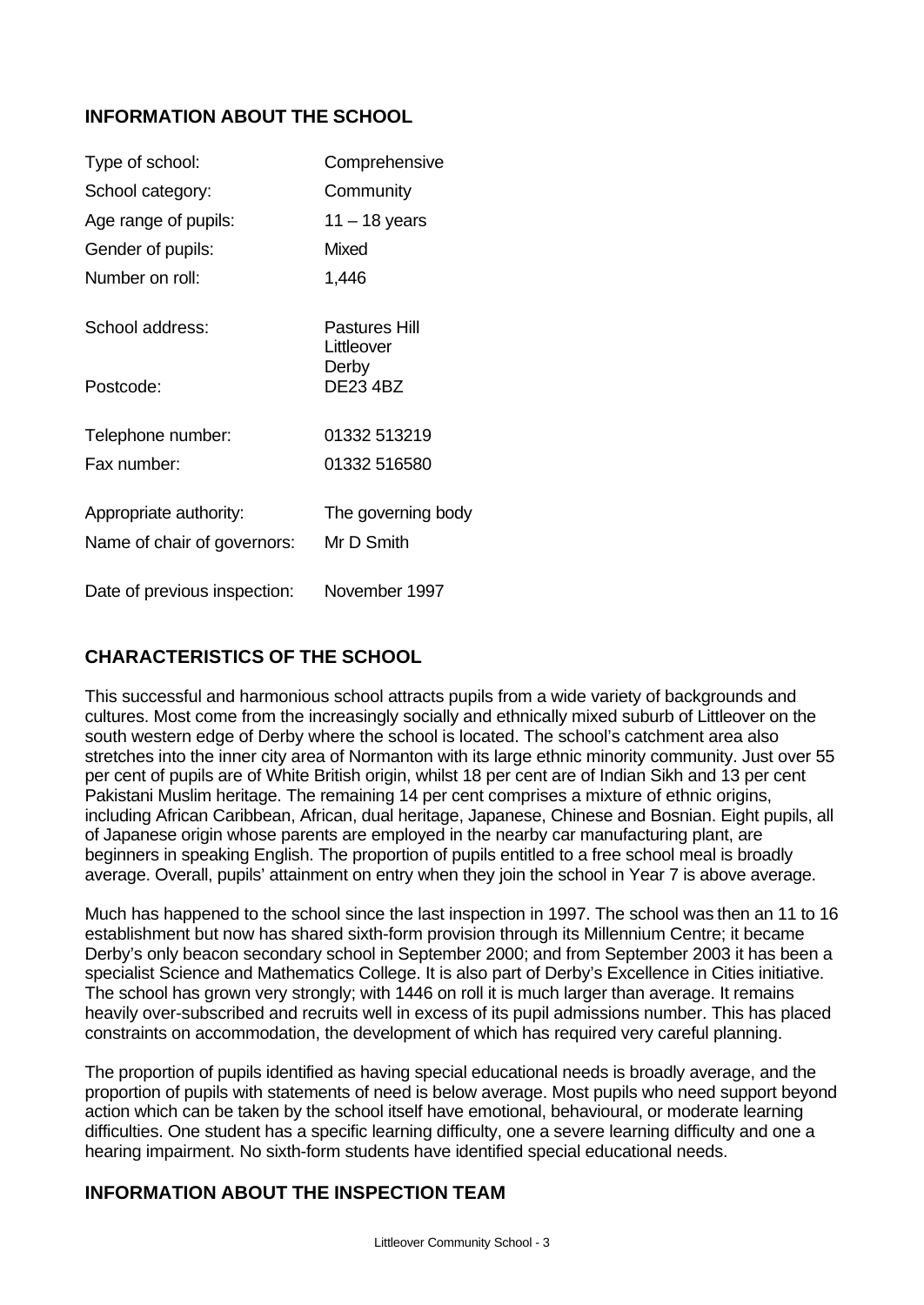| Members of the inspection team |                                   | <b>Subject responsibilities</b> |                                             |
|--------------------------------|-----------------------------------|---------------------------------|---------------------------------------------|
| 20588                          | Mr I Hodgkinson<br>Lead inspector |                                 | <b>Business education</b>                   |
| 12775                          | Ms J Goodchild                    | Lay inspector                   |                                             |
| 20527                          | Mr B King                         | Team inspector                  | <b>Mathematics</b>                          |
| 31174                          | Mr D Westworth                    | Team inspector                  | English                                     |
| 18076                          | Mr H Dodd                         | Team inspector                  | Science                                     |
| 18032                          | Ms I Randall                      | Team inspector                  | Information and communication<br>technology |
| 1240                           | Mr J King                         | Team inspector                  | Art and design                              |
| 1759                           | Mr G Edwards                      | Team inspector                  | Design and technology                       |
| 32221                          | Mr K Williams                     | Team inspector                  | Geography                                   |
| 25744                          | Mr T Osgerby                      | Team inspector                  | History                                     |
| 30888                          | Mrs L Walsh-Nelisen               | Team inspector                  | French                                      |
|                                |                                   |                                 | German                                      |
|                                |                                   |                                 | Japanese                                    |
| 19867                          | <b>Mr M Pettitt</b>               | Team inspector                  | <b>Music</b>                                |
|                                |                                   |                                 | Art and design sixth form                   |
| 23268                          | Mr K Corrigan                     | Team inspector                  | Physical education                          |
| 4372                           | Mr R Fordham                      | Team inspector                  | Religious education                         |
|                                |                                   |                                 | Citizenship                                 |
| 32337                          | Mr N Chandla                      | Team inspector                  | Urdu                                        |
|                                |                                   |                                 | Panjabi                                     |
| 33920                          | Ms A Higginbotham                 | Team inspector                  | Mathematics sixth form                      |
| 19214                          | Mr G Price                        | Team inspector                  | English sixth form                          |
| 10905                          | Dr A Brewerton                    | Team inspector                  | Physics (sixth form)                        |
| 1819                           | Mr R Crowther                     | Team inspector                  | Psychology (sixth form)                     |

The inspection contractor was:

Bench Marque Limited National Westminster Bank Chambers Victoria Street Burnham-on-Sea Somerset TA8 1AN

Any concerns or complaints about the inspection or the report should be made initially to the inspection contractor. The procedures are set out in the leaflet *'Complaining about Ofsted Inspections'*, which is available from Ofsted Publications Centre (telephone 07002 637833) or Ofsted's website (www.oftsed.gov.uk).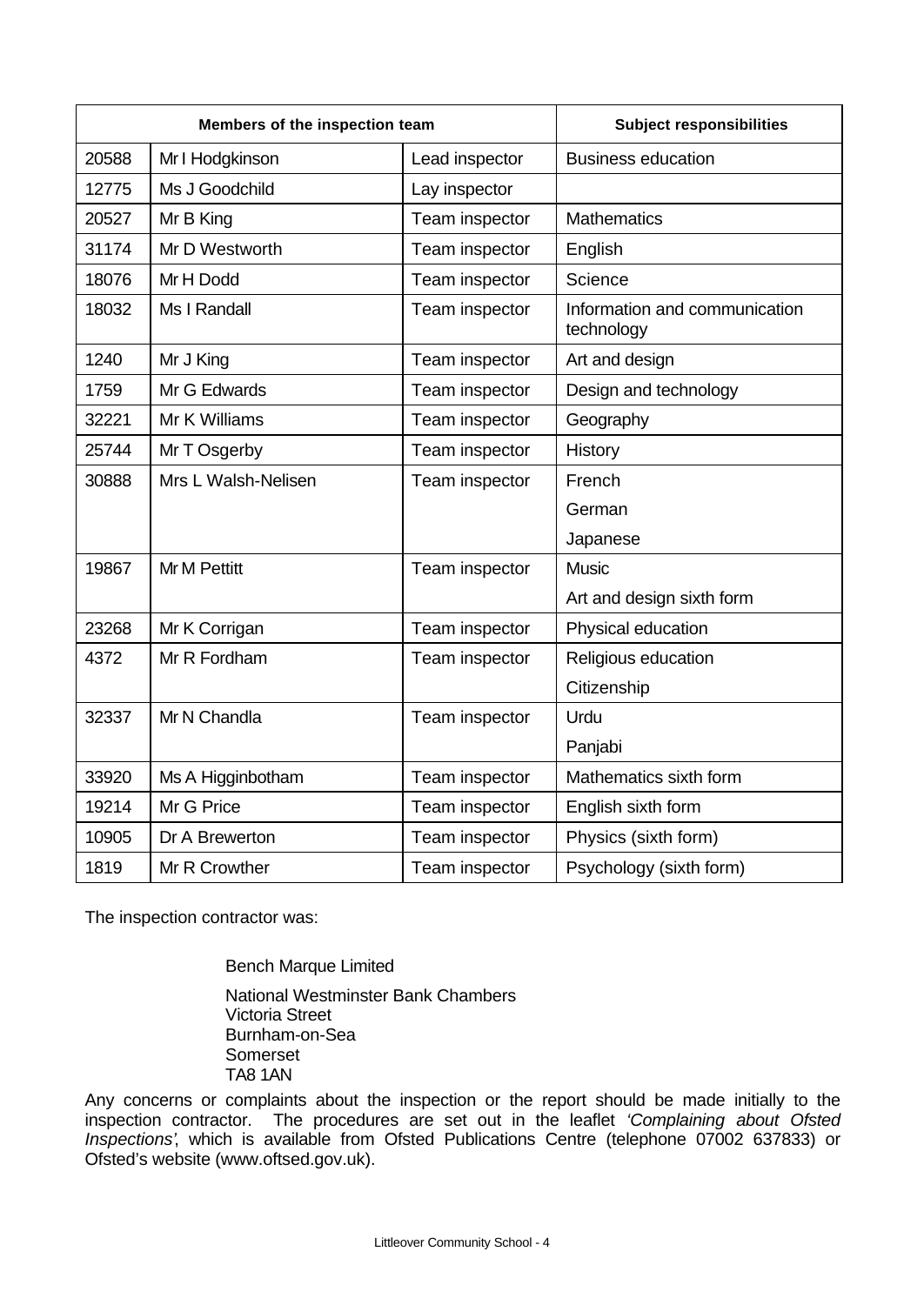## **REPORT CONTENTS**

|                                                                                                                                                                                                                                                                 | Page |
|-----------------------------------------------------------------------------------------------------------------------------------------------------------------------------------------------------------------------------------------------------------------|------|
| <b>PART A: SUMMARY OF THE REPORT</b>                                                                                                                                                                                                                            | 6    |
| <b>PART B: COMMENTARY ON THE MAIN INSPECTION FINDINGS</b>                                                                                                                                                                                                       |      |
| <b>STANDARDS ACHIEVED BY PUPILS</b>                                                                                                                                                                                                                             | 10   |
| Standards achieved in subjects and courses                                                                                                                                                                                                                      |      |
| Pupils' attitudes, values and other personal qualities                                                                                                                                                                                                          |      |
| <b>QUALITY OF EDUCATION PROVIDED BY THE SCHOOL</b>                                                                                                                                                                                                              | 15   |
| Teaching and learning<br>The curriculum<br>Care, guidance and support<br>Partnership with parents, other schools and the community<br><b>LEADERSHIP AND MANAGEMENT</b><br>PART C: THE QUALITY OF EDUCATION IN AREAS OF LEARNING,<br><b>SUBJECTS AND COURSES</b> | 22   |
| <b>SUBJECTS IN KEY STAGES 3 &amp; 4</b>                                                                                                                                                                                                                         | 26   |
| <b>SUBJECTS AND COURSES IN THE SIXTH FORM</b>                                                                                                                                                                                                                   | 45   |
| <b>PART D: SUMMARY OF THE MAIN INSPECTION JUDGEMENTS</b>                                                                                                                                                                                                        | 55   |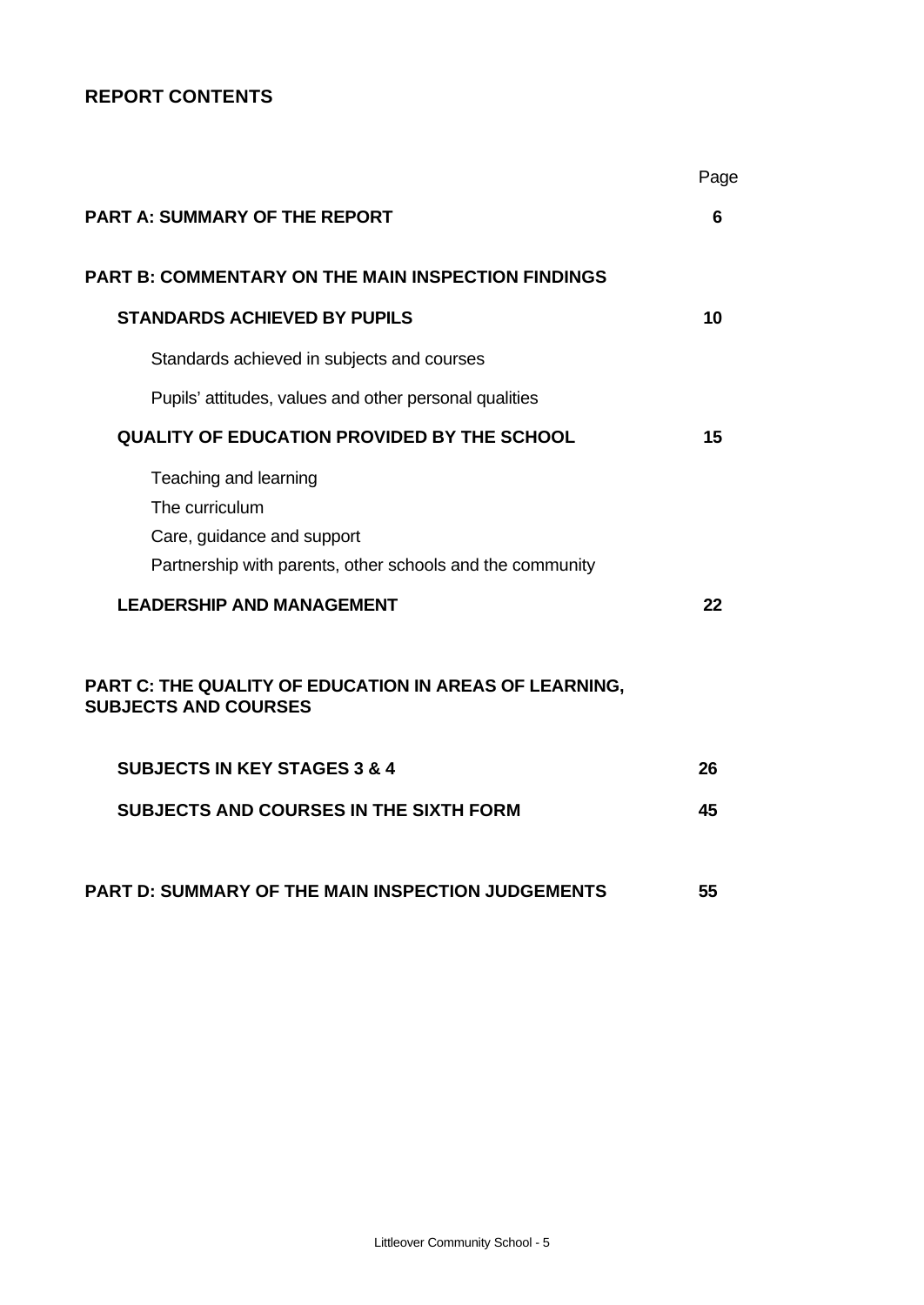# **PART A: SUMMARY OF THE REPORT**

## **OVERALL EVALUATION**

**Littleover is a very good school with many outstanding features.** It brings together pupils from diverse ethnic, cultural and social backgrounds and provides them with education of a high quality. They achieve very well. Pupils have high aspirations, and the school provides excellent support to help them meet their goals. It gives very good value for money.

The school has very many strengths. Its main strengths and weaknesses are:

- pupils benefit from comprehensive monitoring of their attitudes and progress and excellent support and guidance in meeting their goals;
- pupils' attitudes to learning, their values and their behaviour are excellent;
- pupils' moral, cultural and social development are excellent. Relationships between pupils are harmonious and strong;
- the school is very highly regarded by its parents, pupils and community;
- the quality and breadth of the curriculum and opportunities for enrichment through activities outside of lessons are very good;
- leadership and management of the school's headteacher and senior management team are outstanding, and management of the sixth form is very effective;
- computers are not used enough to help pupils learn in a number of subjects.

The school has made very good improvement since its last inspection in 1997, when standards and the quality of education were very good. Its results have continued to improve above the national trend. The curriculum has broadened; attitudes of pupils are now excellent and there are few exclusions. The school has received many endorsements of the quality of its work, and it has added a very successful, cost effective sixth form in the Millennium Centre. Good progress has been made against most of the key issues raised at the last inspection. Assessment has improved very well, and a new library has been built which remains small but is well used. While provision for information and communication technology (ICT) has improved since the last inspection, there is still a need to increase its use in art and design, music, modern foreign languages, geography and history.

#### **STANDARDS ACHIEVED**

| Performance compared with:                 |  |      | all schools |      | similar schools |
|--------------------------------------------|--|------|-------------|------|-----------------|
|                                            |  | 2001 | 2002        | 2003 | 2003            |
| GCSE/GNVQ examinations<br>Year 11          |  | Α    |             |      | $A^*$           |
| A/AS level and VCE examinations<br>Year 13 |  | B    |             | в    |                 |

*Key: A - well above average; B – above average; C – average; D – below average; E – well below average For Year 11, similar schools are those whose students attained similarly at the end of Year 9.*

**Standards achieved overall are high,** with outstanding results in Year 9 tests and GCSE.Results have risen at a rate faster than the national average over recent years. In 2002, the pupils' rate of progress from their Year 9 test scores to their GCSE results was outstanding.

- Standards of pupils by Year 9 are well above the national average and very high in relation to similar schools; pupils achieve very well.
- Standards seen among pupils in Years 10 and 11 are well above average and their achievement is very good. The school has an outstanding record of getting all pupils five GCSEs, and the improvement in the results of Indian and Pakistani boys has been excellent
- Standards of work in Years 12 and 13 are above average overall. Students achieve well.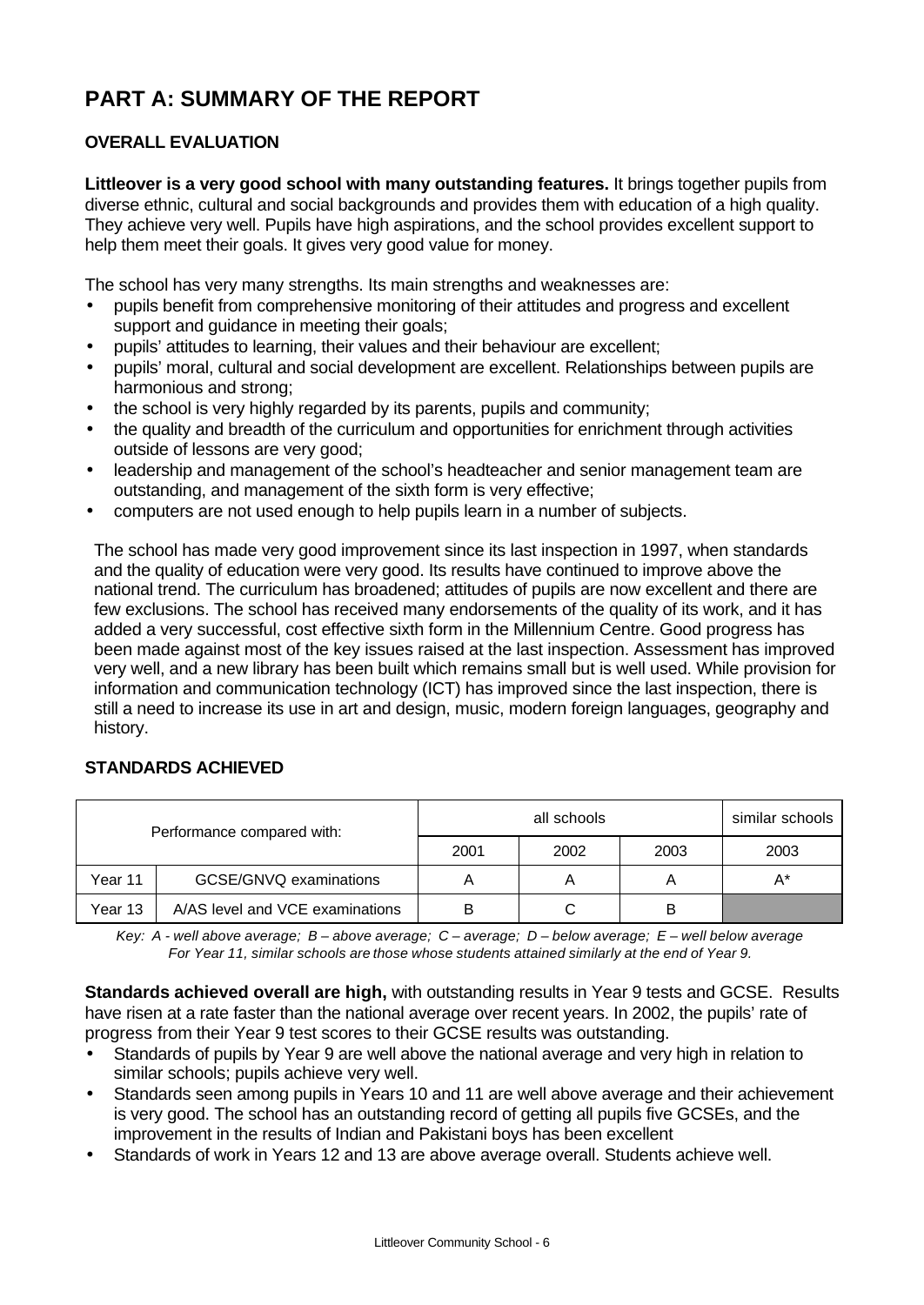• Students with particular needs, including the able and talented, those for whom English is an additional language and those with other special educational needs, achieve very well in the school because of the very good provision made to support them.

**Pupils' personal qualities, including their moral, social and cultural development, are excellent** and a key strength of the school. Their spiritual development is very good. The ethos of the school celebrates the multicultural nature of its community and ensures that a deep knowledge and understanding of different cultures, and mutual tolerance and respect, is developed amongst pupils. Pupils behave exceptionally well, and their excellent attitudes towards school and their work contribute a great deal to the high quality of their learning. Their attendance and punctuality are also excellent.

## **QUALITY OF EDUCATION**

**The quality of education provided by the school is very good.** Pupils get excellent support, advice and guidance from teachers, support staff, tutors and senior managers. Pupils develop very good learning skills and habits from a very early age, which underpin their high achievement. They receive excellent preparation for examinations, and always complete coursework because of very thorough monitoring systems. While there is a lack of variety of tasks and approaches in some lessons, teaching is very good overall because it builds on and promotes the very good learning skills of pupils. The teaching of pupils for whom English is an additional language is a strength.

The school offers a very good curriculum. It is well organised to meet the needs and aspirations of the pupils that it serves, and is staffed by teachers and support staff of a high quality. The opportunities for activities to enrich pupils' achievement outside of lessons are very good. Links with other schools are in many cases excellent, because they enable pupils to make a smooth transition from primary school and to get a high quality of post-16 education.

#### **LEADERSHIP AND MANAGEMENT**

**Leadership and management are very good.** The leadership of the headteacher is excellent, and he is supported by an outstanding senior management team. Together they have shown much vision in seizing opportunities to develop the school and setting in place excellent systems to ensure that standards are high and rising. The governing body has played an effective role in supporting the senior management team and scrutinising its innovative and sometimes radical approaches to school development. Governance is, however, unsatisfactory in not ensuring that the school meets statutory requirements for a daily act of collective worship and for the provision of religious education in the sixth form.

### **PARENTS' AND PUPILS' VIEWS OF THE SCHOOL**

Parents and pupils are strongly supportive of the school and its work. In particular, most feel that pupils enjoy school, the teaching is good and the school is well run. Parents and pupils expressed no major overall concerns and stressed the strengths of the school in building an harmonious community.

### **IMPROVEMENTS NEEDED**

The most important things the school should do to improve are:

• improve the use of computers in ICT in art and design, music, modern foreign languages, geography and history;

and, to meet statutory requirements:

- make arrangements to provide a daily act of collective worship;
- strengthen provision of religious education for all students in the sixth form.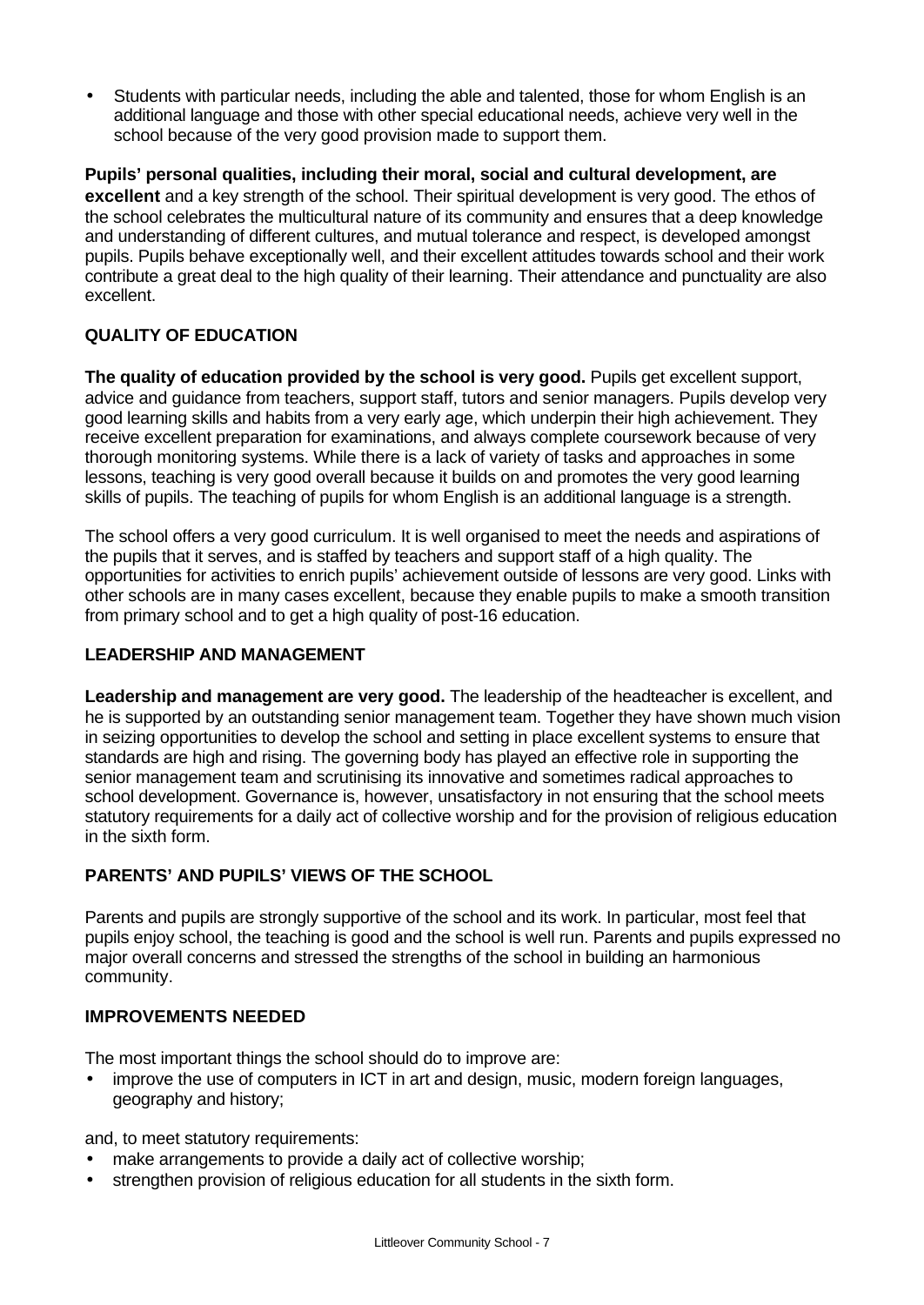#### **THE SIXTH FORM AT THE MILLENNIUM SIXTH FORM CENTRE**

#### **OVERALL EVALUATION**

This is a very good, cost effective sixth form. Its students achieve well at AS and A-level examinations. Results have continued to improve because the sixth form is very well managed, students' attitudes to learning are excellent and they are very well taught.

The main strengths and weaknesses are:

- standards are above average overall, and students achieve well in most subjects;
- the quality of teaching and learning is very good and students respond very positively;
- students' attitudes to learning and their personal development are excellent and they are highly motivated and very hardworking;
- leadership and management are very good and the clear vision of a sixth form where all can flourish is being implemented very effectively;
- morale is high among students and staff; a very clear focus on high all-round achievement is evident;
- students receive excellent support and guidance so that they achieve their potential;
- provision for religious education does not meet legal requirements.

#### **QUALITY AND STANDARDS IN SUBJECTS AND COURSES OF THE CURRICULUM**

Judgements about the provision in the subjects and courses inspected in the sixth form are shown below. They are based mainly on the quality of teaching and learning and how well students achieve. *Not all subjects in the sixth form were inspected*. Those shown in bold type were inspected in detail.

| Curriculum area                                | <b>Evaluation</b>                                                                                                                                                                                                                                                                                                                                                                                                                                                                                                                                           |
|------------------------------------------------|-------------------------------------------------------------------------------------------------------------------------------------------------------------------------------------------------------------------------------------------------------------------------------------------------------------------------------------------------------------------------------------------------------------------------------------------------------------------------------------------------------------------------------------------------------------|
| English, languages and<br>communication        | Good in English language and literature, where students' attitudes are positive;<br>they are well taught and achieve well. Standards are above average and teaching<br>and learning are good in French. Very good teaching gives rise to high standards<br>and very good results in AS Panjabi.                                                                                                                                                                                                                                                             |
| <b>Mathematics</b>                             | Very good in mathematics. Standards are well above average and examination<br>results rose significantly in 2003. Teaching and learning are very good; students are<br>well motivated and work hard.                                                                                                                                                                                                                                                                                                                                                        |
| Science                                        | Very good in physics, where results are improving and current standards are<br>above average. Results in chemistry have shown particularly good achievement.<br>Biology results have improved consistently year-on-year and AS results in 2003<br>were very strong. In science lessons generally, teaching and learning are very good.<br>A high proportion of students opt to take science courses in the school.                                                                                                                                          |
| Information and<br>communication<br>technology | Very good in information and communication technology. Achievement is<br>very good; students apply their knowledge very well to new situations. Teaching and<br>assessment are very good and the course is very popular. Results are also high in<br>computing, where students enjoy the challenge provided by the course.                                                                                                                                                                                                                                  |
| <b>Humanities</b>                              | Good in psychology, where students attain consistently above average A-level and<br>AS results. The teaching is good; well-designed lessons ensure good preparation<br>for examinations. Results are above average in history, where teaching seen was<br>very good and the numbers taking the subject are growing. Teaching is good in<br>religious studies; AS results are average and students achieve well. In geography,<br>results in 2003 were below average and below those predicted for the students, but<br>current achievement is satisfactory. |
| Engineering, technology<br>and manufacturing   | Very good in product design. Results have been well above average and<br>students create innovative designs as a result of extensive research. Teaching is<br>very good.                                                                                                                                                                                                                                                                                                                                                                                    |
|                                                |                                                                                                                                                                                                                                                                                                                                                                                                                                                                                                                                                             |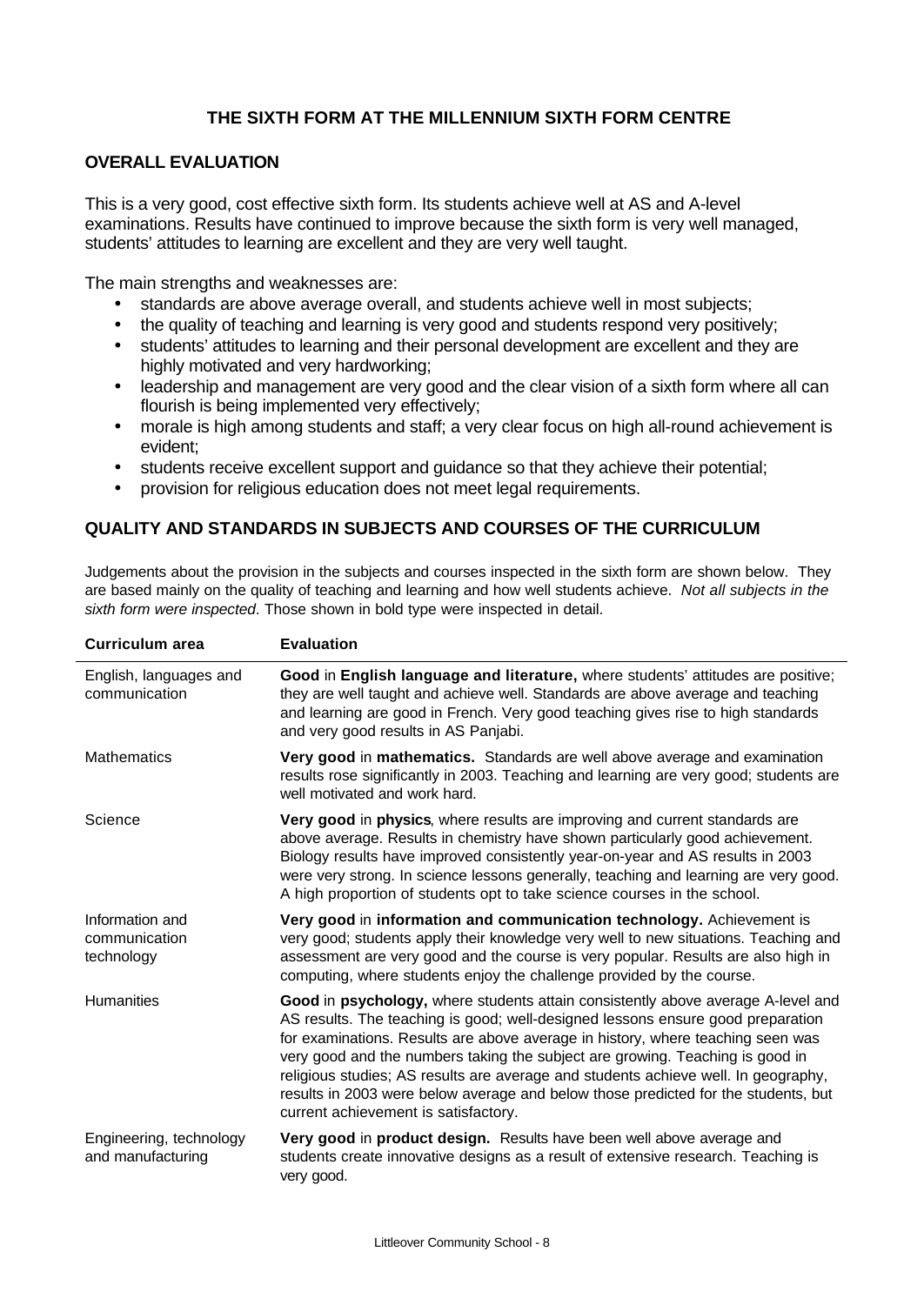| Visual and performing arts<br>and media    | <b>Satisfactory</b> in art and design. Standards are average and achievement is<br>satisfactory. Teachers provide useful individual tuition, but students are given limited<br>creative challenge and expectations are modest. Teaching is good in music and<br>high A-level and AS grades are achieved. Achievement, teaching and learning are<br>good in drama. |
|--------------------------------------------|-------------------------------------------------------------------------------------------------------------------------------------------------------------------------------------------------------------------------------------------------------------------------------------------------------------------------------------------------------------------|
| Hospitality, sports, leisure<br>and travel | Very good in physical education. Students achieve consistently well at AS and<br>A-level. The quality of teaching is very good with excellent relationships between<br>students and teachers. However, opportunities for extra-curricular sporting activities<br>are limited.                                                                                     |
| <b>Business</b>                            | In business studies, results have been average or above average in the last two<br>years, and students' achievement has been good. Teaching is good, with some<br>lively methods used to get students to think critically about business decisions.                                                                                                               |
| General education                          | The school offers an enrichment programme. well designed to help pupils extend<br>their skills or enhance their learning. Very good teaching was also seen in a well-<br>designed lesson on moral responsibility as part of the PSHE programme.                                                                                                                   |

*The curriculum areas are broadly common across all post-16 education and training. They do not necessarily correspond with subjects and courses taught by the school. Inspectors make judgements in the range: excellent; very good; good; satisfactory; unsatisfactory; poor; very poor. Excellent and very good are equivalent to the judgement 'outstanding' in further education and sixth form college reports; poor and very poor are equivalent to 'very weak'.*

## **ADVICE, GUIDANCE AND SUPPORT**

The advice, guidance and support provided for students are excellent. Monitoring of students' progress through assessment is also excellent. Students' prior attainment is assessed on entry to the sixth form; thereafter regular, rigorous assessments leave students and teachers in no doubt as to what has been achieved and what needs to be done to achieve realistic standards. A clear indicator of the success of these strategies is the very low rate of students deciding not to proceed with courses or leaving the sixth form prior to finishing their courses. Careers guidance, as part of the very good personal, social and health (PSHE) programme, guides students well towards the next stage of their lives or education.

### **LEADERSHIP AND MANAGEMENT OF THE SIXTH FORM**

The success of the Millennium Centre sixth form is a result of the very high quality of collaboration between the two schools involved in its provision. It is led and managed very effectively by its executive committee of both headteachers and heads of centre. Excellent systems are in place to ensure the complex provision runs smoothly. It is very effectively governed by a sixth-form steering group comprising representatives of the governing bodies of both schools. Governance has been very effective in establishing a sixth form which serves both schools and the community well. The development plan ensures that subject leaders from both schools are effectively supported and are enabled to achieve the best for the students. The pastoral dimension of the provision is exceptionally well managed with each student receiving high quality support. A very positive ethos prevails; students and staff strive for high all-round achievement. Monitoring arrangements are very thorough with each head of centre monitoring and, where necessary, supporting teachers.

### **STUDENTS' VIEWS OF THE SIXTH FORM**

Students spoke very highly of the sixth form and would recommend it to others. They have participated a good deal in the design and development of the sixth-form centre. Most said they knew how well they were achieving and teachers left them in absolutely no doubt as to what they needed to do to achieve their goals. Computers and library facilities were accessible. They enjoy the social aspects of sixth-form life and enjoy coming to the centre and would not dream of absenting themselves, even if they thought they could get away with it. They found the enrichment programme stimulating and enjoyable. They felt the multicultural dimension of the centre to be an important strength. Although over a quarter of sixth-form students who responded to the questionnaire expressed some concern about the quality of advice and guidance they received on sixth-form course selections and careers, inspection evidence, and discussion with students, indicated that the quality of advice and guidance for most is very good.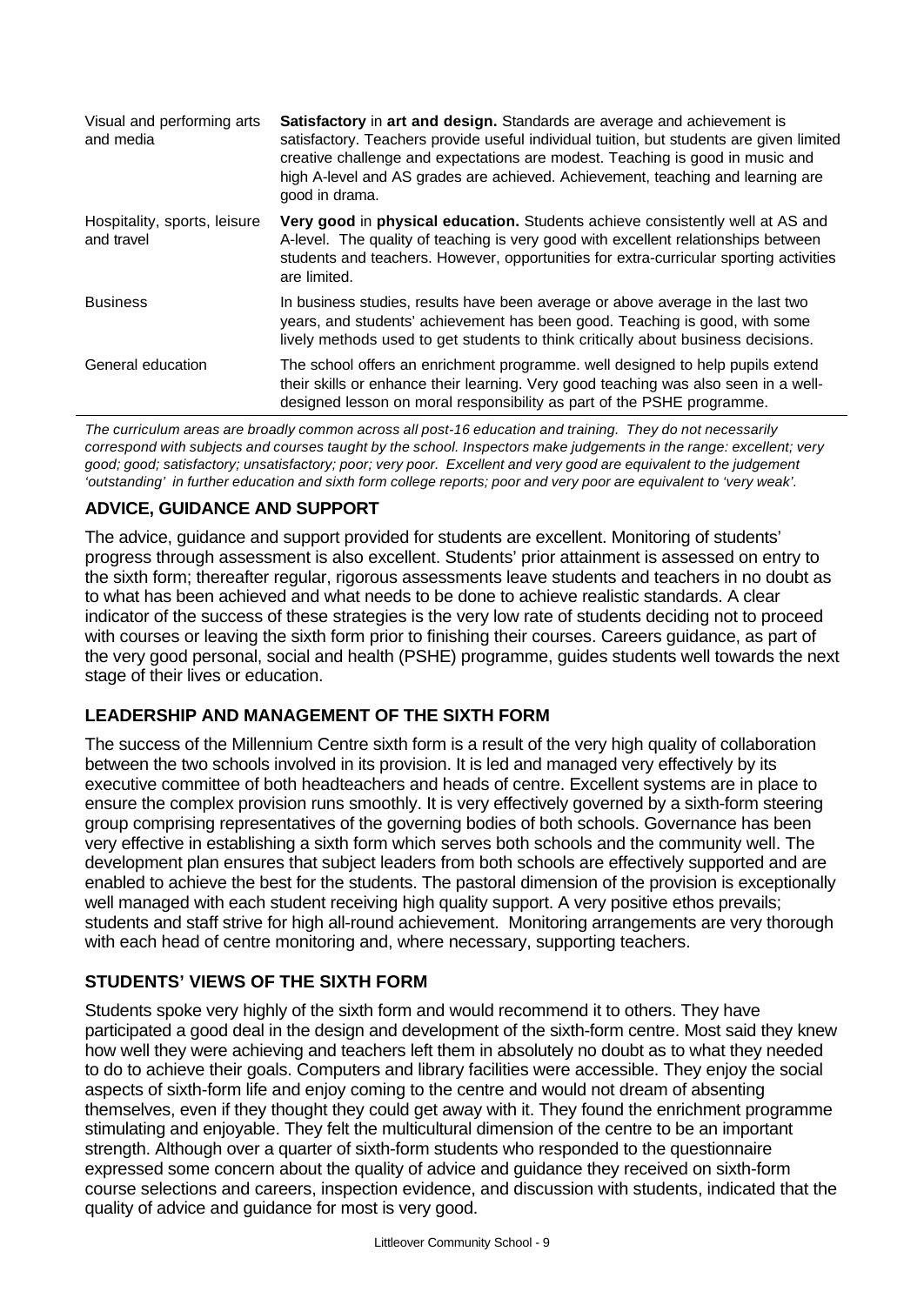# **PART B: COMMENTARY ON THE INSPECTION FINDINGS**

## **STANDARDS ACHIEVED BY PUPILS**

### **Standards achieved in areas of learning, subjects and courses**

**Standards achieved overall are high,** and outstanding in a number of regards. Results in Year 9 tests and GCSE are consistently well above the national average and very high in comparison with similar schools. Results in tests and examinations have risen at a rate faster than the national average since the last inspection. In the sixth form, exam results have improved continuously and standards are above average.

#### **Main strengths and weaknesses**

- Standards of pupils by Year 9 are well above average; students achieve very well**.** Year 9 test results in 2003 were very high in relation to similar schools.
- Standards seen among pupils in Years 10 and 11 are well above average and their achievement is very good. GCSE results are excellent when compared with similar schools.
- In 2002, the pupils' rate of progress from their Year 9 test scores to their GCSE results was outstanding.
- The school has an outstanding record of getting all students five GCSEs.
- The improvement in the GCSE results of Indian and Pakistani boys has been excellent.
- Students with particular needs, including the able and talented, those for whom English is an additional language, and those with other special educational needs, achieve very well in the school because of the very good provision made to support them.
- Standards in art and design are in line with the national average but are not as high as those in other subjects.

#### **Commentary**

1. Pupils' attainment when they enter the school in Year 7 is above average. In national tests at the end of Year 9, results have been consistently well above average overall. This indicates very good achievement across Years 7 to 9. The table below shows that, in English and mathematics in particular, results have been well above average when compared with the national averages. They have also been very high in comparison with schools who take pupils of a similar prior attainment.

#### *Standards in national tests at the end of Year 9 – average point scores in 2003*

| Standards in:      | School results | National results |
|--------------------|----------------|------------------|
| English            | 37.6 (36.6)    | 33.3(33.3)       |
| <b>Mathematics</b> | 39.1 (37.9)    | 35.3 (34.7)      |
| Science            | 36.1(35.6)     | 33.7(33.3)       |

*There were 261 pupils in the year group. Figures in brackets are for the previous year*

2. Year 9 test results have risen at a rate faster than the national trend in recent years, and 2003 results were very high when compared with schools who take pupils of a similar prior attainment. The school exceeded its targets for improvements in performance in these tests in 2002, and came very close to meeting the challenging targets set for 2003. Standards seen in English are well above those expected for pupils by age 14, and they achieve very well. In particular, their standards of reading are very high, and they speak well and possess a good range of vocabulary. In mathematics, too, standards are high and achievement is very good; pupils have a strong and confident capability in using number, measurement and data handling which they apply successfully in many subjects. In science, standards of work seen in Years 7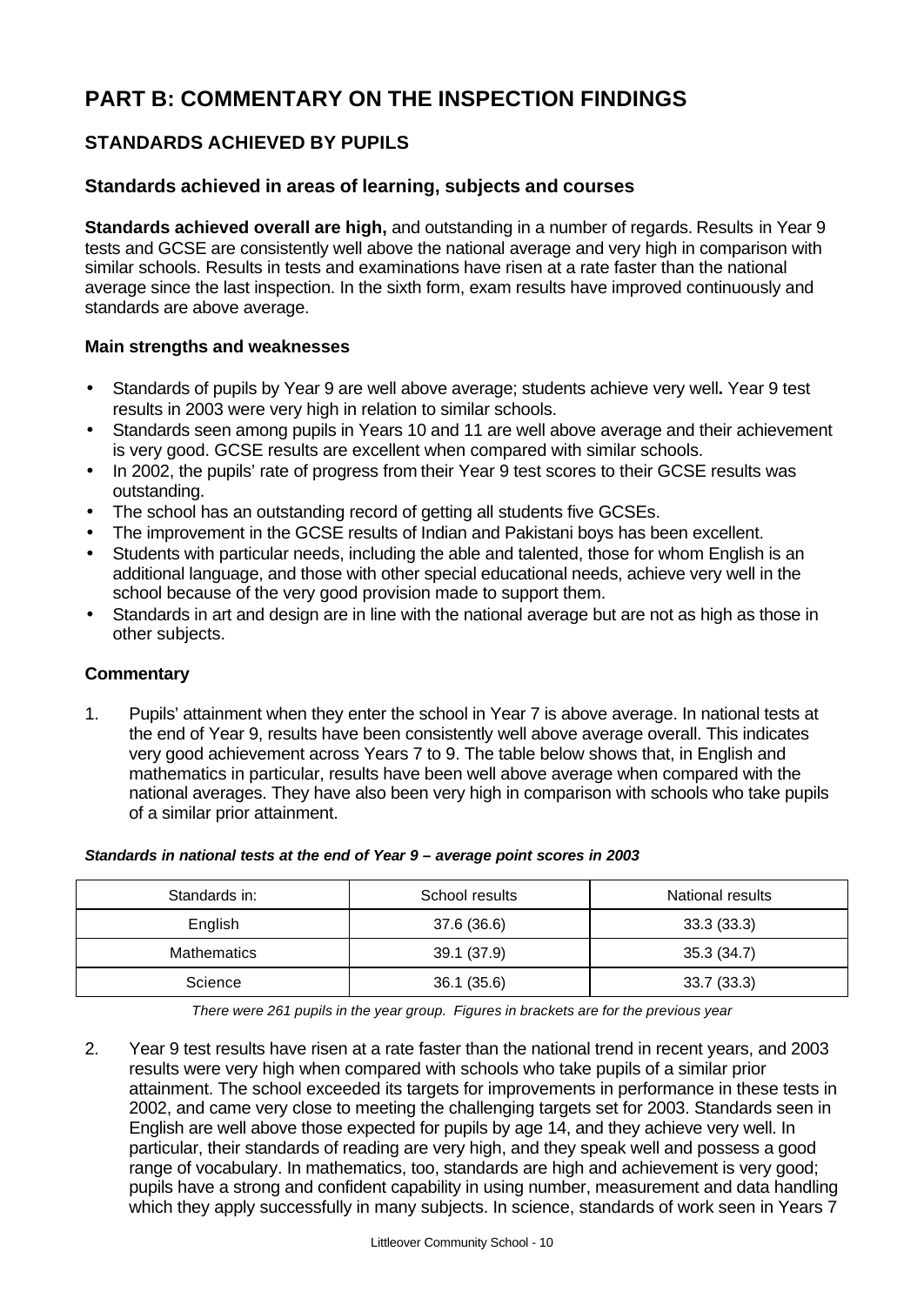to 9 were well above average, and pupils demonstrated good knowledge and understanding of scientific facts and principles. Pupils achieve well in science in these years.

- 3. Taking all subjects together, overall attainment, by the end of Year 9, is well above the level expected and pupils achieve very well. Apart from English, mathematics and science already mentioned, standards are well above average and achievement is very good by this stage in ICT. Achievement is good in French, German, Panjabi, Urdu, geography, history, design and technology, music, religious education, physical education and citizenship. Achievement is satisfactory in art and design.
- 4. GCSE results have been consistently well above the national average, and there have been many outstanding features of performance at this level. Results have continued to rise at a rate faster than the national trend, and the school has consistently outstripped its very challenging targets for improvement. The school's 'value added' – the gains made by pupils in their GCSE results when compared to their Year 9 tests – has been very strong. A comparison of pupils' results in their Year 9 tests in 2000 with those achieved in GCSEs in 2002 showed significantly better performance than expected: the school's performance on this measure was among the top five per cent of schools in the country. GCSE results are excellent in comparison with similar schools. Of particular note too is that in two of the last three years all pupils have gained five GCSEs at grades A\*-G, which is an outstanding achievement given the comprehensive nature of the school's intake and which owes much to the school's very strong systems for monitoring pupils' progress.

|                                                     | School results | National results |
|-----------------------------------------------------|----------------|------------------|
| Percentage of pupils gaining 5 or more A*-C grades  | 80 (76)        | 52.6 (51.2)      |
| Percentage of pupils gaining 5 or more A*-G grades  | 100 (99)       | 88.6 (88.9)      |
| Percentage of pupils gaining 1 or more A*-G grades  | 100 (99)       | 94.6 (94.6)      |
| Average point score per pupil (best eight subjects) | 44.5 (42.9)    | 34.7 (34.6)      |

#### *Standards in GCSE/GNVQ examinations at the end of Year 11 in 2003*

*There were 236 pupils in the year group. Figures in brackets are for the previous year.*

- 5. The school is rightly pleased by the way in which the relative performance in GCSE of pupils from minority ethnic groups has improved, especially that of Indian and Pakistani boys. In 2000, 50 per cent of Indian and Pakistani boys at the school attained five grades A\*-C, compared with 70 per cent of White boys. Performance of all groups has improved steadily over time, to the point where 85 per cent of White boys attained five grades A\*-C in 2003, compared with 77 per cent of Pakistani boys and 72 per cent of Indian boys. The results for each of these ethnic groups are, therefore, well above the national average for all pupils.
- 6. Pupils achieve very well in most subjects, including English, mathematics and science, in Years 10 and 11. Attainment is well above average and pupils build on the very assured knowledge, understanding and skill (and very good work habits) secured in Years 7, 8 and 9. In design and technology, for example, pupils undertake very thorough research to produce design folders of a high standard, while in music, pupils are confident performers who also possess acute listening skills which help them understand and learn. The school's very strict policy for monitoring pupils' completion of coursework ensures that all pupils accumulate marks outside those for written examinations. For Years 10 and 11, only in religious education and art and design is achievement judged less than good, although still satisfactory, by inspectors. In religious education, this is because there is too little curriculum time for pupils following the general, rather than the GCSE course, to develop their understanding. In art and design, while basic skills are sound, pupils lack confidence to draw and paint expressively and much of their work is too dependent on images derived from photographs or reproductions.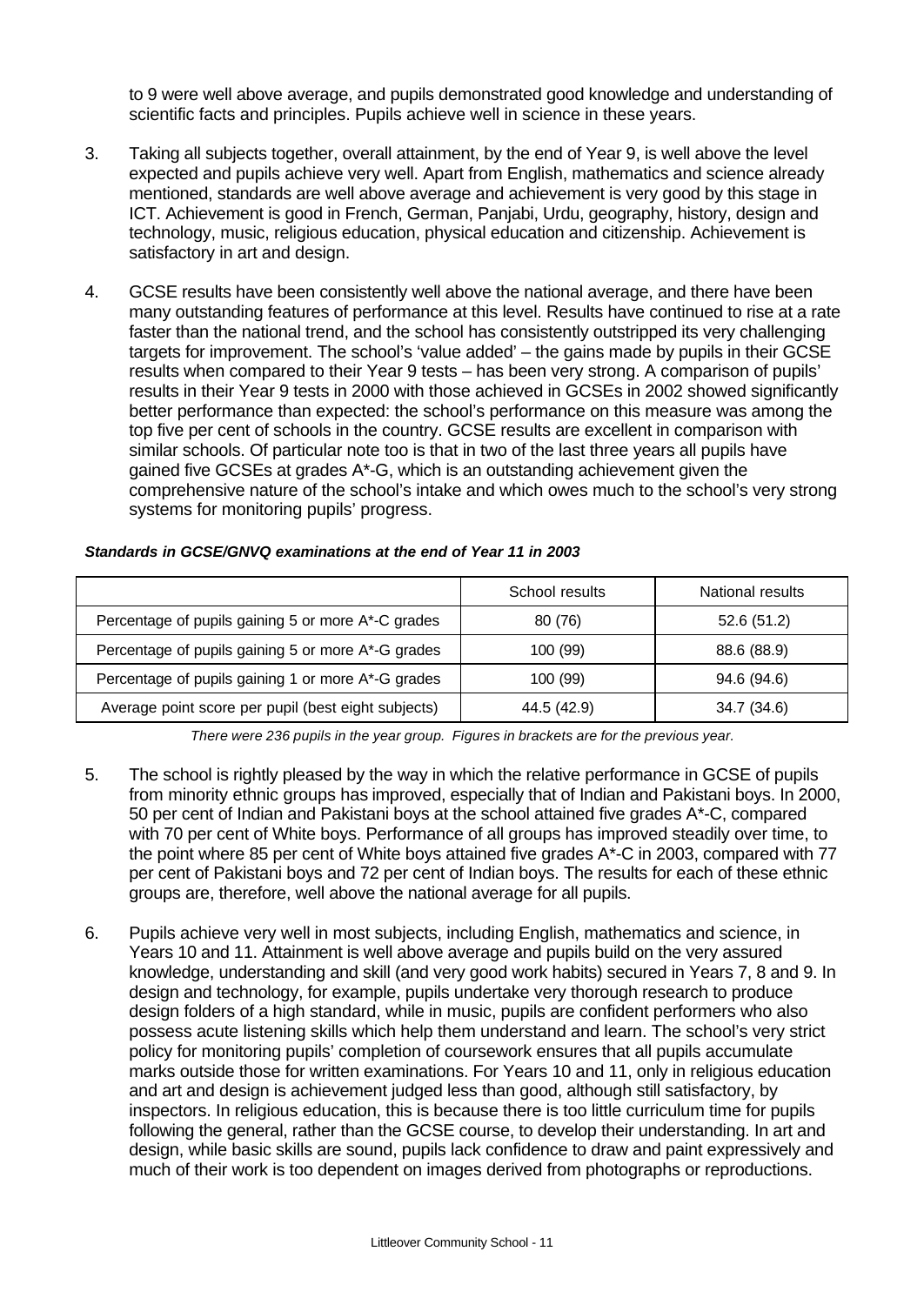- 7. Pupils with special educational needs achieve very well and, by the end of Year 11, all of them have gained at least five grades A\*-G at GCSE. Their performance improved in 2003 over that in 2002. From the time of their entry to the school they make particularly good progress in reading.
- 8. Pupils with English as an additional language make very good progress and their achievement is very good. The majority of minority ethnic pupils who are fluent in English achieve high standards measured against their prior attainment. There is robust monitoring of their achievement over time through a variety of methods, including effective support by school and community mentors and the use of data to set targets for their improvement. Such support makes an invaluable contribution to their very good achievement. The school ensures that pupils who are at an early stage of acquisition of English are supported well to have equally good qualifications. They are encouraged to study and take examinations in their first language, for example Panjabi, Urdu, Gujarati, Chinese, Japanese, Greek and Italian.
- 9. The quality of pupils' work throughout is supported by very good skills in speaking, listening, reading and writing, very effective use of number and a very good capacity to use computers independently.

#### **Sixth Form**

|                                          | School results | National results     |
|------------------------------------------|----------------|----------------------|
| Percentage of entries gaining A-E grades | 97 (95)        | Na <sup>*</sup> (94) |
| Percentage of entries gaining A-B grades | 39(35)         | $Na*(43)$            |
| Average point score per pupil            | 266 (231)      | Na* (263.3)          |

*Standards in GCE A/AS level and VCE examinations at the end of Year 13 in 2003*

*There were 144 students in the year group. Figures in brackets are for the previous year. 2003 national data is not yet available.*

#### *\* not available*

- 10. In the sixth form, results have been around the national average and have shown a sustained improvement over time. Results at AS level for Year 12 students have been above average. The sixth form is a shared provision with a neighbouring school; it is oversubscribed but has a comprehensive enrolment policy which reflects a balance of students across the attainment range from both schools. The exam results, measured in relation to students' prior attainment at GCSE, represent good achievement for these pupils in most subjects, although results in art and design have been lower than expected, given students' prior attainment.
- 11. In most of the eight sixth-form subjects looked at in detail on this inspection, students achieve well and standards seen are above average. Standards are well above average, and achievement very good, in mathematics and ICT, where work is all underpinned by a high level of numerical and technical competence. In art and design, students' achievement is currently satisfactory; students have sound technical skills but their work is unimaginative and little research work is undertaken.
- 12. Analyses of attainment by ethnicity and gender show that White British girls tend to outperform other ethnic and gender groups by a considerable margin at higher grades A-B at A-level.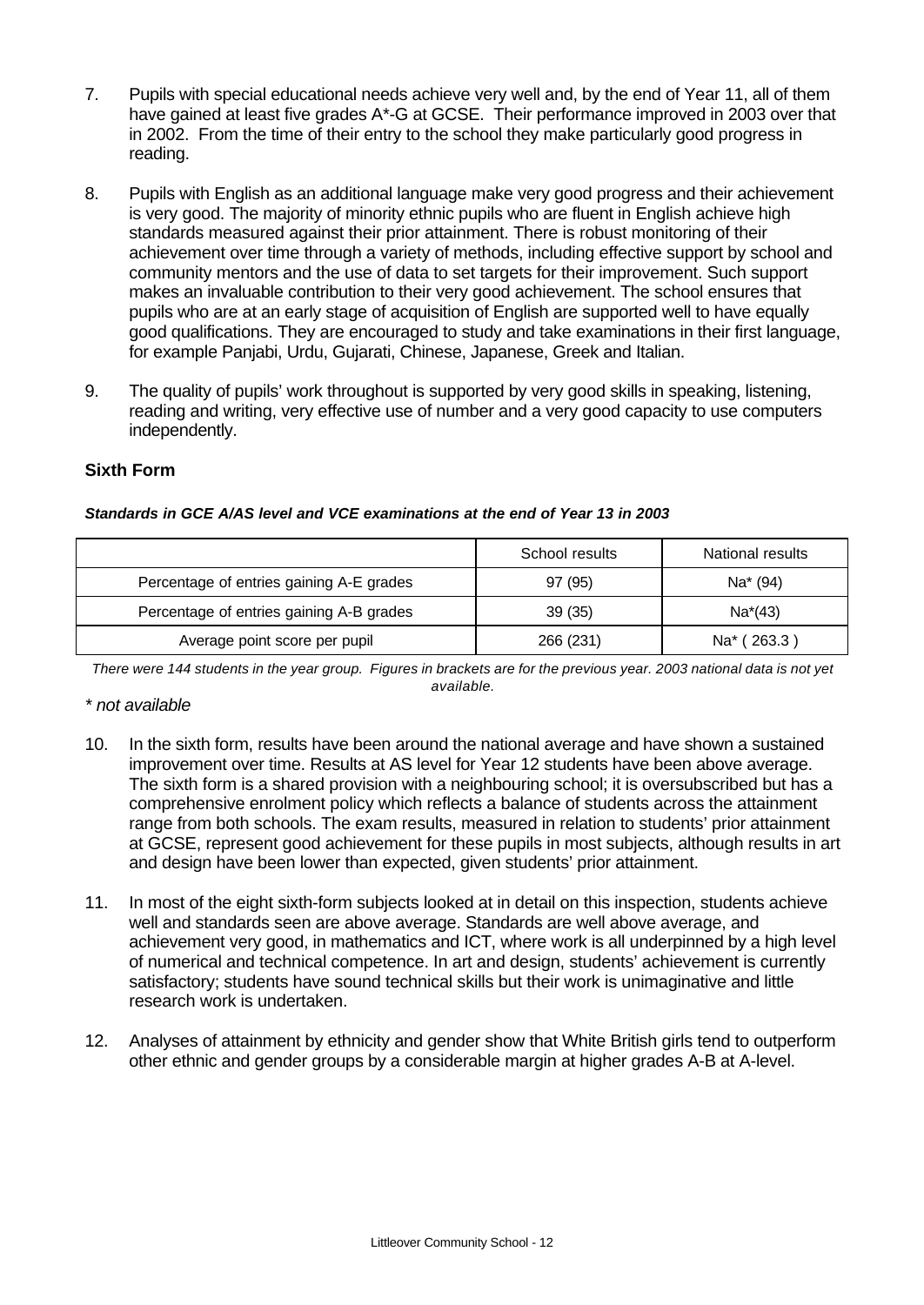## **Pupils' attitudes, values and other personal qualities**

Pupils' and sixth-form students' attitudes towards school and their work are **excellent.** Their attendance and punctuality are also **excellent** and they behave **exceptionally well.** The spiritual, social, moral and cultural development of pupils and sixth-form students is **very good** overall**;** indeed their social, moral and cultural development is excellent.

#### **Main strengths and weaknesses**

- The attitudes that pupils and sixth-form students display towards their learning are excellent and these promote the high standards they achieve.
- Attendance levels are excellent and well above the national average.
- Excellent behaviour and relationships throughout the school contribute significantly to pupils' and sixth-form students' academic achievements.
- The cultural development of pupils and sixth-form students is excellent and celebrates the diversity of cultures within the school.
- The moral and social development of pupils and sixth-form students is excellent and contributes significantly towards their personal development.
- The school does not meet the statutory requirements for a daily act of collective worship.

- 13. The attitudes of pupils towards their learning are excellent and contribute significantly to the high standards they achieve. They respond well to the high quality of teaching evident in many subjects, where the pace of learning is brisk and pupils are intellectually challenged. There is an achievement culture within the school and pupils thrive on this. Independent learning skills are fostered from the day that pupils enter the school through the excellent personal and social education programme; other key skills to support their learning are developed as they move through the school. Staff have high expectations of pupils, and both coursework and homework are completed without exception. Pupils actively participate in the wide range of out-of-school activities provided for them. The school council is an effective and well-run body that influences the daily life of the school and its environments. The school encourages pupils to become involved in the Derby Youth Forum and currently has two elected members; a Year 11 pupil is a member of the Youth Parliament.
- 14. Behaviour in lessons is excellent. Pupils are courteous to each other and visitors and movement on the narrow corridors is exceptionally good. Relationships between pupils and with staff are excellent and are based on mutual respect. These are a significant feature of the school. The rate of fixed-period exclusions is very low and the number of permanent exclusions about average for a school of this size.
- 15. Pupils with special educational needs show very positive attitudes to school in their high level of attendance and good behaviour. Their good motivation and high self-respect are the result of a very good level of individual support from their teachers and teaching assistants.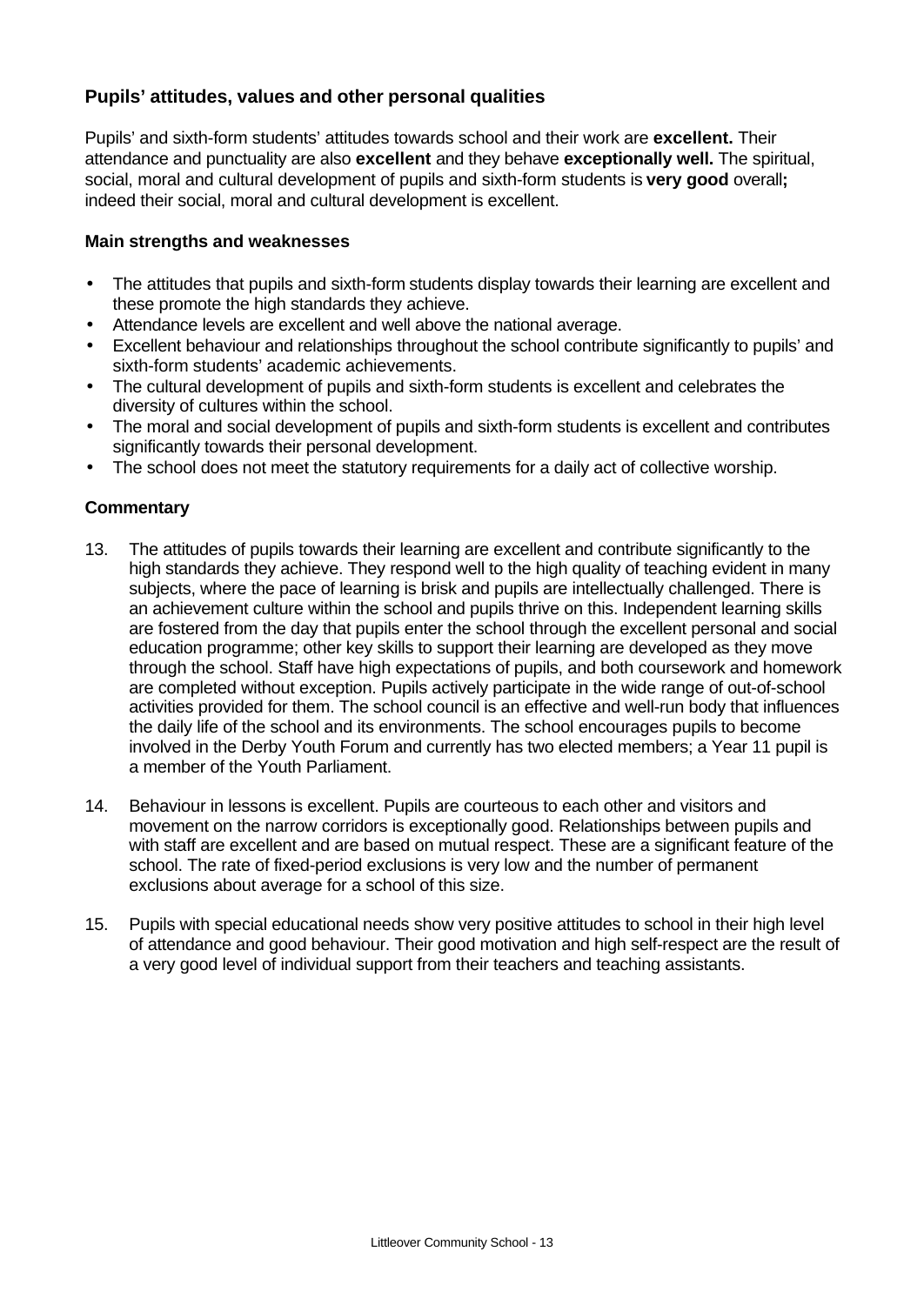#### **Exclusions**

*Ethnic background of pupils Exclusions in the last school year*

| Categories used in the Annual School Census         | No of pupils<br>on roll | Number of<br>fixed period<br>exclusions | Number of<br>permanent<br>exclusions |
|-----------------------------------------------------|-------------------------|-----------------------------------------|--------------------------------------|
| White - British                                     | 858                     | 5                                       | 2                                    |
| White - any other White background                  | 62                      | $\Omega$                                | $\Omega$                             |
| Mixed - White and Black Caribbean                   | 36                      | 0                                       | 0                                    |
| Mixed - White and Asian                             | 1                       | 0                                       | $\Omega$                             |
| Mixed - any other mixed background                  |                         | 0                                       | $\Omega$                             |
| Asian or Asian British - Indian                     | 287                     | 3                                       | $\Omega$                             |
| Asian or Asian British - Pakistani                  | 234                     | 3                                       |                                      |
| Asian or Asian British - Bangladeshi                | 2                       | $\Omega$                                | 0                                    |
| Asian or Asian British - any other Asian background | 7                       | $\Omega$                                | 0                                    |
| Black or Black British - Caribbean                  | 38                      | 2                                       | 0                                    |
| Black or Black British - African                    | 5                       | 0                                       | $\Omega$                             |
| Chinese                                             | 8                       | 0                                       | $\Omega$                             |
| Any other ethnic group                              | 15                      | 0                                       | $\Omega$                             |

*The table gives the number of exclusions, which may be different from the number of pupils excluded.*

16. The cultural development of pupils and sixth-form students is excellent and celebrates the diversity of cultures within the school. For example, the Spectrum production, currently in rehearsal, showcases music, dance and drama that represents the multicultural nature of the school and involves parents as well as pupils. The religious festivals of different cultures are celebrated and, to allow pupils to celebrate Eid, a staff training day is usually held so their education is not disrupted. The ethos of the school celebrates the multicultural nature of its community and ensures a depth of knowledge and understanding is developed amongst pupils. The moral and social development of pupils is excellent. They are encouraged to reflect on issues of belief and form judgements that enable them to develop philosophical insights. Both pupils and students respect the beliefs of others. Pupils are well aware of right and wrong actions and have a very clear understanding of what is expected of them. Their knowledge and understanding is reflected well in their actions, which express concern for others in both the school and wider community. Inspectors were able to participate in a very well-organised and highly moving Act of Remembrance, involving the whole school listening to the Last Post and participating respectfully in a two minutes silence. The religious education syllabus, and the teaching, provides very good opportunities for the spiritual development of pupils, and opportunities exist in other subjects to enhance this feature of personal development. There is no daily collective act of worship.

#### **Attendance**

#### *Attendance in the latest complete reporting year (%)*

| Authorised absence |     | Unauthorised absence |  |
|--------------------|-----|----------------------|--|
| School data        |     | School data<br>0.0   |  |
| National data      | 8.' | National data        |  |

*The table gives the percentage of half days (sessions) missed through absence for the latest complete reporting year.*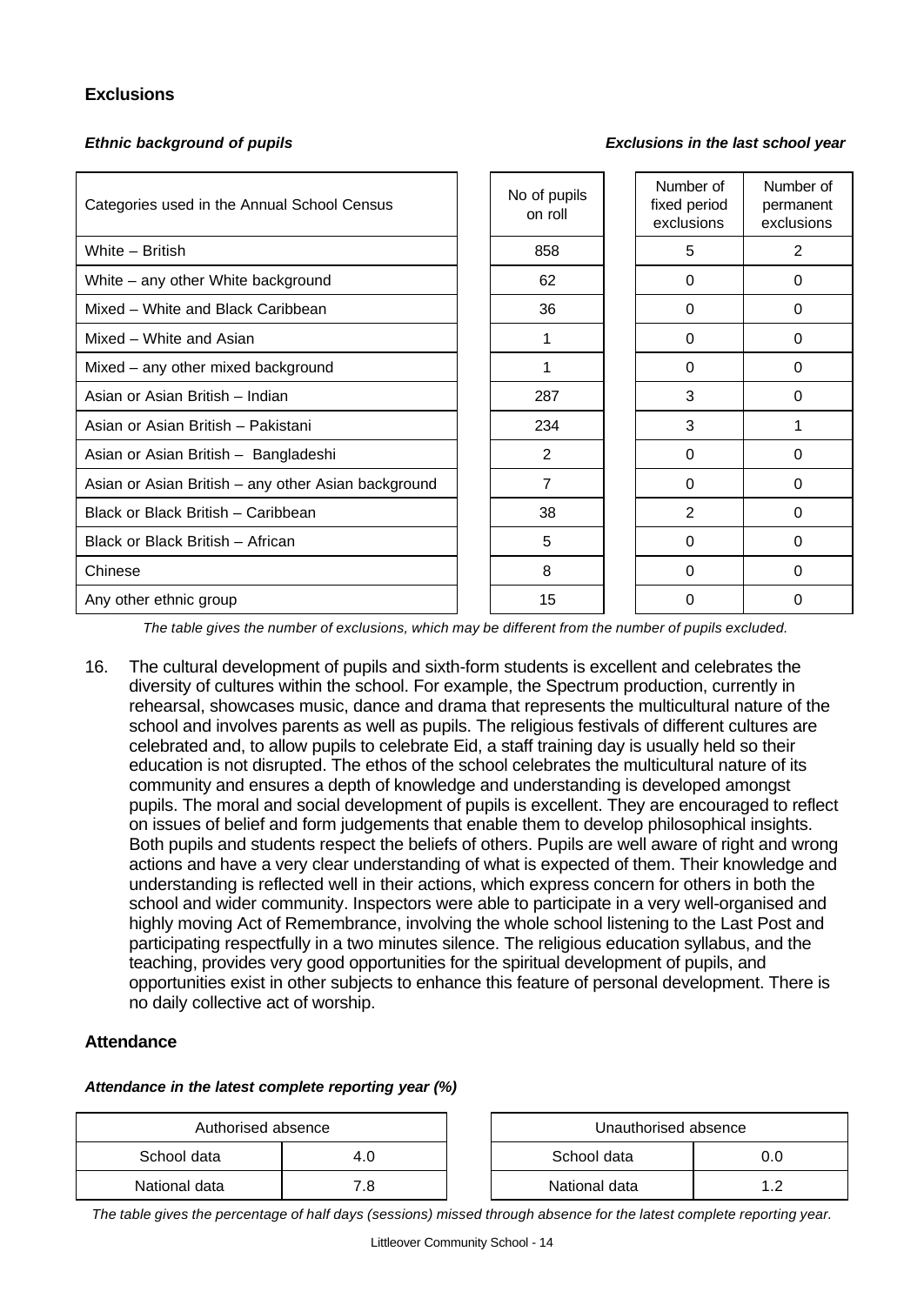17. The attendance of pupils is excellent and is well above the national average. The school expects 100 per cent attendance from all and rigorously monitors to ensure this target is met. Parents fully support the school in ensuring the high attendance of their children. They are issued with labels to attach to their phone with details of contact numbers. Pupils who are absent through illness are encouraged to return to school as soon as possible and supported through adapted timetables and notebook computers. Pupils found to be truanting are expected to attend on non-teaching days to make up the time. The excellent support that pastoral staff give to pupils who might be experiencing difficulties ensures that problems are swiftly resolved. Pupils are rewarded for 100 per cent attendance. Those who reach 100 per cent attendance over Years 7 to 11 are taken in a limousine for breakfast with the headteacher at a local luxury hotel.

### **Sixth Form**

18. Students' attitudes to learning and their personal development are excellent; they are highly motivated and very hardworking. Morale is high among students and staff and a very clear focus on high all-round achievement is evident. Students have participated strongly in the development of the sixth form and continue to do so. They were much involved in designing the Millennium Centre facilities at Littleover Community School, and a Duke of Edinburgh Award Scheme group is currently designing and landscaping the garden area between the common room and study areas. Students are actively involved in schemes to support the learning of younger pupils, such as paired reading, and provide excellent role models who serve to heighten the aspirations of younger pupils. Attendance in the sixth form is excellent, and there are very thorough systems in place to monitor students' attendance.

## **QUALITY OF EDUCATION PROVIDED BY THE SCHOOL**

**The overall quality of education provided by the school is very good. Pupils are very well taught** by specialists who cultivate pupils' excellent attitudes to learning and help pupils develop very good key skills and study skills. **Pupils learn very well** and with much enthusiasm. **A very good, well-balanced curriculum** is organised with flexibility to meet individual needs and enhanced by a **very good range of extra-curricular and enrichment activities.** Pupils have access to **excellent advice, support and guidance** and there is **very good care for pupils' welfare and safety.** 

### **Teaching and learning**

**The overall quality of teaching and learning is very good. Pupils are very well taught**; **they learn very well** and with much enthusiasm. The **assessment** of pupils' work and progress is **very good**.

#### **Main strengths and weaknesses**

- Pupils' application to their studies, their productivity and their ambition to learn are excellent.
- Pupils have very good skills of literacy, numeracy, ICT and improving their own performance which help them learn very well.
- Teachers have very good command of their subjects; they have high expectations of the achievement and behaviour of their pupils.
- Assessment is used very well in most subjects to monitor pupils' attainment and progress.
- Teaching assistants and other support staff are used very well to ensure that all pupils make very good progress.
- Homework is very well used to reinforce and extend pupils' learning.
- There is a lack of variety of tasks and approaches in some lessons which leads to some opportunities being missed to build on the pupils' very good skills of investigation and enquiry.
- Computers are not used enough to help pupils learn in a number of subjects.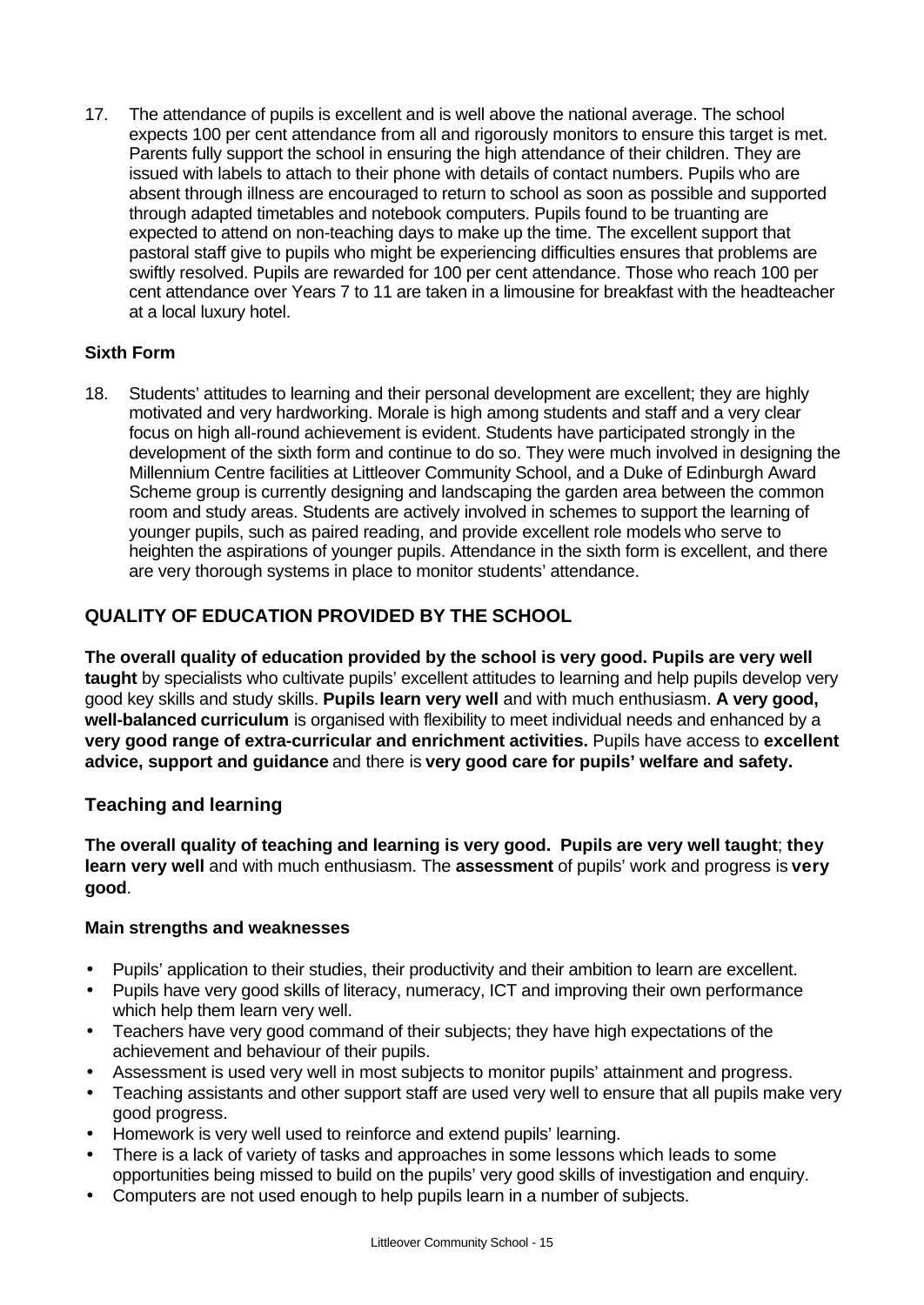#### **Commentary**

- 19. Independent learning skills are fostered from early in Year 7 through the excellent personal and social education programme and some effective work in other subjects. Other key skills to support their learning, including skills of literacy, numeracy and ICT, develop strongly as pupils move through the school. Pupils have high aspirations which are cultivated by teachers' high expectations of what each individual can achieve. These very good skills and excellent attitudes combine to make for some very effective learning by pupils who really want to do well. Irrespective of their level of ability, pupils have a strong belief that they can achieve the clear goals set for them.
- 20. Teachers have a very good command of their subjects and manage their classes very well. There is an insistence on high standards of behaviour and conduct, which extends beyond the classroom and ensures that homework and coursework are completed promptly and to a good standard. Teachers know their pupils very well, and monitor their attitudes and progress very carefully. The use of assessment has improved significantly since the last inspection. Very good computer-based systems are now in place providing all teaching staff with easy access to reliable and detailed assessment information about the attainment and progress of the pupils they teach. Each department also has its own assessment systems and these are particularly good in the core subjects of mathematics, English and science. In these departments, pupils' work is marked thoroughly with well-focused and constructive comments offered to show pupils how they can improve. The outcomes of departmental assessments, such as end-of-module tests in science, are used to set realistic targets in Year 9 test levels and GCSE or AS/A-level grades. There is some inconsistency across departments, however, and in religious education, for example, marking is inconsistent and targets are not shared with pupils.
- 21. Teachers make very effective use of teaching assistants and other support staff to ensure that all pupils make very good progress, although not all communicate their plans in advance of lessons. The co-ordinator of special educational needs, and her team of teaching assistants, work together to write individual education plans based firmly on reports from subject teachers and form tutors. Although lesson planning does not always refer specifically to pupils with special educational needs, teachers know them very well and work to fulfil their targets through very good individual support.
- 22. The teaching of pupils for whom English is an additional language is a strength of the school. The teachers have appropriate qualifications with some having the knowledge of pupils' home languages. Very good collaborative teaching was observed in Year 7 English and history lessons. In history, discrete language support was given to ensure pupils understood the tasks based on the Bayeux Tapestry. Pupils identified as being at English language acquisition stages one and four were supported well to ensure that a good standard of learning took place. The deployment of support staff is effective and contributes further to raising the attainment of pupils.

| Excellent | Very good | Good     | Satisfactory | Unsatisfactory | Poor | Very Poor |
|-----------|-----------|----------|--------------|----------------|------|-----------|
| 11 (6%)   | 61 (31%)  | 78 (40%) | 42 (21%)     | 4 (2%)         |      |           |

*Summary of teaching observed during the inspection in196 lessons*

*The table gives the number of lessons observed in each of the seven categories used to make judgements about lessons; figures in brackets show percentages where 30 or more lessons are seen.*

23. The quality of teaching and learning is at least good in nearly all subjects across all years. In English, mathematics, design and technology, ICT, music and citizenship, teaching and learning are very good across all years. In art and design, teaching and learning are satisfactory; lessons are thoroughly planned to give pupils a good grounding in basic skills but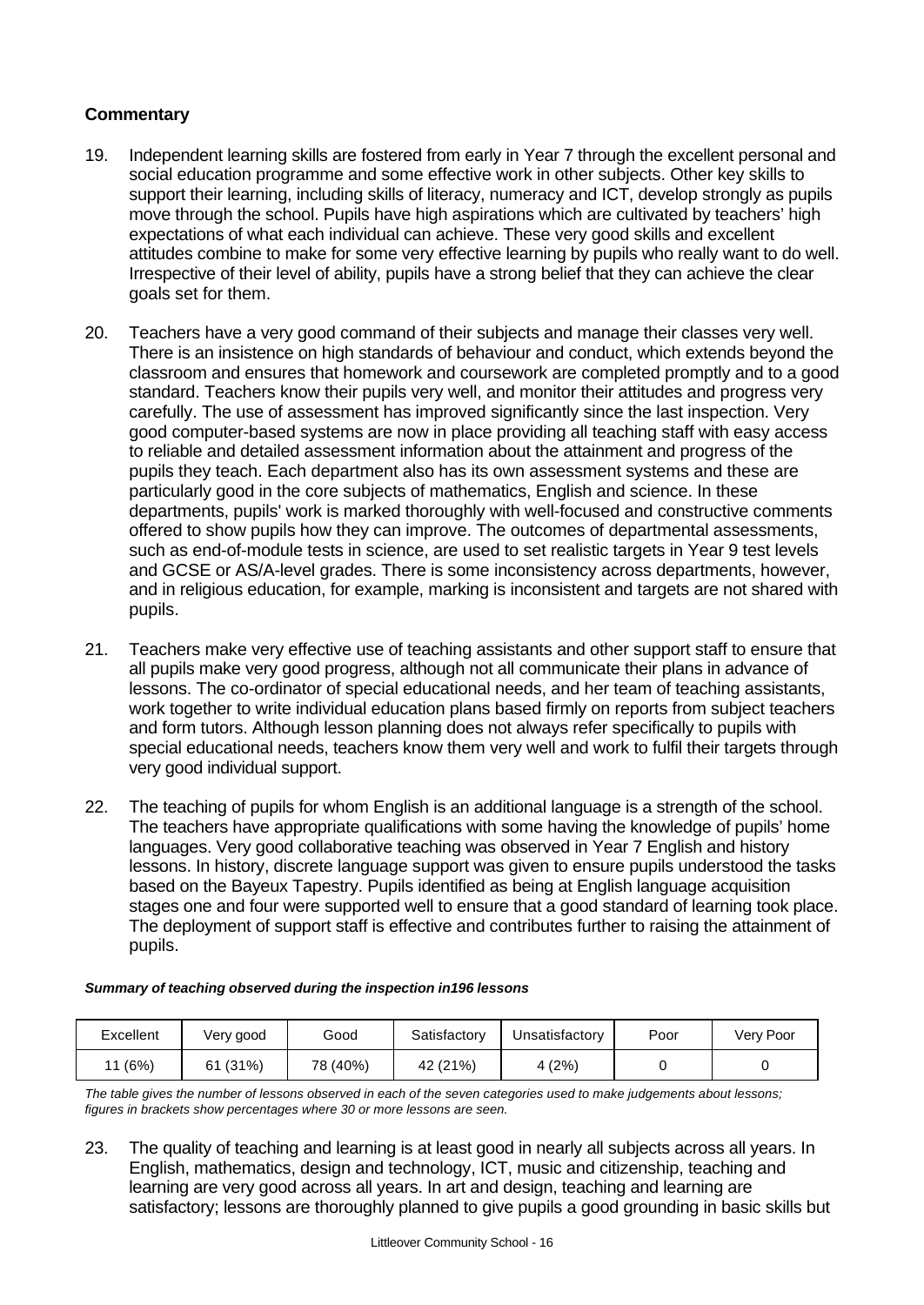they give pupils insufficient scope to develop their own ideas. In a number of other subjects, including French, German, science, geography and business studies, while teaching is good, there is a lack of variety of method and approach in some lessons and a tendency for teachers to dominate the lessons with talk and directions. When it occurs, such lack of variety of tasks and approaches leads to some opportunities being missed to build on the pupils' very good skills of investigation and enquiry. There is not much use of computers to help extend pupils' learning in a number of subjects, particularly art and design, music, modern foreign languages, geography and history.

#### **Sixth Form**

24. Teaching and learning in the sixth form are very good, and the very good features noted above for lessons in Years 7 to 11 have equally positive effects at sixth-form level. Teachers' very good subject knowledge and the degree of challenge which they can offer the students are strong factors influencing the success of students in many subjects. These are evident throughout and are particular features of high quality teaching in mathematics, physics, ICT, computing and Panjabi. Teachers have high expectations of their students which are reinforced through the rigorous marking of work and monitoring of students' progress. Learning resources available to students, including computers and printed materials, are also of a high quality in a number of subjects; in psychology, they are excellent. Students are encouraged to work very hard, and they have an excellent capacity for individual study. They also collaborate very well in group work. Relationships between teachers and students are excellent.

### **The curriculum**

The **breadth and balance of the curriculum are very good.** The curriculum is well organised to meet the needs and aspirations of the pupils that it serves. The **opportunities for activities to enrich pupils' achievement outside of lessons are very good.** The overall **sufficiency of staffing, accommodation and resources to support the curriculum is good**; the quality of staff is a particular strength.

#### **Main strengths and weaknesses**

- The curriculum is sufficiently diverse and innovative to meet pupils' needs; it offers very good opportunities for all its pupils.
- Provision for pupils with special educational needs is very good.
- The personal, social and health education (PSHE) curriculum is excellent and prepares students very well for their studies and for life.
- The enrichment of the curriculum beyond lessons is very good.
- The recently achieved specialist status is having a positive impact upon curriculum provision.
- The teaching and support staff are of a high quality.
- Sixth-form students do not follow the locally agreed syllabus for religious education.
- The requirement to teach design and technology to all pupils at Key Stage 4 is not being met.

- 25. The school provides a curriculum that is organised very effectively to meet the needs of its pupils and students. There is a good quality and range of opportunities for learning across Years 7 to 11. The curriculum review that took place with the awarding of Specialist School status has increased the opportunities for GCSE courses in science and mathematics. Curriculum planning is a strength of the school and is used well to support pupils' learning and provide relevant opportunities which support pupils' progress.
- 26. The statutory curriculum in Years 7 to 9 is enhanced by the provision of drama and the addition of a second foreign language in Year 8, which is selected from French, German, Panjabi or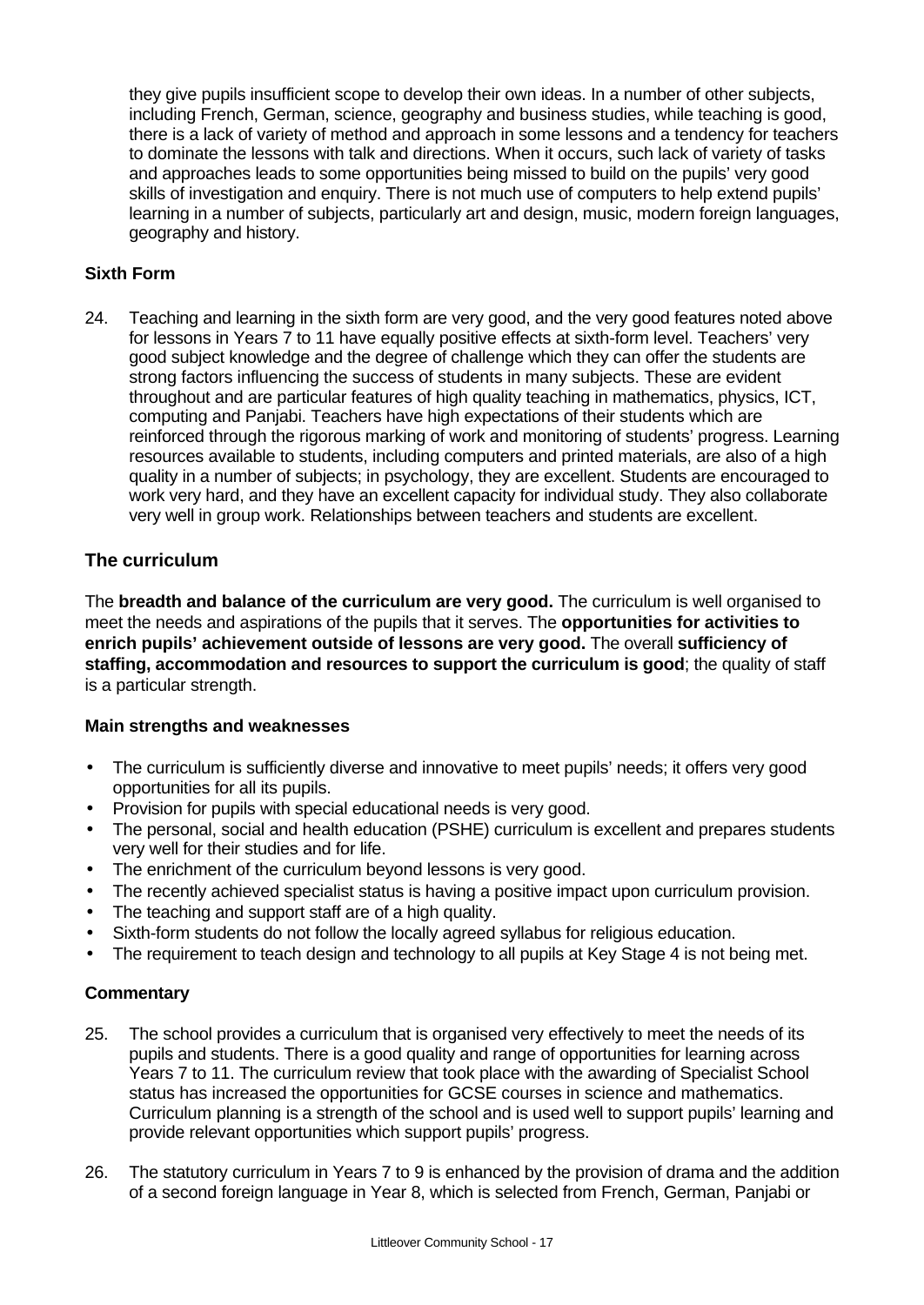Urdu. The excellent PSHE course includes the statutory requirement for citizenship education which is taught very effectively by a specialist team.

- 27. In Years 10 and 11 the school has created a broad and balanced curriculum that offers pupils a wide range of choice. No designated vocational or applied courses are offered, but the school's recent curriculum review has created an option system which offers very clear progression from GCSE through to post-16 courses in many applied areas such as business studies, media studies, child development and sociology. Higher attaining pupils are able to complete five GCSE subjects, including mathematics and science, in 18 of the 50 period timetable, giving them more time to study other subjects. Senior staff carefully monitor the balance of pupil choice. All statutory requirements for Years 10 and 11 are met, with the current exception of the provision for design and technology. The school's curriculum review has pre-empted a change in the law to make design and technology an entitlement rather than a requirement for all pupils in Years 10 and 11 from September 2004.
- 28. A very effective programme of PSHE is provided in Years 10 and 11. All pupils follow a compulsory course of PSHE, citizenship and religious education. An identified team teaches the course, which is sensitive to the needs of maturing pupils and covers a broad range of topics, such as personal relationships, responsibilities and decision-making, as well as the statutory requirements for sex and relationships and drug education. There is provision for selfassessment and review and opportunities exist for pupils to develop skills and attitudes and to explore a wide range of moral and social issues. The work on health education is supported by good links with outside providers.
- 29. The recent granting of specialist Science and Mathematics College status has been eagerly adopted by the school and is already beginning to make a positive impact through curriculum provision and professional development of teachers. The development of separate sciences for higher attaining pupils and the offer of statistics for all at GCSE are already in place as well as increasing opportunities in the sixth form. Additional funding has improved facilities and provided more support staff, textbooks and ICT hardware. The school has established very good partnerships with a range of organisations, including local primary schools, to support their work with gifted and talented pupils as well as developing cross-curricular links for numeracy between a range of departments in the school.
- 30. The school is making very good use of its resources for gifted and talented pupils. Although in its early stages, much positive work has been done in the identification of pupils and the use of funding from the Excellence in Cities initiative to support visits and staff development. Some innovative work has been done in the use of data to analyse learning styles with Year 7 pupils.
- 31. The provision for, and range of, extra-curricular activities are very good. There is a rich variety of activities, which help to support pupils' learning in the classroom and their personal development and individual esteem. These include many sporting activities, as well as drama and music. Activities take place at both lunchtime and after school, and the before-school Sunrise Club, staffed by community volunteers, is clearly valued by the pupils. There is a strong Duke of Edinburgh Scheme in place as well as learning mentor study groups and programmes such as Young Engineers. The many coursework clubs offered by subject teachers clearly support pupils' attainment. Staff commitment is high and valued by the pupils. Field trips, visits abroad and to museums all enable pupils to extend their understanding through practical experience.
- 32. Provision for pupils with special educational needs is very good. Pupils with special educational needs can study the whole curriculum in Years 7 to 9. Support in Years 7 to 9 is targeted well towards pupils in greatest need, brings about very good improvement in literacy, and is timetabled efficiently to avoid regular disruption of learning in other subjects. A restricted option choice at GCSE gives pupils opportunities to follow a course geared to their needs, at the same time as supporting their studies of other subjects, with the result that their achievement at GCSE is very good. The school has increased the number of teaching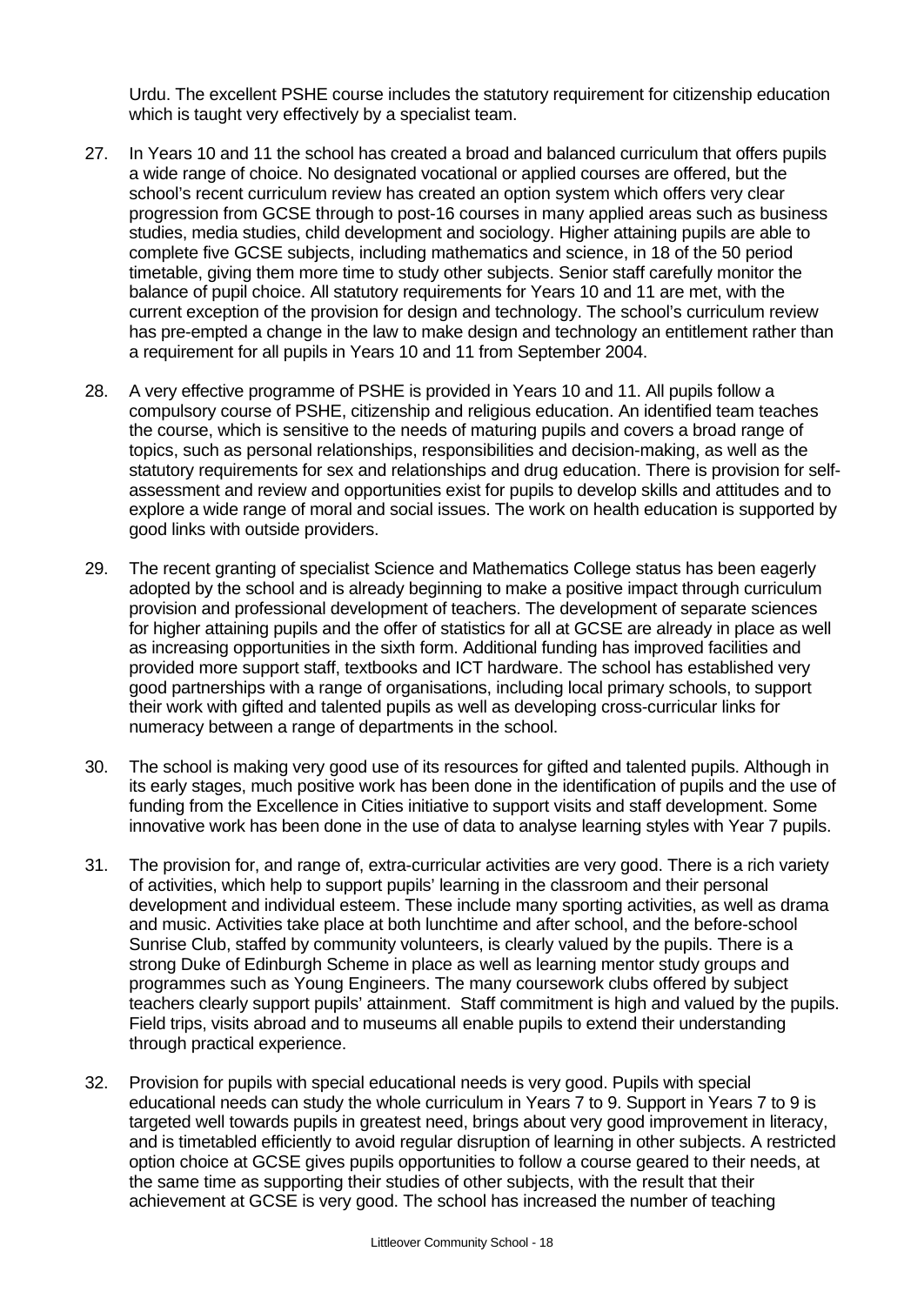assistants since the last inspection and has given them greater responsibility. Teaching assistants' involvement with specific issues and year groups is very good, so that they make a very effective contribution to learning, both in subject support and in direct support, such as Brain Gym before school and corrective reading.

- 33. The school provides immediate and intensive support through its department for English as an additional language which takes good steps to ensure that the curriculum is accessible for pupils with language needs. Provision for English as an additional language has been recognised by all subjects' staff. Specialist teachers and teaching assistants are deployed flexibly to support more than 100 pupils, including eight who are newly arrived pupils from Japan. This support has impacted on raising standards in speaking, listening, reading and writing skills across the subjects. Early identification of pupils' needs by using a wide range of evidence and data enables the co-ordinator for English as an additional language to prioritise where the support is needed most.
- 34. The match of teachers and support staff to the curriculum is very good. Staffing stability has been a strong feature of the school in recent times. However, normal staff turnover, the establishment of the sixth form and the growth in pupil numbers have created opportunities has created opportunities to appoint new staff thus creating a very good balance of experiences. Concerted efforts have been made to appoint highly qualified permanent staff and this has been successful. The school enjoys the position of being fully staffed. Most teachers now teach to their specialisms. This has made a major contribution to the quality of teaching within the school.
- 35. Overall, accommodation is sufficient to support the curriculum, but growing pupil numbers have put strains on the premises. Classroom facilities are heavily used and there is little free space. Some specialist classes have to be taught in rooms some way from the subject bases. Some aspects of accommodation in the science area, in technology and in physical education are unsatisfactory, but forthcoming major programmes of work may largely address these deficiencies and provide additional laboratories, workshops, sports facilities and changing rooms. Funding has been tightly controlled and new projects are carefully financed. The school is blessed with an extensive site, and external sports facilities are good, but in inclement weather there is pressure within the school buildings for the number of pupils. Accommodation for the special educational needs department is cramped.

18. Learning resources are good. The school library has been built in response to the previous inspection report. It has a good stock of books, particularly reference materials, and is well used by pupils. Imaginative strategies are in place to promote fuller use by lower-school boys. It has a good stock of new computers and other ICT, including a number of laptops for pupils to borrow during the school day. The library is small for the size of the school. Resources are very good in English and good in mathematics, science, physical education, religious education and citizenship. There is some sharing of textbooks in modern foreign languages. In many subject areas there are insufficient ICT resources available in classrooms or, where found, they are outdated and of limited use. This is most evident in mathematics, design and technology, humanities, art and design and music. Subjects make very good use of outside agencies to support pupils' learning. Particular strengths include the use of local businesses in science, technology, PSHE and citizenship, and the provision for field study visits in humanities. Visiting theatre companies, local theatre workshops and visiting artists and musicians make effective contributions to the creative arts programmes of the school.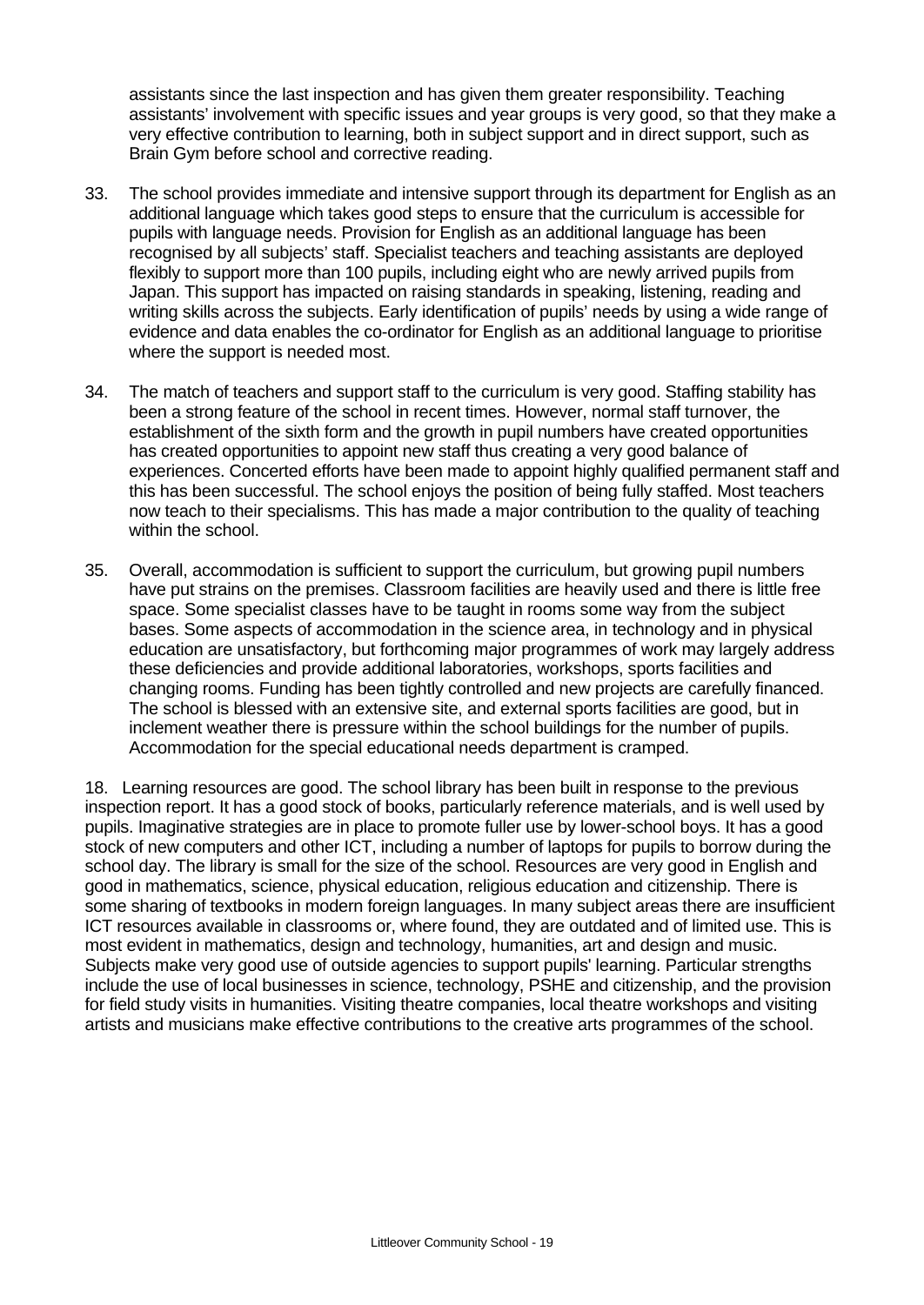## **Sixth Form**

37. In the sixth form, a very good curriculum of some 24 subjects is available at AS and A-level. There is no provision for vocational subjects, or for courses at level 2, but students requiring such courses are given excellent advice and guidance on alternative provision nearby. Enrichment opportunities are plentiful, and are well designed to offer students the chance to add to their skills or broaden their perspectives. These include the opportunities to join Young Enterprise or the Duke of Edinburgh Award scheme, to design a website or enhance learning of a language. However, there is no timetabled curriculum for non-examination physical education and opportunities for additional sporting activities are limited. The PSHE curriculum is very effective in providing students with advice, guidance and support and the opportunity to reflect on moral issues. Statutory requirements for teaching religious education to all pupils in the sixth form are, however, not met. Accommodation is good for the sixth form. The Millennium Centre has good study and social facilities. ICT facilities for sixth-form students in the Centre on both sites are good, with up-to-date hardware and appropriate software.

### **Care, guidance and support**

The provision of support, advice and guidance based on monitoring is **excellent.** The steps taken to ensure the pupils' health and welfare are **very good.** The involvement of pupils through seeking, valuing and acting on their views is **excellent.**

#### **Main strengths and weaknesses**

- The investment the school has made in the high quality pastoral system provides excellent support and quidance for pupils and students in the sixth form.
- The excellent personal and social education programme prepares pupils and students well for life beyond school and the pressures to which young people are subjected.
- High quality assessment data is used to quickly identify pupils and students who are underperforming and support strategies are put in place.
- An excellent careers education programme prepares pupils well for making choices at points of transition.
- There is a great deal of respect accorded to pupils' views, and their active involvement in the day-to-day life of the school and its environment is much encouraged.
- The canteen is too small to cope successfully with the number of pupils in the school.

### **Commentary**

38. The school has invested time and resources in developing a high quality pastoral system that provides excellent support for both pupils and students.

#### *Outstanding practice*

*Pastoral teams have an appropriate time allocation to enable them to effectively fulfil their roles and oversee the progress and development of their year group. Form tutors generally stay with their year group throughout Years 7 to 11. They are able to build strong relationships with the pupils and their families that are supportive and promote good learning. This very good knowledge of pupils and their background helps the school to provide support when needed. Pupils and students identified as underperforming benefit from a range of support strategies, such as one-to-one mentoring by members of the Pakistani community and a black/dual heritage group to support preparation for GCSE run by the Youth Service. The needs of both individuals and groups are specifically identified and the school works hard to find the most appropriate method of support. Pupils interviewed were confident that they would be able to ask members of staff for help, either academic or personal. The excellent pastoral support pupils receive underpins the success that pupils and students achieve in external examinations*.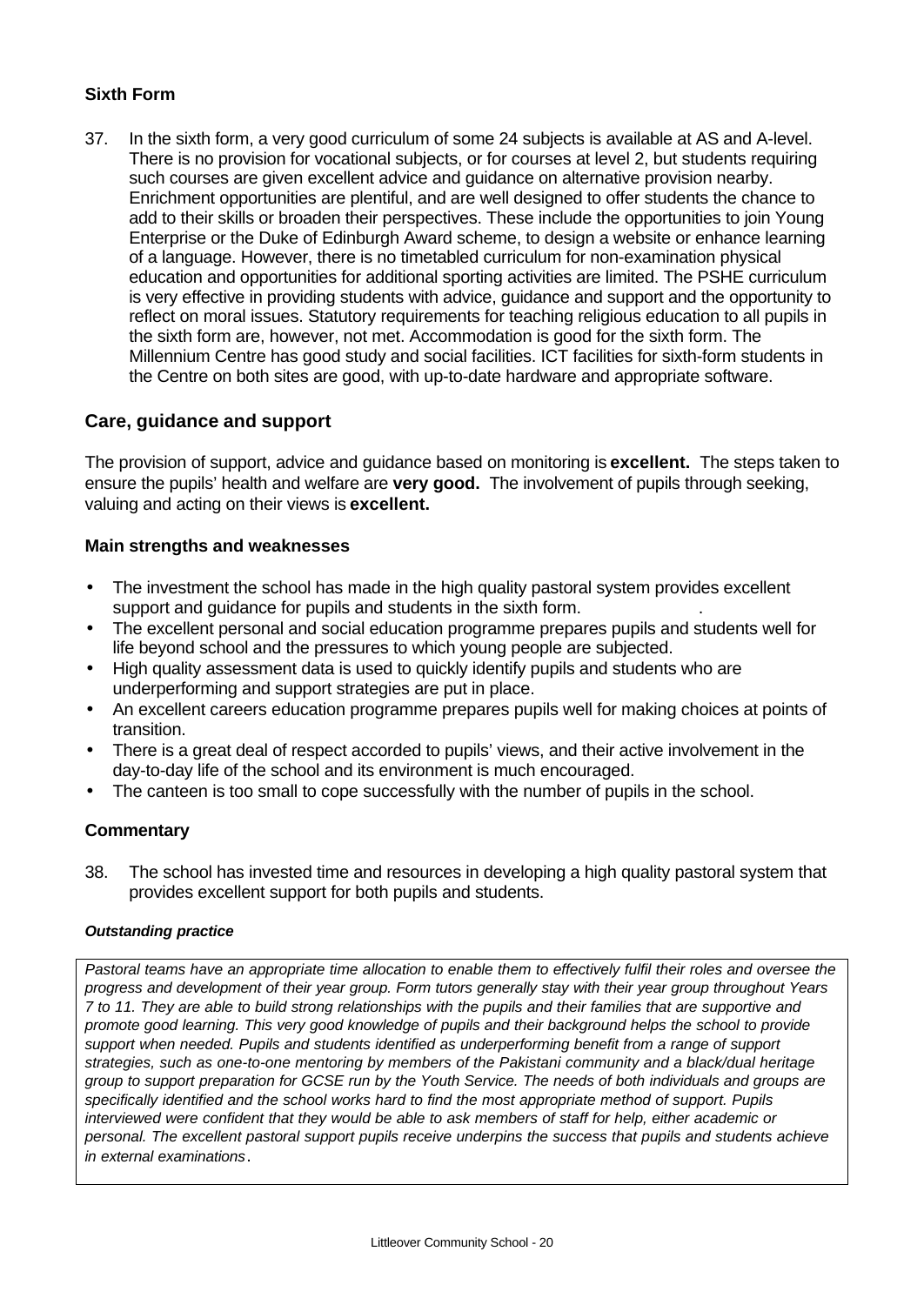- 39. The excellent personal, social and health education programme supports pupils' personal and social development. Pupils are taught from first entering the school on how to evaluate their own progress and set targets for improvement, both personal and academic. They are taught skills such as how to be an effective member of a discussion group. Issues such as sex and drugs education are effectively addressed and the knowledge and understanding that pupils gain enables them to make informed choices. Excellent careers guidance is provided for pupils in Year 9 when selecting the subjects for GCSE and they are well prepared for both work experience and transition into post-16 education or the world of work. Connexions personal advisers provide individual interviews for all pupils in Year 11. Students in the sixth form are helped to make informed choices about higher education and are well supported in their applications to university and selection of courses.
- 40. Pupils know that their views matter and are taken seriously by both senior staff and the governing body. Their views are regularly canvassed on a range of topics. The student council effectively represents pupils' views.
- 41. There are generally very good procedures in place to ensure pupils' health and welfare. Despite some very effective risk assessment procedures, some potential hazards remain, including difficulties in separating pupils from the flow of traffic around the school site, and the current arrangement for the storage of the hydrogen cylinder in science (this needs to be stored in a safe outside building). Dining facilities are very pleasant and well managed, but it is impossible to get the number of pupils through the canteen at lunchtime so that all pupils have time to sit and eat a meal properly.
- 42. Provision to support pupils with special educational needs and English as an additional language is very good. Pupils' needs are assessed on, or even before, arrival in the school and then regularly monitored. There is very good communication and collaboration between form tutors, subject teachers and learning support staff, including teaching assistants. When teaching assistants assist in class they do so very effectively to support the targeted pupils, often with the help of plans given to them in advance but sometimes by reacting to situations as they arise in lessons. Where they are not present, subject teachers have very good knowledge of pupils' needs and meet them very well. There are no sixth-form students on the register of special educational needs, but teachers give very good support to lower attainers.

#### **Sixth form**

43. Students in the sixth form are supported just as well as those in Years 7 to 11 by pastoral staff. They benefit from an effective induction programme when entering the sixth form that prepares them well for the independent style of working, and time management skills they need to be successful in their studies.

#### **Partnership with parents, other schools and the community**

The effectiveness of the school's links with its parents is **excellent.** The quality of the school's links with the community is **very good.** The school's links with other schools and colleges are **excellent.**

#### **Main strengths and weaknesses**

- The school's partnership with its parents is excellent and promotes the high standards that pupils' achieve.
- The quality of links with the community is very good and extends and enriches pupils' educational experience.
- Partnerships with other schools and colleges are excellent. They ensure the smooth transition of pupils into the school and extend the range of learning opportunities available to students in the sixth form.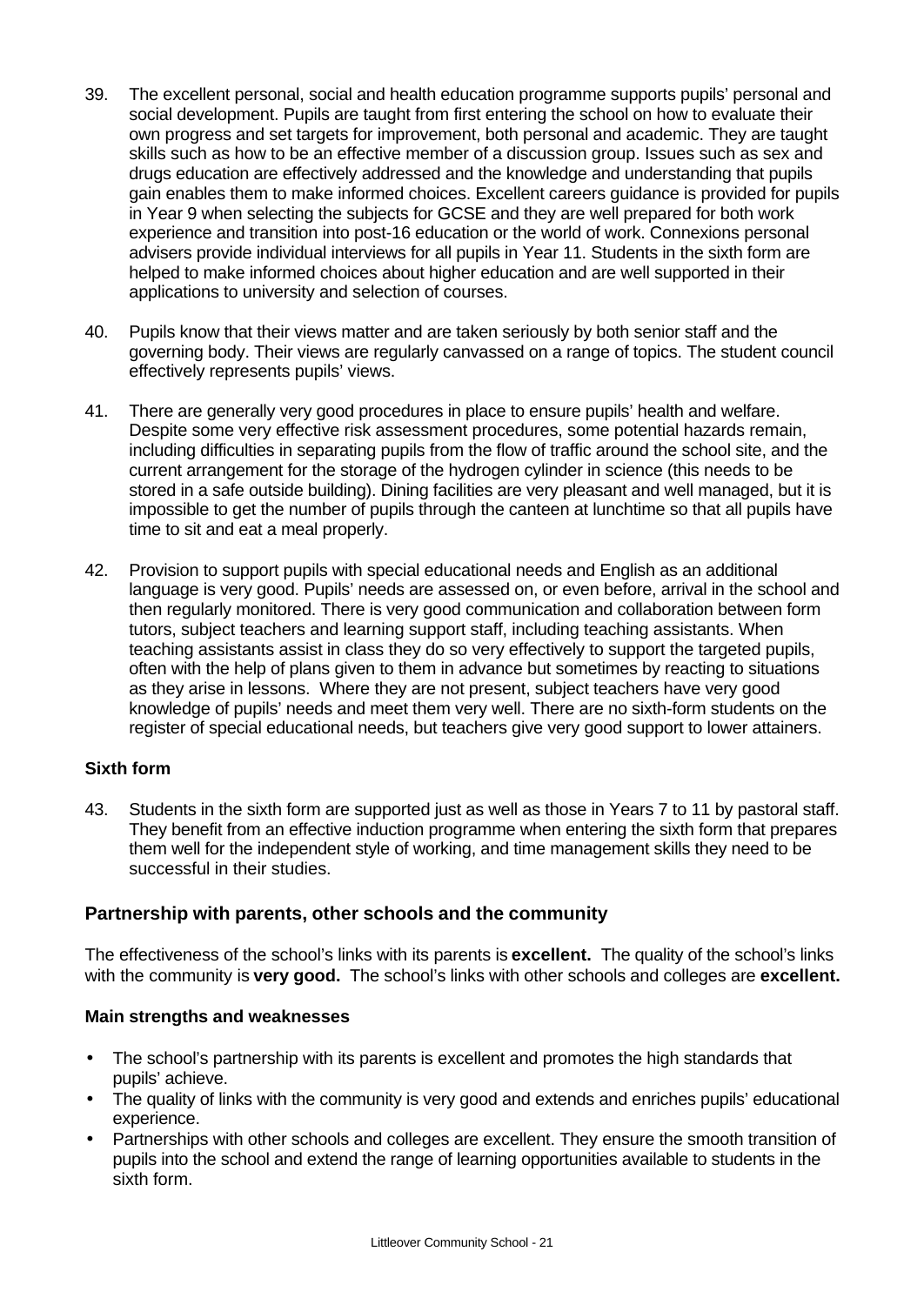#### **Commentary**

- 44. The high expectations the school has of its pupils and sixth-form students are shared with parents, who support the school by ensuring high attendance and completed homework and coursework. If difficulties arise parents work in partnership with the school to resolve them. Information on a termly basis ensures they are fully conversant with the progress their children are making and the standards they are achieving. The ethnic minority parents' group has been set up by the school to ensure they have a forum for their views but also so that information can be given in their community languages. At a recent meeting, senior managers explained the analysis of examination results over three years for ethnic minority pupils and demonstrated how their performance had improved in response to specific support strategies.
- 45. The special educational needs co-ordinator consults with parents fully about the assessment and learning needs of the pupils. Parents attend annual review meetings and are fully informed about interim reviews. The school makes very good use of external services, so that, for example, the educational psychologist's lunchtime meetings with groups of teachers are very helpful to teachers' understanding of pupils' needs.
- 46. The success of the bid to become a specialist mathematics and science school should further enhance the school's very good links with the community, although plans are still at the developmental stage. Community partners in this new venture are consulted fully about future developments. The school benefits from effective links with local business and industry, both as a source of sponsorship and for placements that support the work of the classroom or give pupils experience of the world of work. Productive working relationships have been established with external agencies, such as the school health service and education welfare service. Effective use is made of mentors from the local multicultural business community and the Youth Service to support pupils. The Sunrise Club, which provides additional learning opportunities for target groups of pupils of all attainment levels, is organised by the Neighbourhood Engineers.
- 47. The school's status as a beacon school has given it a major involvement with other local secondary schools. Gifted and talented primary pupils have benefited from the use of the school's laboratories during science Extravaganza days. Mathematics teachers visit primary schools to develop pupils' investigation skills or to teach algebra. Curriculum development workshops are led by school staff for other schools. The school is involved in management training programmes for heads of department from other schools. The specialist school status should further enhance this aspect of the school's work. The recent appointment of a sports co-ordinator will further develop links with primary schools and the local community. The induction arrangements for Year 6 pupils are very good.

#### **Sixth Form**

48. The strengths noted above apply equally to the sixth form. Links with Derby Moor Community School, Littleover's sixth-form partner, are excellent, as are relationships with further education colleges and other providers, and enable the needs of all students to be met.

### **LEADERSHIP AND MANAGEMENT**

**Leadership and management of the school and the sixth form** are **very good**. The headteacher and senior management team provide **excellent leadership**, which is ambitious and innovative. They have set in place **excellent management systems** which enable them to identify the school's strengths and weaknesses and to take very effective action to improve performance. **Governance of the school is good** in its support for, and scrutiny of, the work of the senior management team but **unsatisfactory** in not ensuring that all statutory requirements are met.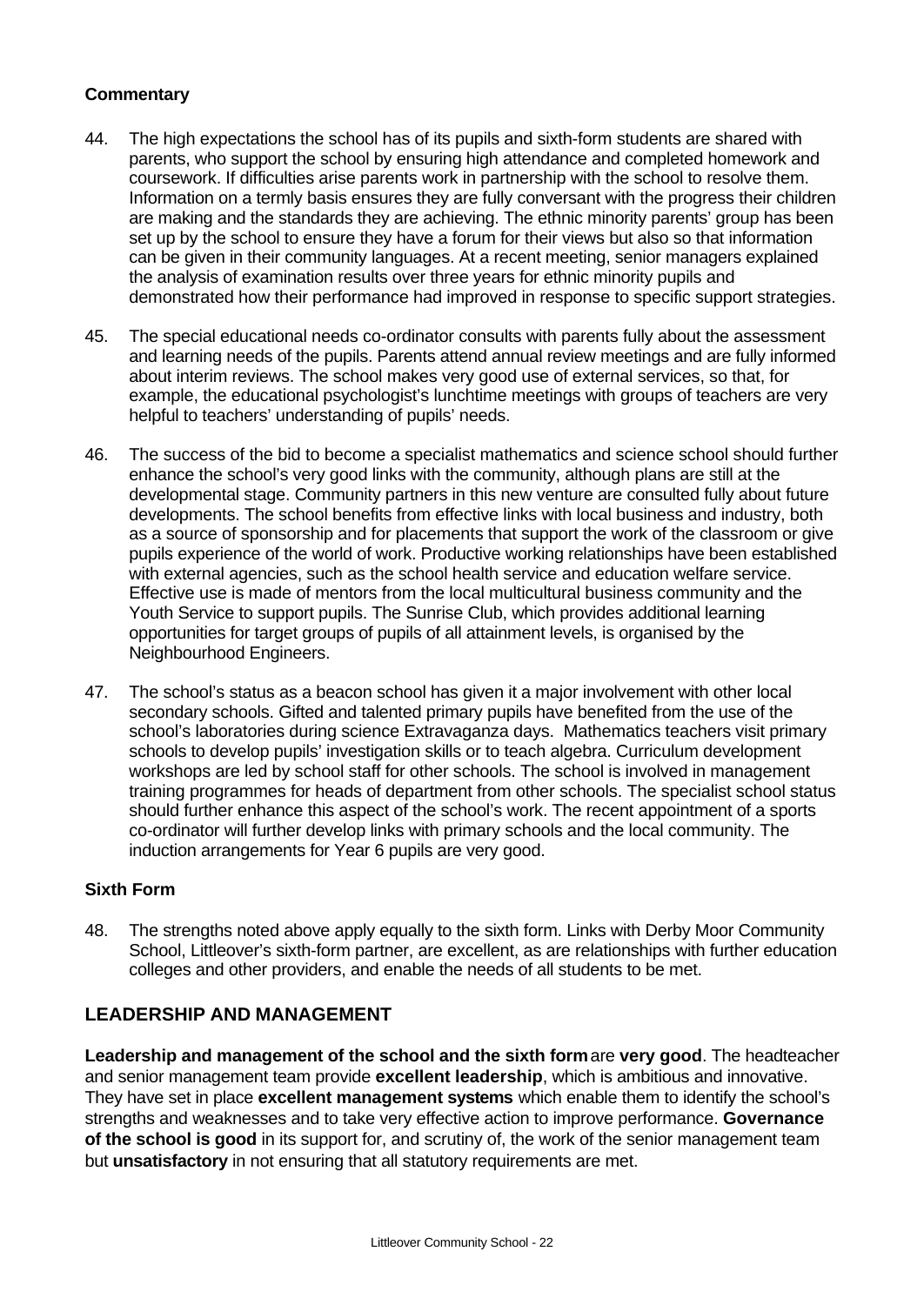#### **Main strengths and weaknesses**

- The headteacher is an inspirational leader with a clear vision who constantly aspires to the highest possible standards for his school.
- Governors play a decisive role in supporting the headteacher in shaping the direction of the school. They understand the school's strengths and weaknesses, have a thorough knowledge of local industries and have close links with the local community.
- The senior management team share the headteacher's aspirations and ensure they come to fruition by rigorously monitoring the performance of all aspects of the work of the school and by taking very effective measures where weaknesses are perceived.
- The school has managed an extensive building programme effectively, including their sixth form (The Millennium Centre).
- Governors have not ensured that statutory requirements for a daily act of collective worship in Years 7 to 11 and religious education in the sixth form are met.

- 49. The school's high standing in the community and rising standards are largely due to its monitoring systems which ensure accountability at all levels, and to the public celebration of success. The senior management team prides itself on a daily, high profile, 'hands on' supportive approach. This leadership style has inspired, motivated and supported staff and pupils.
- 50. The headteacher's outstanding vision for the school has led the school through an innovative building programme and many initiatives. These include obtaining beacon school and specialist status in mathematics and science, and future plans indicate that this momentum is relentless. Throughout the school there is a tangible sense of pride readily voiced by governors, staff, pupils and its many sponsors and partners in the local community.
- 51. Governors are active in supporting the school and bring much industrial management expertise and community knowledge to support its direction. All are well informed of the school's development issues, particularly the ongoing building programme, and including a unique agreement between the governing bodies of Derby Moor and Littleover School to create a successful sixth form. They are also aware of areas for improvement. They are instrumental in relaying community concerns to this exceptionally harmonious multicultural school. However, governors have not ensured that the school meets its statutory requirements for a daily act of collective worship and that there is provision for religious education in the sixth form.
- 52. Managers at all levels, including the pastoral and curriculum deputy heads, assistant heads, heads of subject and heads of year, ensure that pupils benefit from comprehensive monitoring of their attitudes and academic achievements. On the basis of this information they are given excellent support and guidance to enable them to meet their targets. Since the introduction of this highly flexible and informative assessment approach, standards in the school have risen even further. It ensures that pupils with special educational needs, including the gifted and talented and those for whom English is a second language, achieve very well because appropriate provision is made for them. The same analysis extends to subjects which makes them accountable for performance. A line management system exists for senior managers to meet regularly with heads of subject and heads of year.
- 53. The whole-school development plan is concise and very clear in its identification of priorities. All subject plans are required to reflect these priorities. The quality of subject planning varies but is very good overall and is excellent in mathematics. There is an effective committee in place to co-ordinate continued professional development for all staff, and to monitor that all training is in line with agreed developmental plans. Senior managers ensure that appropriate support is available for heads of subject. Heads of subject and heads of year are mostly very effective.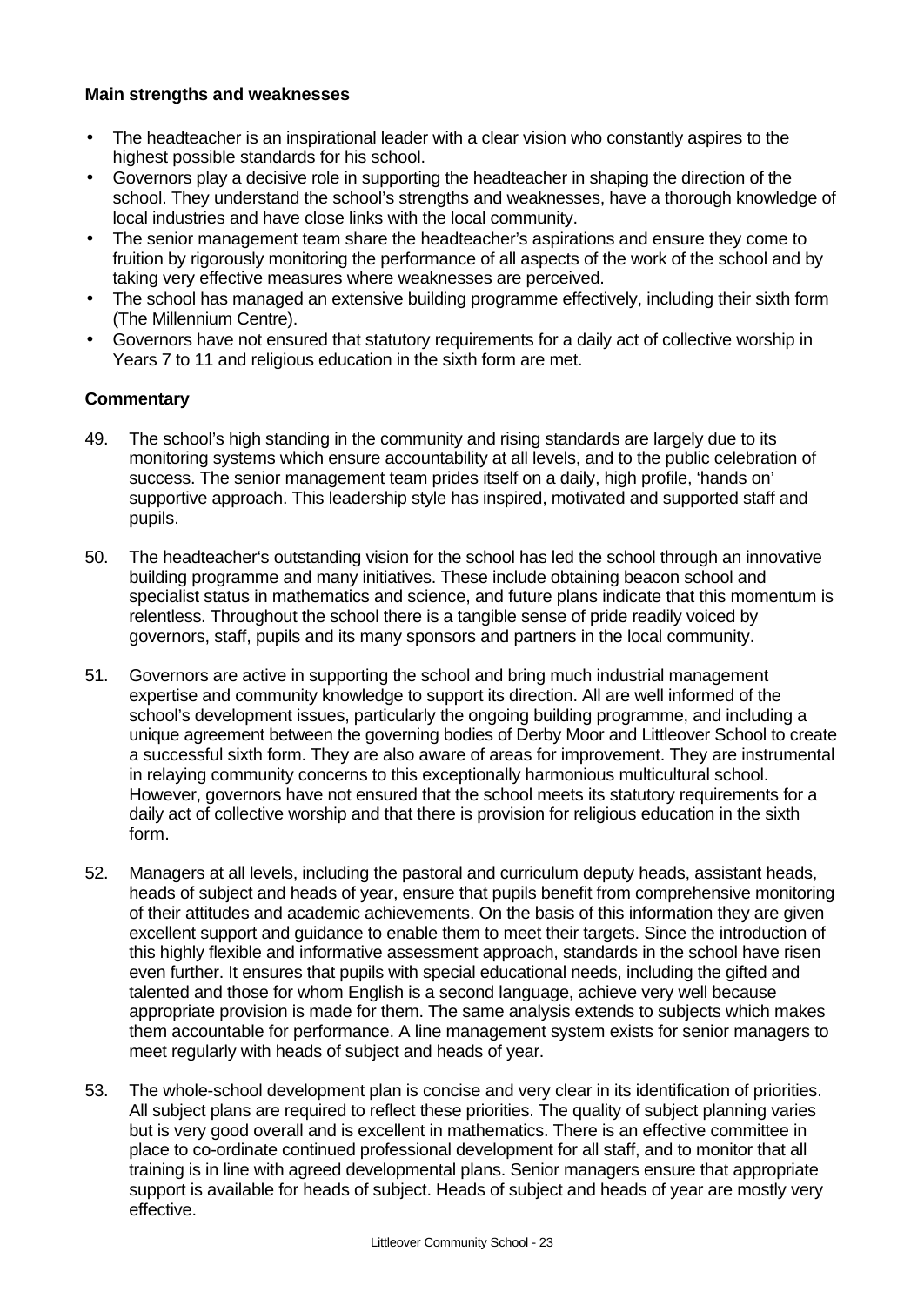- 54. The special educational needs co-ordinator manages the department very efficiently, communicating very well with subject teachers and form tutors about individual needs, and managing the production, distribution and review of individual education plans very well so that all pupils' needs can be met well. The accommodation available for special educational needs makes their task more difficult with too little room in the shared office, and no classroom available for special educational needs study support and corrective reading. It is often difficult to find a private space for interviews or consultations.
- 55. The management of staffing is very good. The school has many established staff and, when vacancies arise, recruitment is not difficult. Managers and governors work together to ensure the high quality of new appointments. The induction of newly qualified teachers is very good; each has a mentor as well as an induction tutor. Present staff feel supported by managers and governors who implement systems for school improvement with sensitivity.
- 56. The school's strategy for appraisal and performance management is very good. It is firmly based on a line management model. The school policy meets all legal requirements. The objective-setting cycle for teachers coincides very well with the well-established whole-school planning process. This ensures that there is a close match between teachers' objectives and whole-school planning. A structured programme of lesson observations and review meetings ensures that teachers are assisted to adhere to their objectives. Performance management is linked well to the staff development procedures.
- 57. There is a very well-structured and managed system for the support and ongoing professional development of staff. Financial allocations are provided through a well-organised staff development committee to enable all teaching and support staff to update their knowledge, skills and new developments in line with both departmental and whole-school development plans. Training is provided in a variety of ways including several training days relating to wholeschool as well as subject specific issues. Several sessions are conducted in-house where the expert knowledge and skills of staff are shared.
- 58. The school's contribution to initial teacher training is very good. The school works very well with its three partner institutions and provides a supportive and suitable programme for students. Mentors are chosen to reflect a whole range of experience and expertise. They meet with students on a weekly basis. This aspect of the work of the school is very well led and managed by the co-ordinator.

### **Financial information**

#### *Financial information for the year April 2002 to March 2003*

| Income and expenditure $(E)$ |           |  | Balances (£)                        |          |  |  |
|------------------------------|-----------|--|-------------------------------------|----------|--|--|
| Total income                 | 4,879,166 |  | Balance from previous year          | 132,035  |  |  |
| Total expenditure            | 4,914,227 |  | Balance carried forward to the next | - 35,061 |  |  |
| Expenditure per pupil        | 3,384     |  |                                     |          |  |  |

- 59. While the school's basic budget for 2001-2 was a little below the national median for schools in metropolitan, shire and unitary authorities, the school has been very successful in attracting significant funding from other sources, including Excellence in Cities, beacon school and, now, specialist school status. The diverse backgrounds of the school's pupils attracts a high level of funding from the ethnic minorities achievement grant. The school's expenditure per pupil is, therefore, now well above average.
- 60. Financial planning supports educational priorities very well. In order to be able to finance additional accommodation, the school has a managed loan and deficit, agreed with Derby local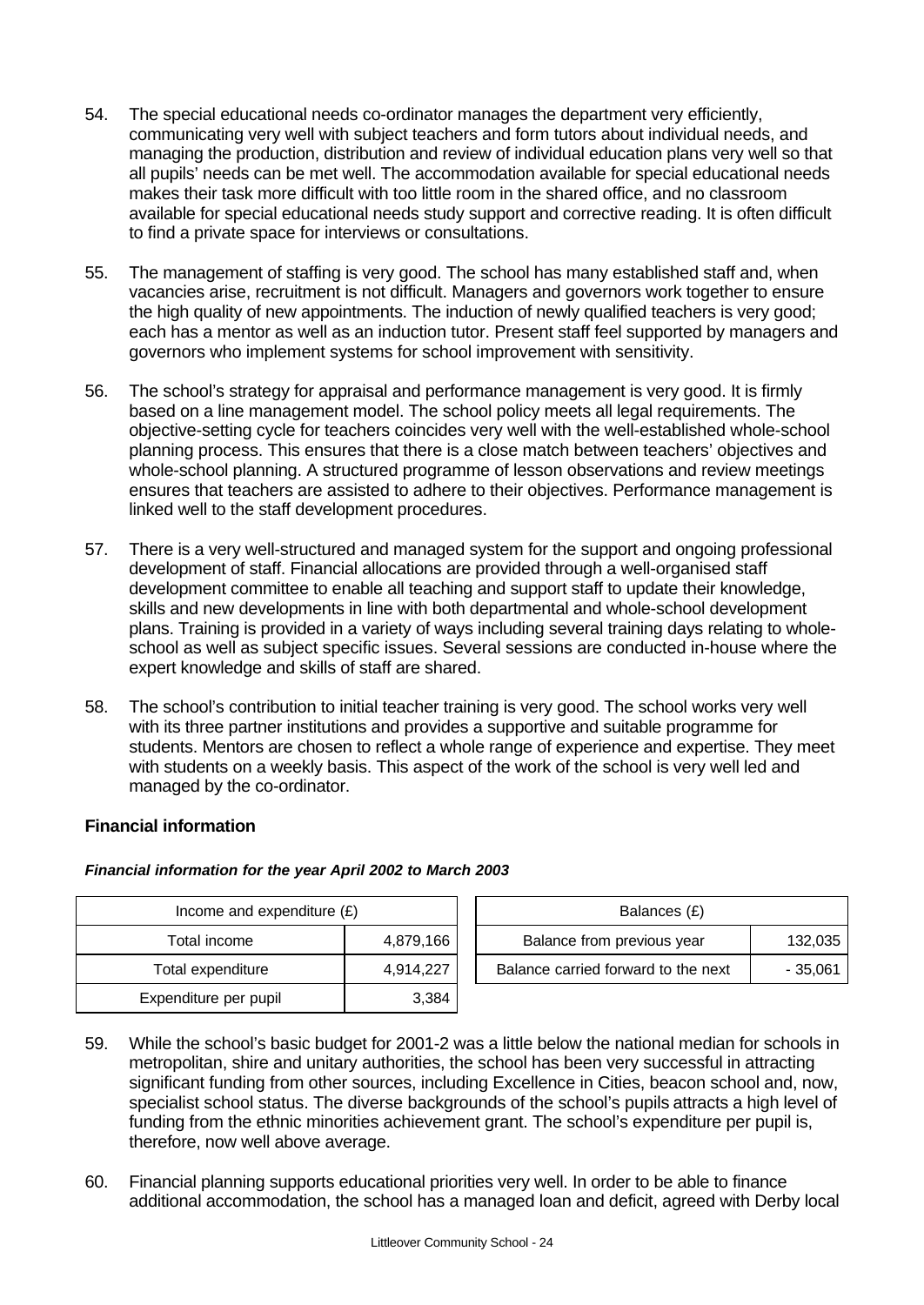education authority. It is repaying capital and a low rate of interest on these loans, but they have been highly successful in allowing the school to expand its provision and continue to raise standards. By actively seeking other sources of income noted above, the school has been able to further improve the quality of education and its partnership work with other schools and the local community.

61. While the school's unit costs are now above average, it has achieved its high and rapidly rising standards and very good quality of education during times when funding was below average, and capital resources in particular were limited. The school, therefore, provides very good value for money.

#### **Sixth Form**

- 62. The success of the Millennium Centre sixth form is a result of the very high quality of collaboration between the two schools involved in its provision. It is led and managed very effectively by its executive committee of both headteachers and heads of centre. Excellent systems are in place to ensure the complex provision runs smoothly. It is governed very effectively by a sixth-form steering group comprising representatives of the governing bodies of both schools. Governance has been very effective in establishing a sixth form which serves both schools and the community well. However, governors have not ensured that the school meets its statutory duties in providing a religious education curriculum for all students.
- 63. The development plan ensures that subject leaders and teachers from both parts of the centre are effectively supported to achieve the best for the students. Collaboration between teachers in both schools to provide courses of high quality has been very good. The pastoral dimension of the provision is exceptionally well managed with each student receiving high quality support. A very positive ethos prevails and students and staff strive for high all-round achievement. Monitoring arrangements are very thorough with each head of centre monitoring and, where necessary, supporting teachers.
- 64. There has been a small and reducing subsidy to the sixth form from the 11 to 16 school, but this has not had an adverse impact. Any negative effect is more than outweighed by the very positive impact of the sixth form on the morale and aspirations of pupils, students and teachers. From the perspective of Littleover School, then, the sixth form is, therefore, very cost effective.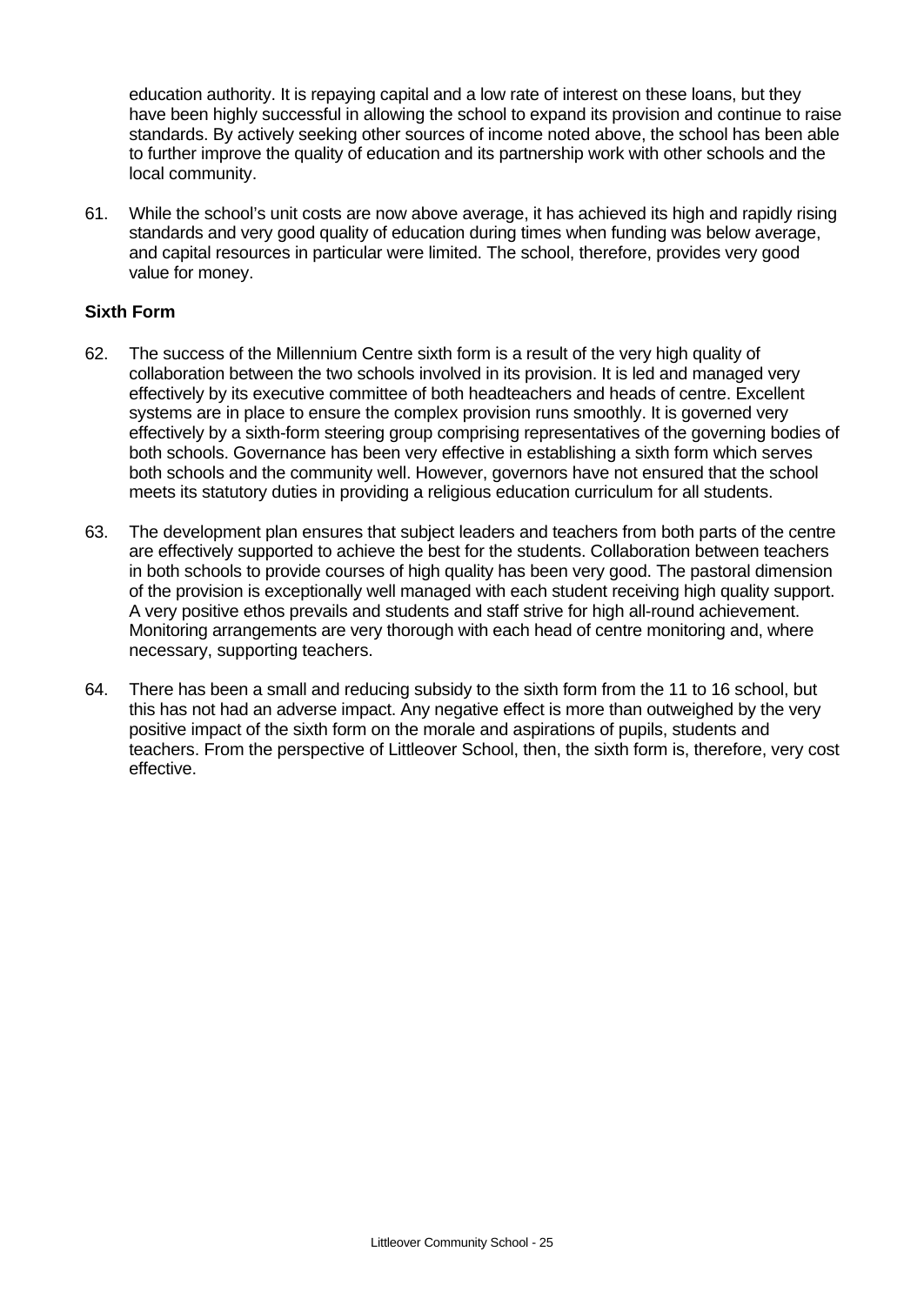# **PART C: THE QUALITY OF EDUCATION IN SUBJECTS AND COURSES**

## **SUBJECTS AND COURSES IN KEY STAGES 3 AND 4**

## **ENGLISH AND MODERN FOREIGN LANGUAGES**

## **English**

Provision in English is **very good.**

#### **Main strengths and weaknesses**

- Standards in tests and examinations at the end of Year 9 and Year 11 are well above average.
- Pupils demonstrate very high levels of oracy and comprehension.
- Informed by thorough assessment, teachers have very high expectations of pupils and expect them to work hard to reach their potential.
- There is some good, very good, and excellent teaching in Years 7 to 9 and Years 10 and 11.
- Teachers intervene to support high attaining and less able pupils in the groups, but there is no separate material for such pupils within mixed-ability groups.
- Where teaching is satisfactory, rather than good, it is because the activities are too teacher directed with little opportunity for independent learning or collaborative group work.

- 65. Standards attained by pupils in examinations, at the end of Year 9, are high in comparison with national averages. Pupils enter the school with levels of attainment that are well above average and comparisons of results with pupils' attainment on entry indicate that the improvement they make as they progress through the school is very strong. At the end of Year 11, GCSE results in both English and English literature are well above the national average.
- 66. Overall, current standards are well above average and pupils achieve very well. In Years 7 to 9, pupils demonstrate very high levels of oracy and possess a good range of vocabulary. Standards of reading are very high, and show clear development, with pupils able to use inference and deduction skills to comment on writers' techniques. Pupils' writing skills are good, showing an increasing ability to sustain an appropriate style to match purpose and audience, and creative writing is lively and confident with well-developed vocabulary. Most pupils are able to sequence paragraphs coherently, and spelling and punctuation are generally accurate, with evidence of pupils' proof reading their work, but there are some weaknesses amongst less able pupils.
- 67. In both Years 10 and 11, pupils achieve very good standards in oracy and are able to express ideas clearly and thoughtfully using a well-developed range of vocabulary. Pupils' skills in reading are very good, showing clear development in the analysis of challenging fiction and non-fiction texts, with high attaining pupils able to comment on structural as well as linguistic features. Pupils are able to write in a range of styles, suited to purpose and audience, and can structure paragraphs effectively. High attaining pupils can link ideas cohesively, using a variety of sentence structures for effect. The technical accuracy of pupils' writing develops well and the standard of writing in GCSE coursework assignments is very high.
- 68. The quality of teaching and learning is very good across Years 7 to 11. Teachers have very good subject knowledge, set very high expectations of pupils and challenge them in order to develop their vocabulary. Lessons have a brisk pace and a range of activities that engage pupils. Where teaching was satisfactory, rather than good, the pace of the lesson dipped, or there was insufficient opportunity for independent learning or group work. Although there were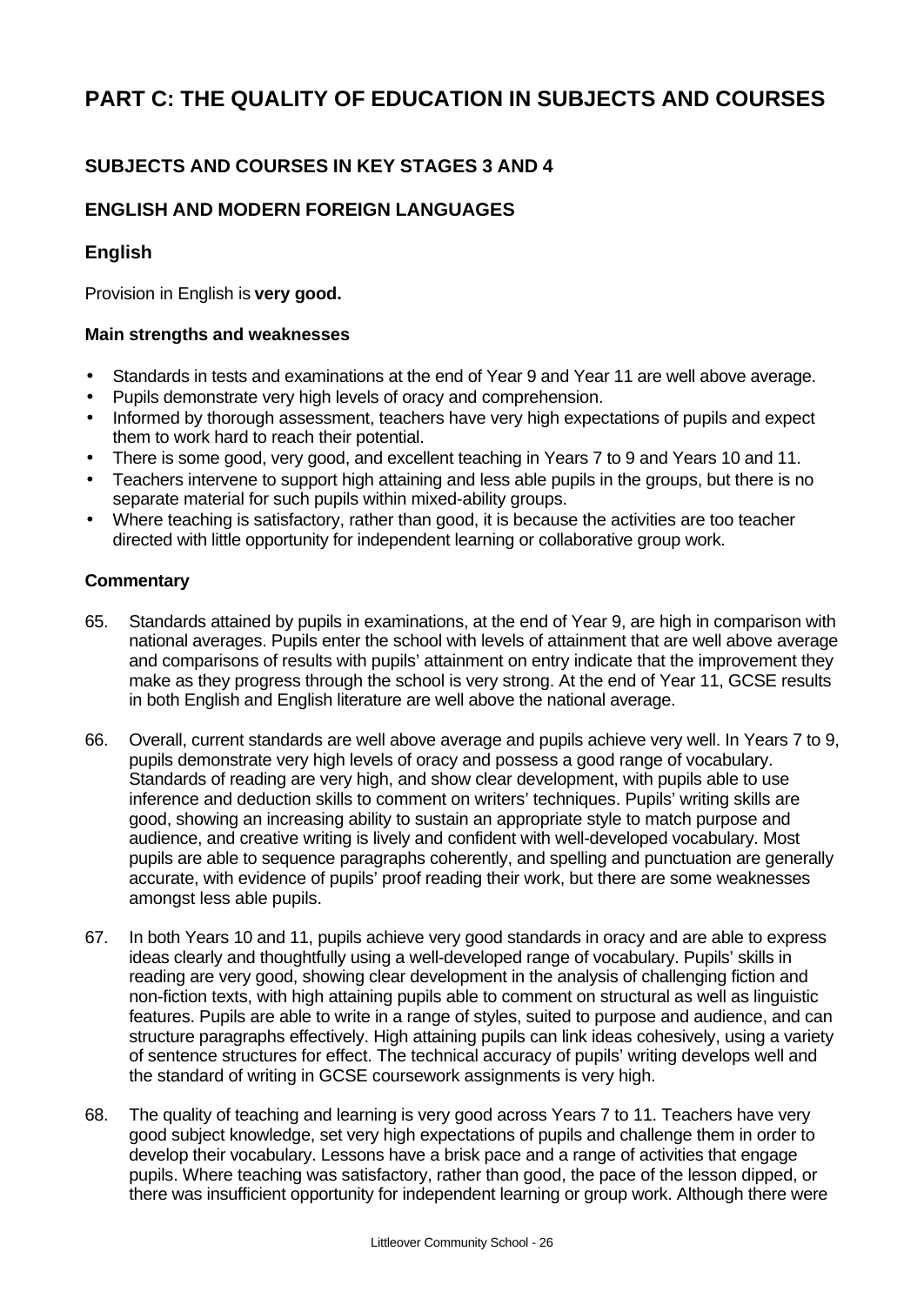no examples of separate tasks for pupils of different abilities, teachers' interventions, and effective use of learning support assistants, enabled high attaining and less able pupils to achieve very well. The ethnic minority achievement support teachers work jointly with the English department to produce materials with language that is accessible. Despite some variation in the quality of written feedback on pupils' marked work, in the majority of cases pupils are given clear targets for improvement of their work. The use of ICT also has a positive impact on pupils' learning in assignments across all years.

#### *Outstanding practice*

*Carefully planned work on a class newspaper enabled pupils of all abilities in the class to develop their understanding of content, layout, style and target audience. Highly effective management of group work ensured that pupils of different abilities were able to work collaboratively, and provided challenge, through the more able pupils in each group stimulating and extending the discussion of their peers. The learning support assistant was deployed effectively to support pupils with individual education plans, and to facilitate the learning of other pupils when the teacher led a group using computers. Well-structured worksheets enabled pupils to plan creatively within a supportive framework that also highlighted key vocabulary. The variety of activities maintained pace in the lesson and the enthusiasm of the pupils. Clear guidelines, and supportive material, ensured that pupils were able to work independently when required. ICT was used effectively to promote learning as the pupils discovered how Publisher could be used to design the front page, and to make them question the impact of the choice of font and layout on the target audience. Effective end-of-lesson reviews encouraged pupils to evaluate the work they had produced and modify ideas in the light of discussion.*

- 69. Leadership of the subject is very effective. The department has a clear vision for the way forward, and seeks to raise standards by analysing how different groups of pupils are performing. The decision to focus additional support on lower attaining pupils has raised standards, and the organisation of wider ability groups in Years 9, 10 and 11 has had a positive impact on raising teacher expectations and pupil aspirations. The department is managed very well. There are clear policies for monitoring and evaluation and the head of department uses information held on the school's data system, and departmental meetings, to review pupils' progress and to follow up any issues arising. There is a well-organised schedule for lesson observations and the sampling of pupils' work, with proformas for constructive feedback to teachers. Pupils learn in a stimulating environment that is enhanced by celebratory and informative displays.
- 70. Improvements since the last inspection are very good. Examination results have risen significantly and pupils make very good progress as they move through the school. Girls still outperform boys in the tests at the end of Year 9 but the gap between boys' and girls' attainment narrows considerably by the end of Year 11, with a rise in the proportion of Pakistani boys attaining higher standards at the end of Year 9 and Year 11.

### **Language and literacy across the curriculum**

- 71. The level of pupils' competence in English language and literacy is very good throughout Years 7 to 11 and is promoted very well. High levels of literacy enable pupils to study the curriculum successfully throughout the school, and the attention paid to oracy has developed very good listening skills and the ability to extend and challenge ideas through discussion. The school recognises literacy as a whole-school responsibility and, following subject audits of writing, has set literacy targets for all subjects for Years 7 to 9 which are reviewed each term. These targets are displayed in classrooms around the school and pupils can explain how the targets relate to their work. There is a clear literacy action plan detailing priorities, and a literacy management group, comprising one representative from each department, that meets once per term to discuss planning, implementing and assessing literacy across the curriculum.
- 72. The focus of the school's intervention action plan is on the small number of pupils who need support and the school has used funding to employ teaching assistants for this purpose. Following training, teachers plan for teaching assistants to focus on literacy in relevant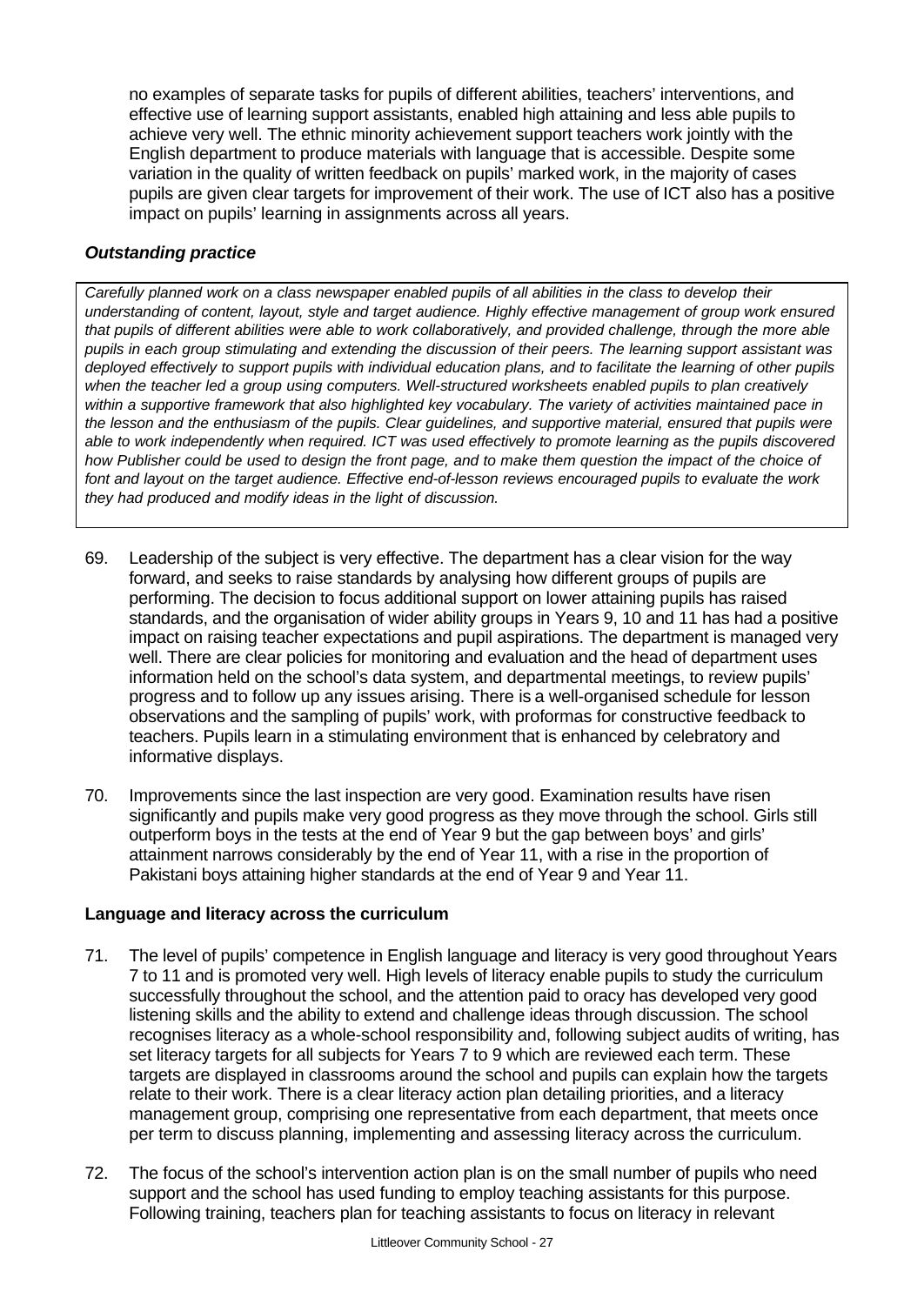lessons. Many departments are supporting literacy skills positively in their subject areas through encouraging speaking and listening skills and the highlighting and use of key words in lessons and displays around the school. In geography and design and technology, for example, teachers insist on subject specific language and talk about the definitions and, in other areas, such as ICT, drama and music, pupils are taught definitions, and terms through explanations and practical activities. The school has developed the library as a resource to support literacy and it is used for reading lessons with Year 10 pupils once a fortnight, with plans to start a library skills programme with Year 9 pupils next term, and as a base for the Sunrise Club which supports pupils with learning in Years 8 and 11. Sixth-form students support literacy development through paired reading with Year 7 pupils, and a whole-school 'spellathon' is planned for the spring term.

#### **French and German**

Provision in French and German is **good**.

#### **Main strengths and weaknesses**

- Overall teaching is good with some lessons judged very good or excellent.
- Relationships between pupils and staff are very good.
- Staff are well qualified and motivated with high expectations for all their pupils.
- Attainment at the end of Year 11 is well above average in both French and German.
- There are very few opportunities for pupils to use ICT for language learning.
- There is restricted access for pupils to sources of authentic language and cultural materials in French and German, due to a lack of videos and a paucity of written material in the library.

- 73. GCSE results in French and German were well above the national average in 2001 and 2002 but dropped in both languages at the end of 2003 to a standard still above the national average. The trend for results over the last three years shows a decline in the higher grades and an increase in D grades. This decline is partly due to inconsistencies in the standard of teaching: lessons observed varied from satisfactory to excellent. The majority of pupils, including those of ethnic minorities and pupils with special educational needs, achieve well when their results are viewed in the light of their prior attainment. Higher attaining pupils achieve very well. In 2002, boys' results at GCSE were considerably below those of the girls, but this was not the case in 2003.
- 74. Standards, currently, are above average by Year 9 and well above average by Year 11; pupils' achievement is very good overall. The use of the foreign language by pupils in both French and German is confident and spontaneous because of teachers' clear and high expectations. All lessons observed included good use of all four skills of speaking, listening, reading and writing, although extended writing skills are underdeveloped in Years 10 and 11, especially with higher attaining pupils.
- 75. Overall, the quality of teaching and learning is good, and often it is very good. Teachers have very good knowledge and understanding of their subject, including those who teach in their second language in Years 7 to 9. All groups work confidently in pairs, which allows new language concepts to be learned very effectively. All lessons are conducted at a brisk pace and pupils are challenged throughout. In the best lessons, teachers refer to previously learned concepts, share the aims of the lesson with pupils and set out clearly what they should be able to do and understand. This is reviewed very effectively at the end of the lesson. In less effective lessons, pupils do not clearly understand what is expected of them by the end of each lesson, nor can they put that particular lesson in the context of the unit of work. In many lessons observed, opportunities for extended writing are not given enough emphasis especially in higher attaining groups. Most lessons are directed strongly by the teacher with limited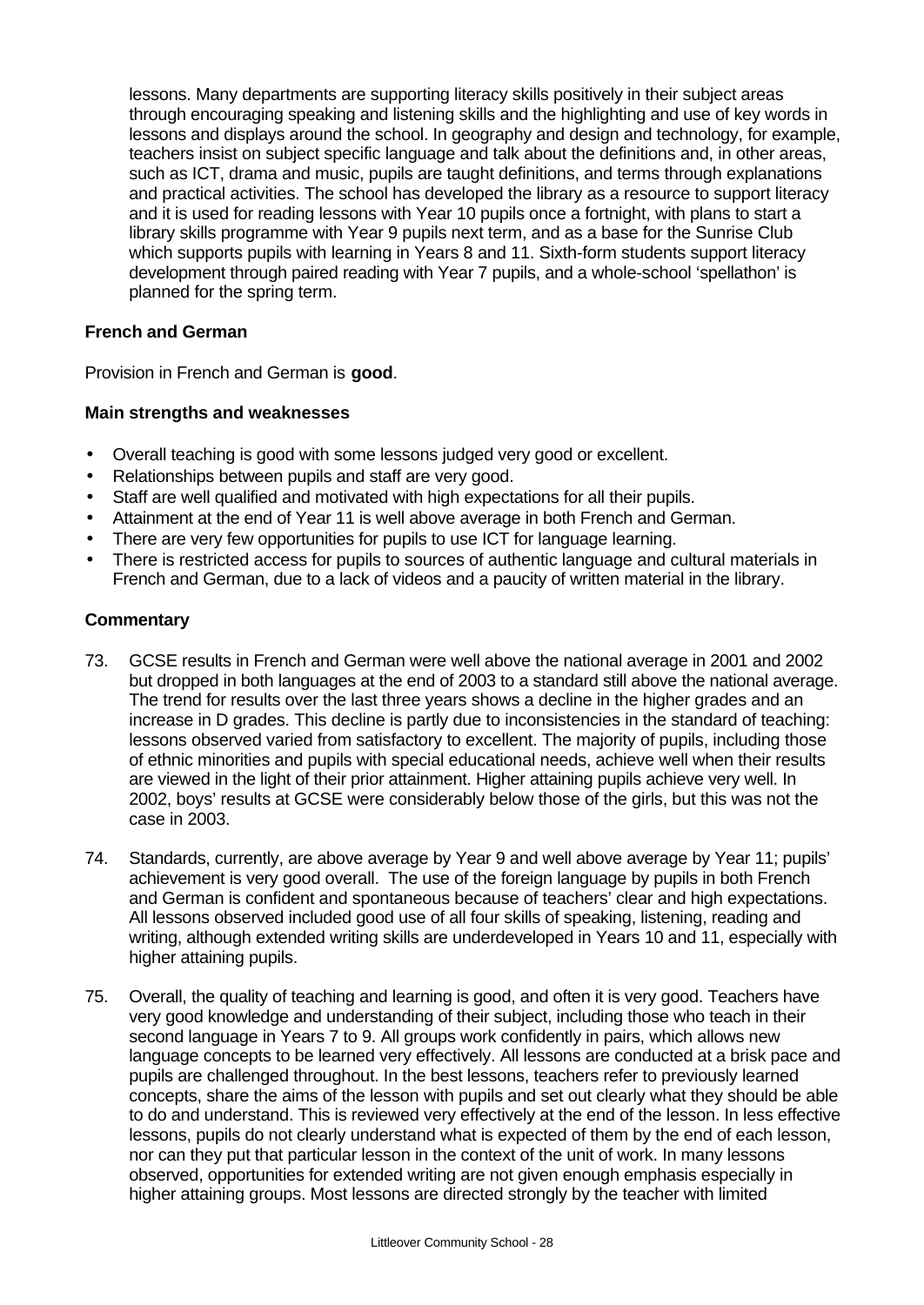opportunities for independent learning. The lack of ICT in French and German severely restricts independent learning and deprives pupils in all years of valuable, self-paced revision tools to reinforce their learning. The fact that staff are compelled to travel to other unresourced teaching rooms has an adverse effect on teaching and learning.

- 76. There has been good improvement since the last inspection. Attainment in French and German was lifted from above average to well above average in 2001 and 2002 but declined to above average in 2003. Assessment of National Curriculum levels at the end of Year 9 was based solely on departmental tests but there is now some pupil involvement in assessment at other times. There is a departmental development plan in place, but lack of ICT within the department and the poor provision of French and German books in the library remains an issue. Pupils' reading skills have improved since the last inspection due to the inclusion of appropriate reading tasks in most lessons.
- 77. Leadership and management are good and show some improvements since the last inspection. There is an ethos of constantly striving for achievement among all members of the team, most of them dual linguists in French and German. All staff have high expectations of all pupils. The department organises very popular annual journeys to France and Germany, and often these journeys influence pupils' subject choices in Year 10. Other opportunities for extracurricular activities in the department are limited.

#### **Panjabi and Urdu**

Provision in Panjabi and Urdu is **good overall**.

#### **Main strengths and weaknesses**

- GCSE results are consistently above the national average.
- Teaching and learning are good in Years 7 to 11.
- ICT is not used to further pupils learning in the subjects.
- The application of the school's marking policy is inconsistent in Urdu.

- 78. These languages are not taught in Year 7. In Years 8 and 9, pupils are making good progress and standards of attainment are in line with national expectations. At GCSE, the percentage of pupils gaining A\*-C grades has been consistently above the national average. In 2003, Panjabi results were above the national average and Urdu results were well above the national average. The percentage of girls gaining A\*-C grades at GCSE has been better than boys but recent examination results demonstrate improvement in the attainment of boys studying these languages.
- 79. Standards of work seen in exercise books, and lessons in Years 10 and 11, are above the national expectations and in line with national expectations in Years 8 and 9. Pupils achieve well; they are making good progress and are able to produce good written work on a variety of topics, demonstrating well-developed writing skills. Most pupils take an active part in class discussion and speak confidently on a variety of topics. All pupils speak Panjabi and Urdu respectively at some length and express themselves effectively. More able Year 11 pupils demonstrate highly developed reading and writing skills, with some high attainers reading the Quran in the month of Ramadan. They use past, present and future tense statements and demonstrate good understanding. Pupils with special educational needs are making good progress.
- 80. The quality of teaching and learning in Urdu and Panjabi is good in Years 8 to 11. Teachers' vibrant enthusiasm, knowledge of the language, questioning techniques and use of target language are the strengths of Panjabi and Urdu teaching. Teaching of these languages includes support for the acquisition of linguistic structure and grammar and the development of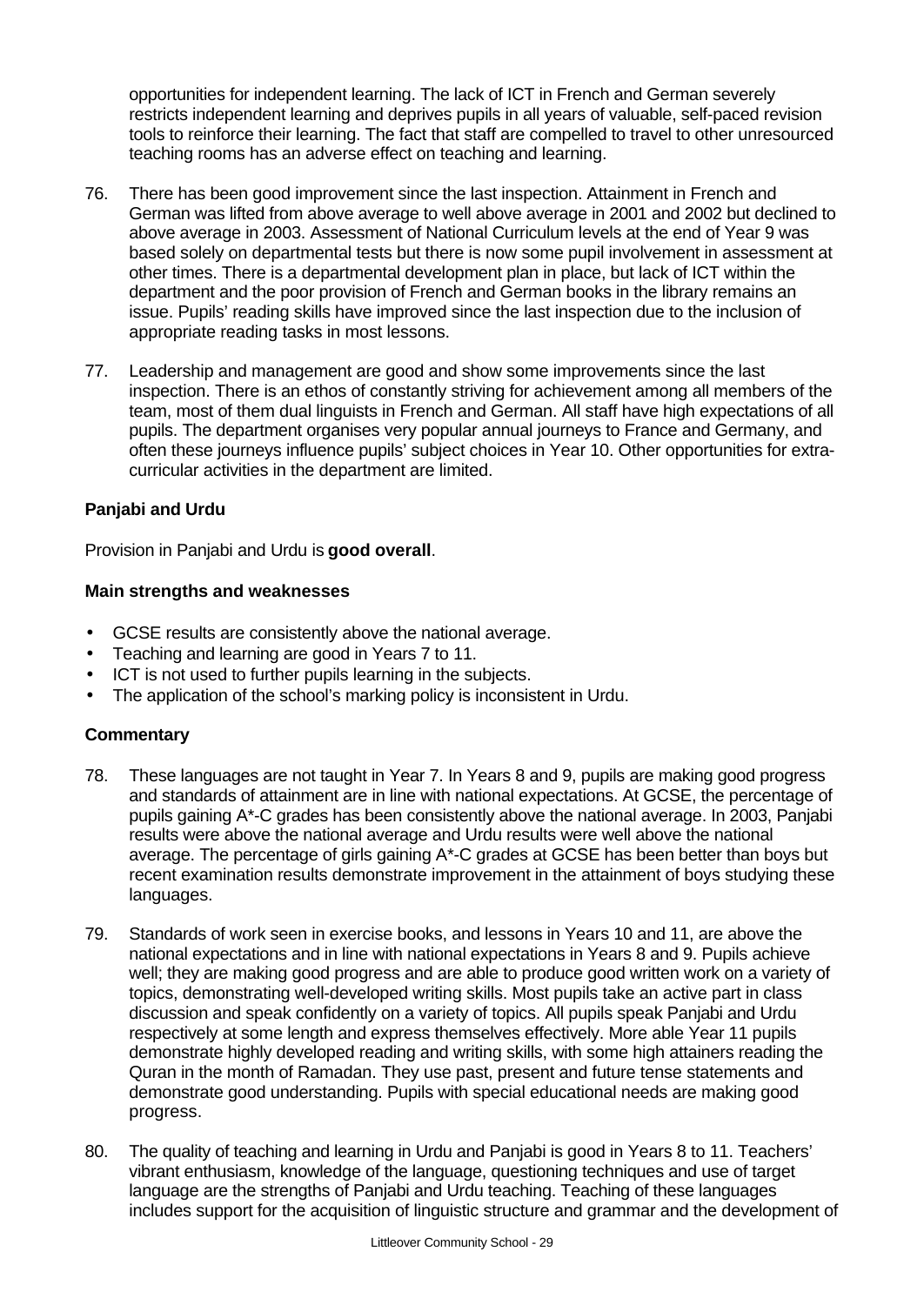social skills, but lesson objectives are not shared with pupils. The quality of learning mirrors that of teaching and pupils have particular strengths in reading and understanding authentic text from a variety of resources, making presentations and participating in class discussions.

- 81. There is good use of assessment data to monitor pupils' performance. The marking of pupils' work is, however, not consistent across the department and the department's policy is not followed rigorously by teachers of Urdu. There are diagnostic comments made on occasions but not with regularity. Good, meaningful displays are creating a good learning environment for both languages, contributing to raised expectations and standards of work produced by the pupils. There is no use of ICT in the teaching of Panjabi and Urdu.
- 82. The leadership in the subject is good, with a clear vision about how to improve. Teachers have a sound knowledge of their subject's exam specification. The subject teaching in both languages is making a good contribution towards the spiritual, moral, social and cultural development of pupils. The improvement since the last inspection has been good. The examination results are consistently above the national average. The numbers of pupils studying the languages are growing and there are eight non-Panjabi speakers learning the language. The introduction of AS/A-level Urdu is well on its way.
- 83. Good provision has been made for other languages, such as Chinese and Gujarati, after school. Although the numbers of pupils attending these classes are low, they are making good progress. There are five pupils who are preparing for their GCSE examination in Gujarati this year. The provision made for the community languages shows the school's firm commitment towards raising the attainment of all pupils who attend this school.

## **MATHEMATICS**

Provision in mathematics is **very good.**

### **Main strengths and weaknesses**

- High standards, well above national averages, are achieved in national tests at the end of Year 9 and in GCSE in Year 11.
- Teaching is good, and often very good, promoting effective learning.
- Attitudes and attentiveness of pupils are excellent.
- Investigative work is very well incorporated into the mathematics curriculum.
- Leadership and management of the department are excellent.
- Effective use of ICT in mathematics is inhibited through limited ICT resources within the department.

- 84. Standards reached by the end of Year 9 are very good. Results for both boys and girls are well above national averages and in comparison with similar schools. Since 1998 the trend has risen faster than the national trend. Results for 2003 maintain this pattern, with nearly threequarters attaining higher-than-average Level 6 or above. Prior to 2003, more boys than girls reached these higher levels, but this is now reversed.
- 85. GCSE performance is very good. Over 70 per cent of candidates gain grades A\*-C. All candidates in 2001 and 2002 gained at least grade G; virtually all did in 2003. Growth in A\*-C grades is impressive. The proportion of A\*-B grades has almost doubled in four years. The proportion of A\* grades has, however, fallen. The performance of boys is similar to that of girls; results for both are significantly above national averages. GCSE statistics results are excellent, almost three-fifths of candidates gaining grade A or A\* in 2003.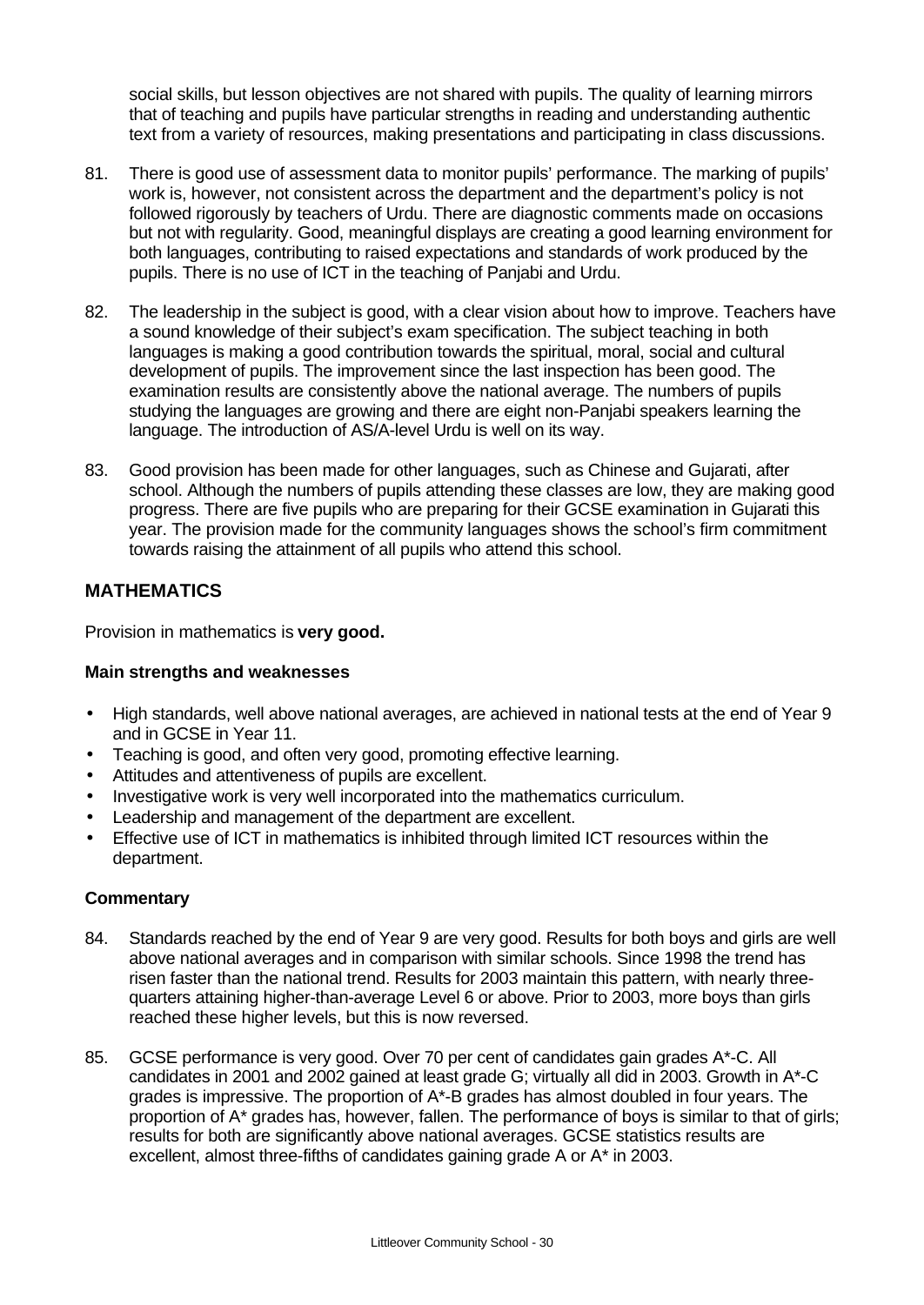- 86. Although the attainment in mathematics on entry to the school is above average, these results represent very good achievement, both for boys and girls and for pupils from different ethnic groups. This is further confirmed in lessons seen and work scrutinised throughout Years 7 to 11. The work of girls tends to be better presented and with more detail but, overall, pupils have a high degree of mathematical competence.
- 87. Overall, teaching and learning are very good. All lessons seen were at least satisfactory; one was excellent. Lessons are well planned, purposeful and start promptly with 'warm-ups' that are often of high quality and linked to lesson themes. Pace and explanation are good. Resources are used well. Pupils move rapidly into written or other work. In answering questions, oral or written, pupils are expected to accompany answers with reasons – this strengthens learning and confirms understanding. They are not afraid to seek clarification if they do not understand. Their regular training in interpretation of information, particularly statistical, is contributory to the rising standards. An excellent programme of investigative work is incorporated into the teaching programme providing vital practice for later coursework projects. Teachers are very knowledgeable but do not always transmit their enthusiasm to pupils. Standards are high because of expert teaching, strong motivation of the pupils and regular and efficient assessment programmes. The lack of computer resources within the department restricts broader learning, although some coursework does contain examples of the use of ICT.
- 88. Whilst teaching overall takes account of the needs of all pupils well, in some lessons an insufficient awareness of the needs of individual pupils inhibits progress. In lower attaining classes there is a tendency to move forwards too quickly before a topic is properly understood, and the application of the schemes of work being too rigid. Where support teachers are present for pupils with special educational needs, valuable help is provided. Such pupils make overall good progress.
- 89. Assessment of pupils' work is of very good quality. Homework is a key part of the programme. It is set regularly and efficiently. Marking is thorough with constructive comments. Termly tests assist learning. Targets, set by teachers or by pupils through self-assessment, are recorded in exercise books. Detailed pupil records are maintained and monitoring is effective.
- 90. Teacher support outside of lessons is extensive, through summer school, Sunrise clubs, mathematics challenge and lunchtime and after-school availability, giving pupils of all abilities great opportunity. This extends to visits to junior schools, too, and provision of mathematics tuition to parents.
- 91. Good improvement since the previous inspection is evident in the standards achieved at all levels, through the experienced staff and effective teaching taking place, strongly assisted by the very positive attitudes of the pupils.
- 92. Leadership and management of the department are excellent. Departmental documentation is of high quality, informative and helpful. Clear guidelines for testing and marking are provided. Schemes of work are clear and reviewed regularly. There is much which is creditable. There is a pride in the success achieved and a desire to build even further. The Specialist Schools' initiative provides a major springboard for this, both within the school and the wider community.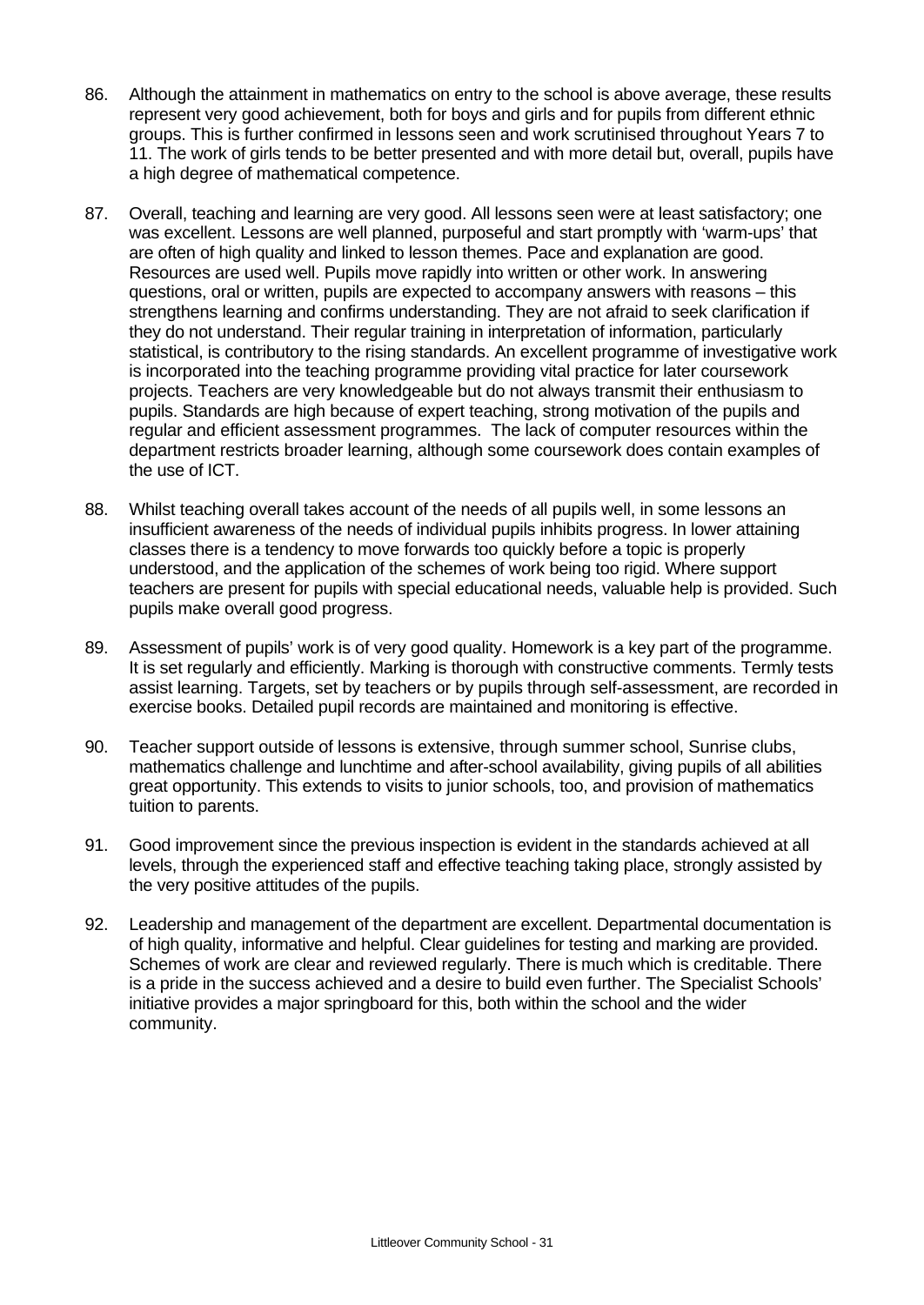#### **Mathematics across the curriculum**

- 93. A whole-school policy for numeracy has only recently been devised very late compared with many schools - and introduced to staff. Inter-departmental links between mathematics and, in particular, science, design and technology and geography, are underway but still in initial stages, concentrating on areas for co-operation or concerns to be addressed.
- 94. Most pupils are very competent numerically. Those who enter school in Year 7 with low attainment in mathematics receive targeted help via summer school training, Springboard and other support material, as well as guidance within and beyond lessons. Bridging material texts on decimals, fractions and percentages, devised in conjunction with primary schools, are effective in helping pupils to make a good transition to secondary school. Whilst some pupils remain slow on mental recall, most are confident and accurate. Calculators are used wisely. Across the curriculum, capability in mathematics is generally strong. Very good usage is evident in ICT, geography and design and technology. Pupils can accurately draw most types of graph, including distance-time and time series, bar and pie charts, and understand linear though not curvilinear correlation. Very good analysis of river-channel fieldwork measurements of stream flow, and of population pyramids with links to economic issues, occurs in geography. Spreadsheets, flow charts and control technology sequences are used well in ICT. In art and design, use of numeracy is not satisfactory, little evidence of measurement, perspective or enlargement being seen, and there is not enough use in physical education.

### **SCIENCE**

Provision in science is **very good.**

#### **Main strengths and weaknesses**

- Standards achieved at the end of Years 9 and 11 are well above national expectations.
- Arrangements for the assessment and monitoring of pupils' progress are very good.
- The subject benefits from very good leadership and very effective management.
- Highly motivated pupils with a good ethos for learning contribute significantly to their own success.
- Good teaching, particularly in Years 10 and 11, enables pupils to learn well.
- Laboratory accommodation and the space available for technicians to carry out preparations are unsatisfactory and need to be improved.

- 95. Results by the end of Year 9 are well above the national average and also above the standard reached by similar schools. These show a significant improvement since the last inspection. The department has an admirable policy of entering **all** pupils into the GCSE science doubleaward examination and the results have improved every year since 1998. In 2002, almost three-quarters of the pupils achieved grades at, or above, grade C. This is well above national expectations and was further improved in 2003 when half the pupils obtained the top grades of A\* and B.
- 96. Achievement is good across Years 7 to 9. Pupils enter the school with attainment above the national average and, by the end of Year 9, they reach a standard well above national expectations. In Years 10 and 11 achievement is very good. Not only are the high standards reached by the end of Year 9 maintained but they are improved upon at GCSE. The high motivation of the pupils and the school's excellent ethos of learning contribute significantly to the pupils' success in the GCSE examinations. Pupils develop a strong knowledge and understanding of scientific facts and principles in their time in the school.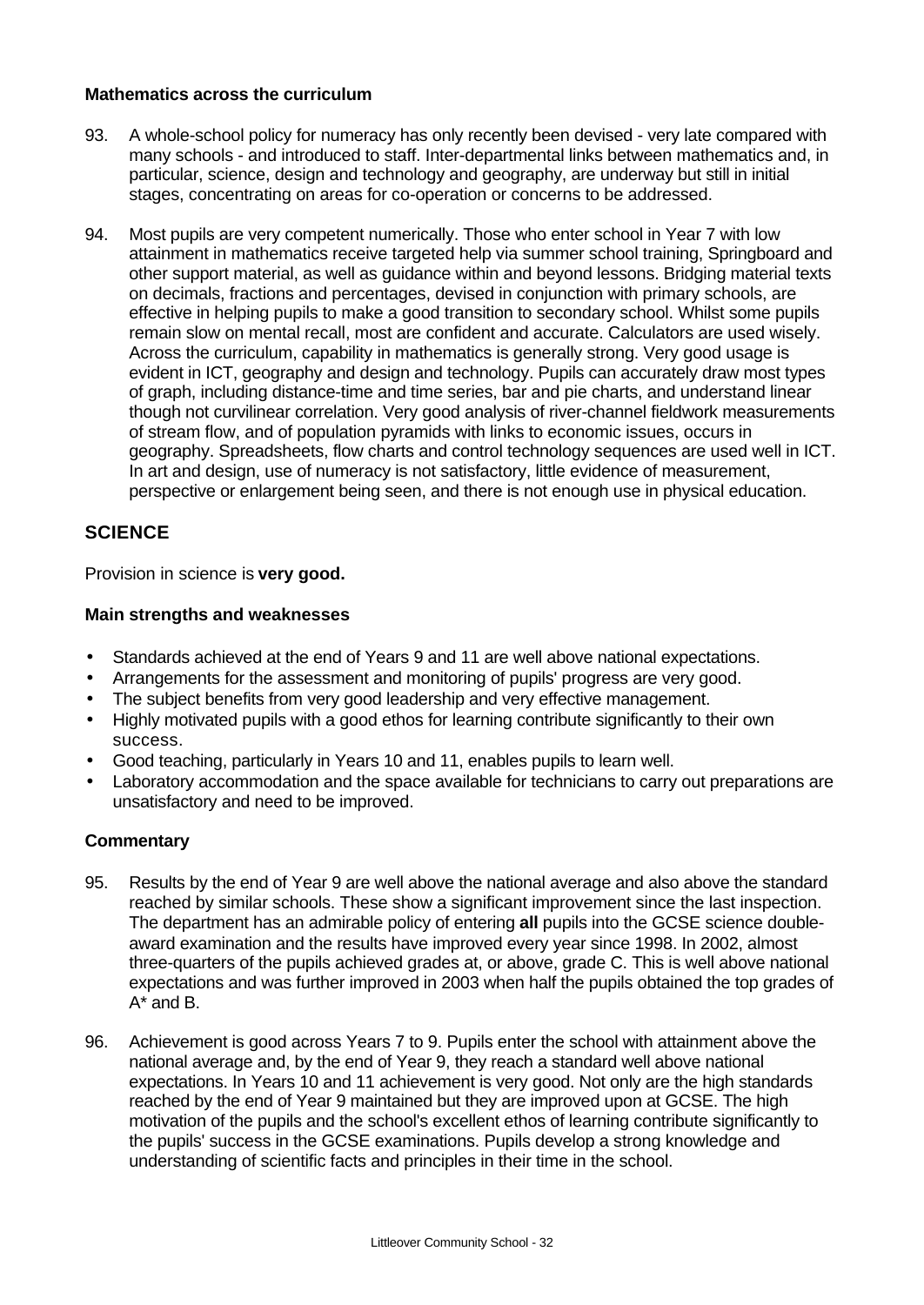- 97. Teaching and learning are good overall. Teaching is consistently good, sometimes very good and never less than satisfactory. Teachers are caring and concerned to do their best for the pupils. Their subject knowledge is good and they prepare the pupils very thoroughly for the external examinations. Pupils co-operate and take pride in their work. The department is incorporating ideas from the National Key Stage 3 Strategy such as the three-part lesson. There is good use of true/false cards to initially engage the whole class, but learning objectives for the lesson are not generally discussed with the pupils at the start of the lesson or revisited in the plenary session. Very good use of ICT was observed in a lesson where computer simulations displayed on an interactive whiteboard helped pupils understand abstract concepts related to the orbits of satellites, planets and comets. Lessons were judged to be only satisfactory when there was insufficient variety in teaching style and too narrow a range of stimuli to capture the interest of the pupils.
- 98. Reliable assessments of pupils' knowledge and understanding of the work covered take place frequently so that pupils' progress can be monitored carefully. Well-focused support is offered to those pupils identified as underachieving and the revision sessions provided by staff over the twelve-week period before the GCSE examinations are greatly appreciated by the pupils. All the pupils spoken to during the inspection knew their individual target for attainment by the end of the year and many had been given clear advice about how they could improve.
- 99. The very good leadership and management of the department have a significant impact on the high standard of work achieved by the pupils. The head of department has a clear vision for the future of science in this school. His hard work and strong dedication to bringing about continuous improvement provides a good role model for both staff and pupils. His leadership is scrupulously fair and he has established a very coherent and harmonious team of staff all committed to the development of the department. Fresh innovations are always being considered. The introduction of 'Thinking Science' lessons in Years 7 to 9 and the recently successful bid as a specialist science and mathematics college are notable examples of such innovations. The department is in very safe hands as it enters this new and exciting phase.
- 100. The day-to-day running of the department is also very good. Detailed schemes of work are in place. The science department has very good technical support but at present the technicians have insufficient space to effectively carry out their work for lesson preparations. The current laboratory accommodation cannot fully cater for the number of science lessons and pupils' practical work is consequently constrained in the lessons that take place in classrooms. This is unsatisfactory but should be remedied when the new laboratories being built in 2004 come into use. A more urgent issue is the potentially hazardous storage arrangement for the hydrogen cylinder. This needs to be stored in a safe outside building.
- 101. There has been very good improvement since the last inspection, especially in test and examination results.

## **INFORMATION AND COMMUNICATION TECHNOLOGY**

Provision in information and communication technology (ICT) is **very good.**

#### **Main strengths and weaknesses**

- Pupils' achievement by the end of Year 9 and Year 11 is very good.
- Assessment practices in Years 7 to 9 encourage pupils to adopt excellent habits of selfevaluation.
- Very effective standard practices underpin the very good teaching that brings about very successful learning throughout the main school.
- In all lessons seen, teachers know their pupils very well so can deal efficiently with their individual needs.
- Pupils' high attainment in ICT is not used to its full effect in all subjects.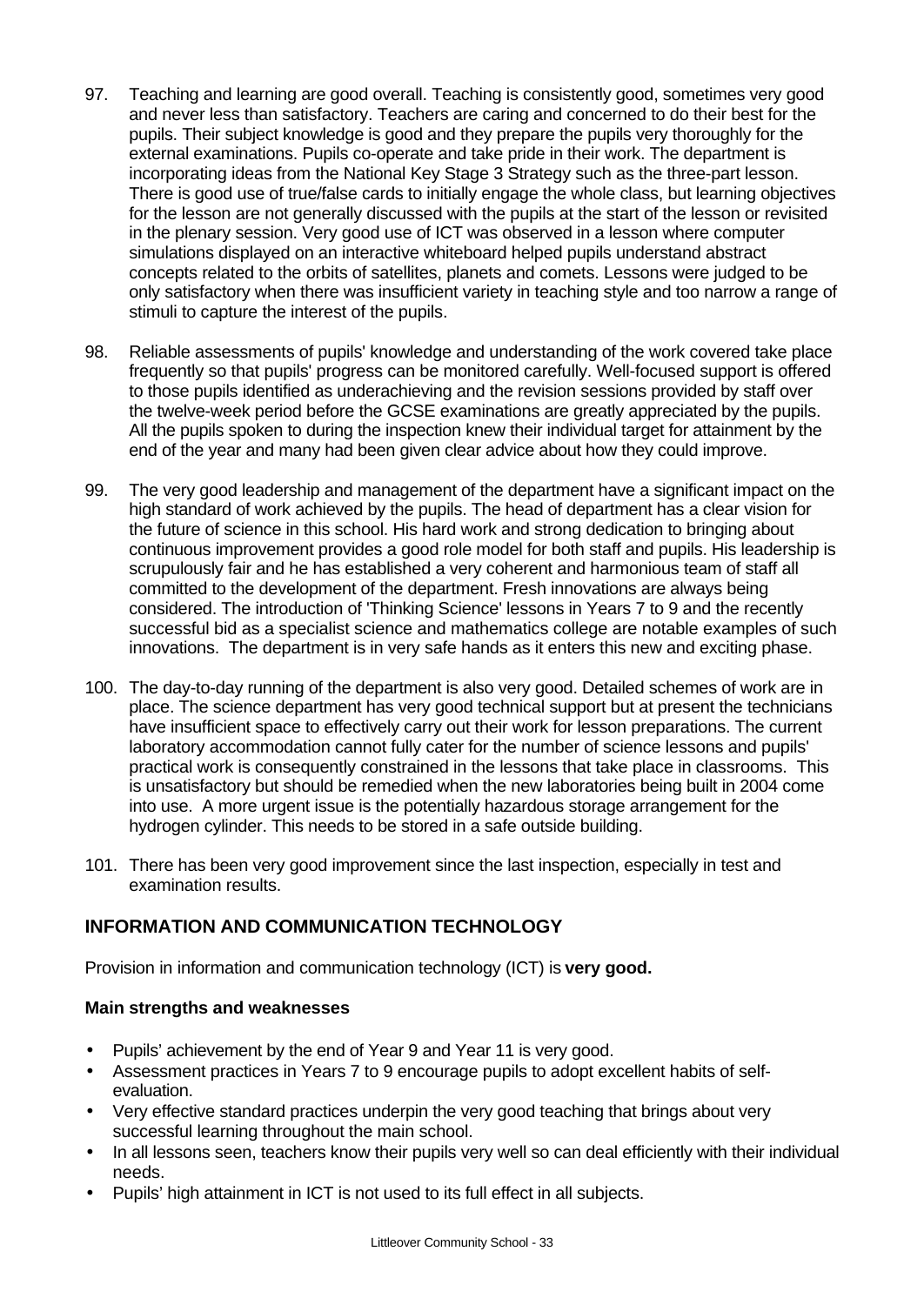#### **Commentary**

- 102. Standards at GCSE are very good in relation to the national average and have been improving over several years. The high results in examinations are confirmed in lessons seen and in pupils' written work. Year 11 pupils have a very good understanding of the principles behind the use of ICT and of its implications for society. They have very good basic skills that they apply very well in the independent problem solving which forms the major part of their coursework. Year 7 pupils enter the school with good computer skills and soon learn to make their own decisions based on consideration of the purpose of their activity. Throughout Years 7 to 11, boys and girls work at equally high standards, although girls take greater care with accuracy and boys are more adventurous in their application of ICT. Pupils from all ethnic groups work equally well, and those with special educational needs are confident users of ICT, both in these lessons and in their other subjects. All pupils, therefore, achieve very well in relation to their ability.
- 103. This high achievement is the result of consistently very good teaching. Staff have very high expectations of pupils and support them very well through careful development of knowledge and understanding, clear instructions for each activity and then very well-judged support to individuals. In every unit of work, and usually in every lesson, there is an initial solid basis of knowledge and skill followed by a challenge to apply it to a new situation. Teachers' very good knowledge of pupils' needs is the result of excellent assessment. For example, pupils in Years 7 to 9 habitually reflect on lessons, reporting the impact of each lesson on their understanding in addition to having their work marked. Pupils therefore learn very well. They know that their views and efforts are respected, with the result that they are confident and committed to improvement.
- 104. Leadership of the department is very good, with clear vision for the improvement of pupils' learning. It is well managed in that the department staff work very closely together, all contributing ideas for good practice and supporting each other in discussion. The level of equipment has improved since the last inspection, with the ratio of computers to pupils now almost reaching the national average and with a very good range of other devices to support learning. The equipment is very well maintained by a qualified technical team. All staff involved in the department, both teaching and non-teaching, have good opportunities for training so that they develop their expertise.
- 105. Teachers take an appropriately broad view of the curriculum in that they support the development of pupils' literacy and numeracy through their teaching of ICT. The curriculum deals with the morality of ICT practices, and teachers promote pupils' awareness of their own worth and that of others.
- 106. Improvement since the last inspection has been very good in that standards have risen throughout Years 7 to 11 and the school is better equipped.

#### **Information and communication technology across the curriculum**

107. The provision for ICT across the curriculum has improved since the last inspection. The number of computers has increased to almost the current national average and the school has recently introducted several departments to the use of interactive whiteboards for whole-class work. Teachers have all been trained so that they can plan effective use of ICT to help learning. There is good use of ICT in science that allows pupils to experience data logging and analysis. Teachers of design and technology use ICT well but the equipment has limitations that impedes the use of the most effective software. There is still very little use of computers in art and design and modern foreign languages, and insufficient use in history, geography and music. In most other subjects there is some use of ICT, but it is difficult for teachers to book rooms for whole-class use. In all cases, pupils have good ability to use ICT to help their learning.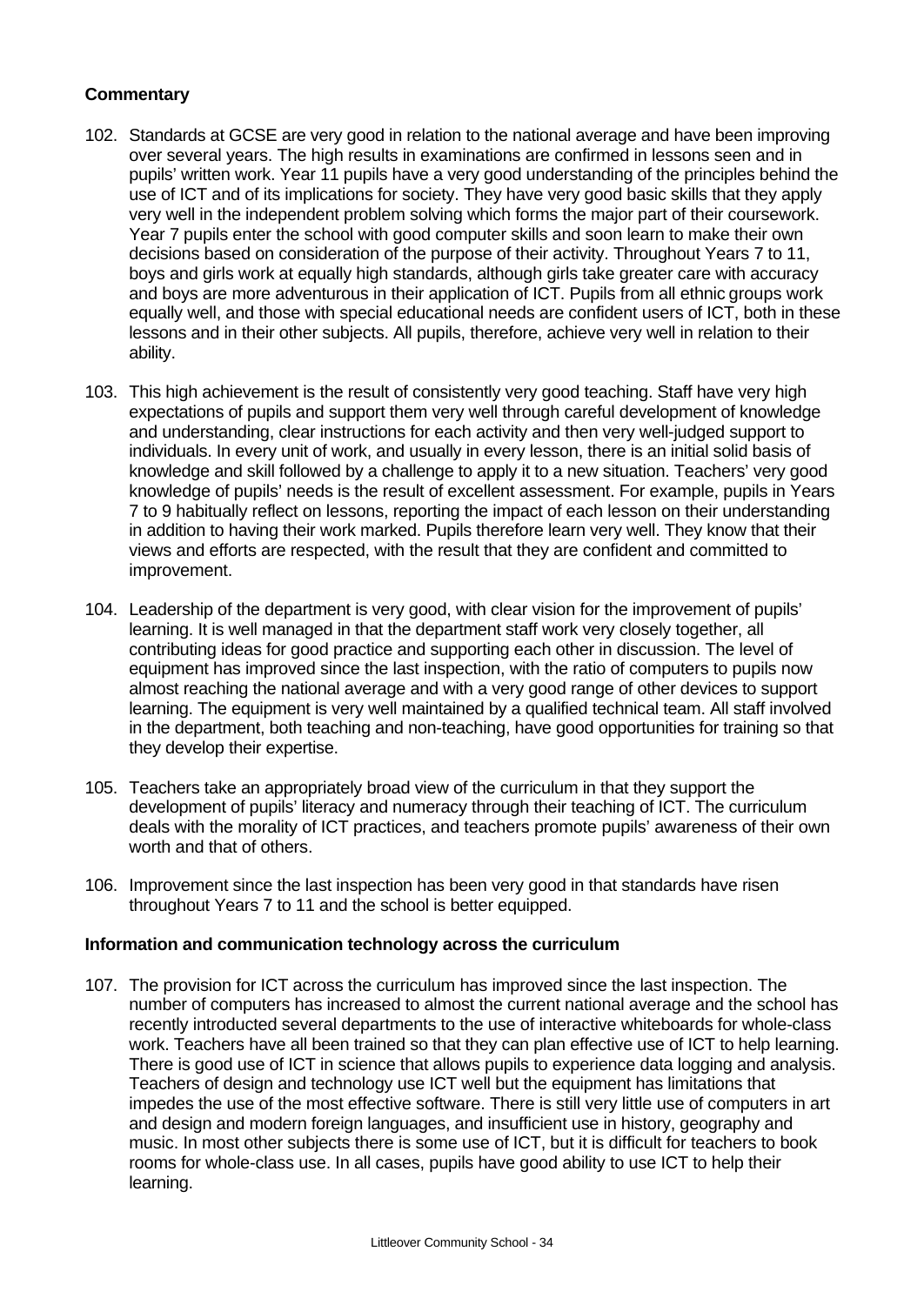## **HUMANITIES**

## **Geography**

Provision in geography is **very good.**

#### **Main strengths and weaknesses**

- High standards of attainment by the end of Year 11.
- The quality of teaching is good, with some being very good.
- Relationships and pupils' attitudes are very good.
- Pupils are continually encouraged to use subject specific language.
- Pupils do not have sufficient opportunities to use ICT.
- Teachers' marking does not always show pupils how to make progress.

#### **Commentary**

- 108. Standards of attainment by the end of Year 11 are well above national averages, reflecting a trend since 2000 of very high performance. Attainment by the end of Year 9 is above average.
- 109. Achievement is very good overall; it is good across Year 7 to 9 and very good in Years 10 and 11. Pupils from Years 7 to 9 make good progress through extending their subject vocabulary, skill development through fieldwork and graphicacy, decision-making activities and use of data. The majority of pupils show good progress in mapping skills although some lack confidence and require further support.
- 110. Very good progress is made by the end of Year 11. Pupils are increasingly secure in concept understanding, subject skills and accuracy of subject language. Discussion of social and ethical issues in urban development contributes well to citizenship. Coursework is of a good quality, showing investigative techniques and hypotheses testing.
- 111. Overall the quality of teaching is good with some being very good; it was never less than satisfactory. Teachers ask questions skilfully and display good subject knowledge. Teachers work well with support teachers. Lessons are well planned, but teachers do not always share the lesson objectives with pupils and, in some instances, teachers talk to the class for too long. Teacher expectations are very high and in the very good lessons a range of activities is used and work is challenging. Relationships between teachers and pupils are very good, and enhance the learning. Pupils' attitudes and their motivation to learn are very good. Better use of ICT for data analysis and modelling would improve learning. The marking of work needs to be more helpful in showing how to make progress. Some higher attainers would benefit from materials to further develop their learning and occasional regrouping so that they can work together.
- 112. Leadership and management are very good. The department is conscientiously led and a very good team ethos exists. Staff have a common purpose and make effective contributions to the school goals. There is a clear vision about how to improve, focused on improving pupils' learning and more systematic monitoring of their progress. The department makes a good contribution to citizenship, numeracy, literacy and social, moral and cultural education.
- 113. Improvement since the last inspection has been good. Assessment procedures are increasingly used to help teachers plan their lessons, and there are better resources to support the range of abilities. More time is still needed for the department to meet to discuss curriculum development.

**History**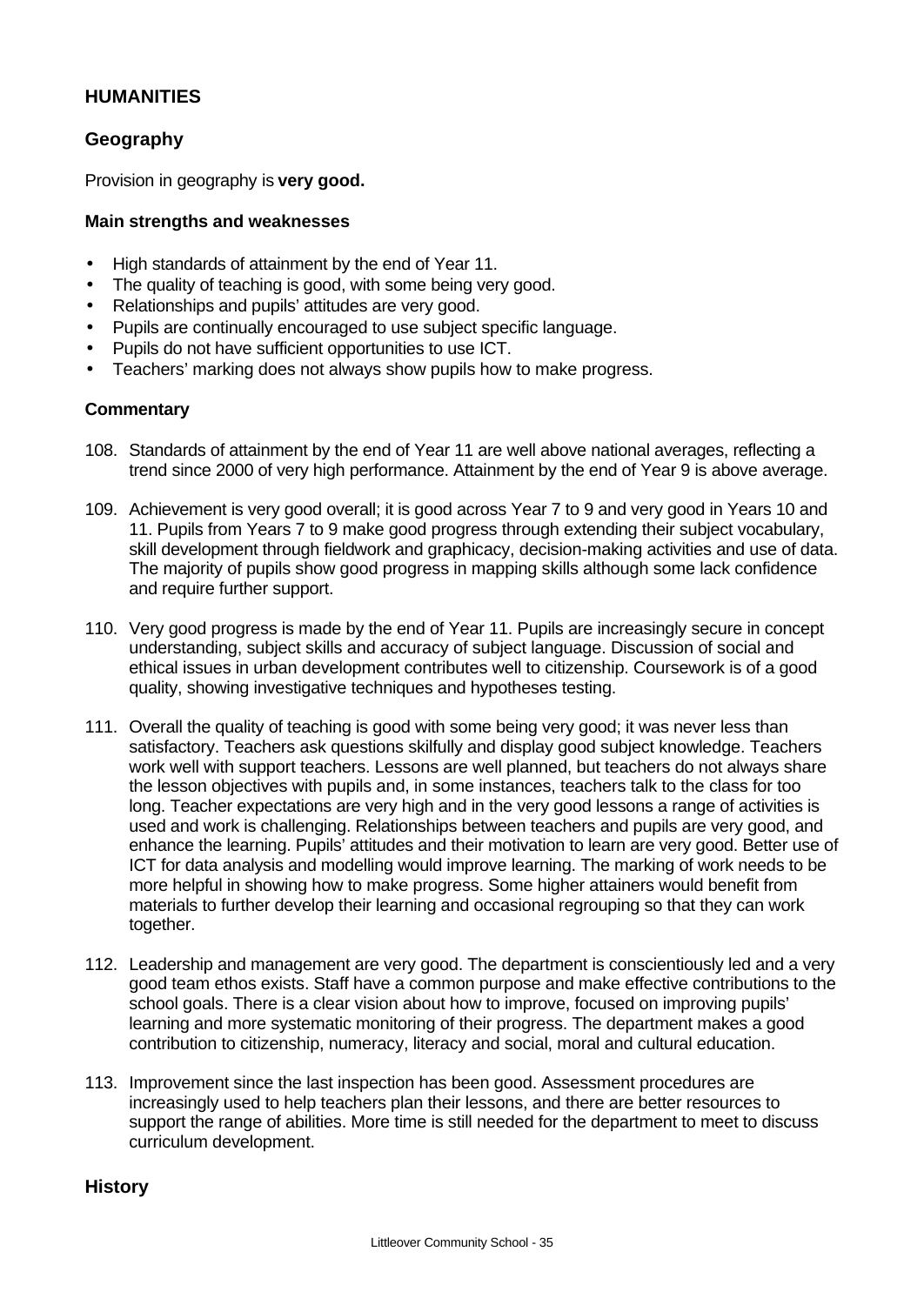Provision in history is **good.**

#### **Main strengths and weaknesses**

- GCSE results are above the national average.
- Standards of work are above average.
- Leadership and management are very good.
- Pupils do not have sufficient opportunities to use ICT.
- The accommodation is only just satisfactory.

#### **Commentary**

- 114. Standards at the end of Year 9, and results at GCSE, have steadily improved, both being above the national average.
- 115. Across Years 7 to 9, pupils achieve well. Pupils of all abilities show increasingly good factual knowledge, with a good grasp of chronology and effective use of sources. A good example of this was seen in a Year 7 lesson when pupils sorted into correct order the events of 1066, using representations of the Bayeux Tapestry to reach appropriate conclusions.
- 116. Standards in Years 10 and 11 are above national expectations. This represents good achievement. Pupils gain good examination skills and can explain historical issues effectively. A good example of this was seen in a Year 10 lesson on the Gallipoli campaign of World War One, when pupils demonstrated good recall of previous learning and were able to produce well-constructed examination answers based on source material.
- 117. The quality of teaching and learning is good, and often very good. Lessons are well planned and taught in a way that challenges pupils of all abilities to think about the historical issues. Pupils respond with very good attitudes towards the subject. Overall, they are very well engaged by the teaching. The learning by pupils with special educational needs is good, due to effective support by class teachers. Pupils who have English as an additional language also learn well with good class support. There is a good scheme of assessment and, overall, pupils know how well they are doing. Although some good instances of the use of ICT were seen, overall the access to computers is insufficient, with one classroom being particularly unsuitable for teaching groups of the usual size.
- 118. The leadership and management in history are very good. There is a very clear vision for the development of the subject. Documentation is thorough and there are regular department meetings. Teaching is well monitored. The department has taken an effective lead in implementing the Key Stage 3 Strategy. There is a very good programme of extra-curricular activities, including regular visits to the battlefields of the First World War, which pupils find moving as well as extending their knowledge. Pupils' work is impressively displayed, including good accounts of visits to Lincoln and Tutbury Castle. The teaching accommodation is barely satisfactory. Classroom use is dispersed over the school site and many rooms are crowded.
- 119. The improvement since the last inspection has been good. All pupils now work with greater purpose. History is a popular GCSE option and results have improved.

### **Religious education**

Provision in religious education is **good.**

#### **Main strengths and weaknesses**

- Standards in Years 7 to 9, and in the GCSE courses in Years 10 and 11, are above average.
- Teaching is good and contributes well to pupils' good achievement.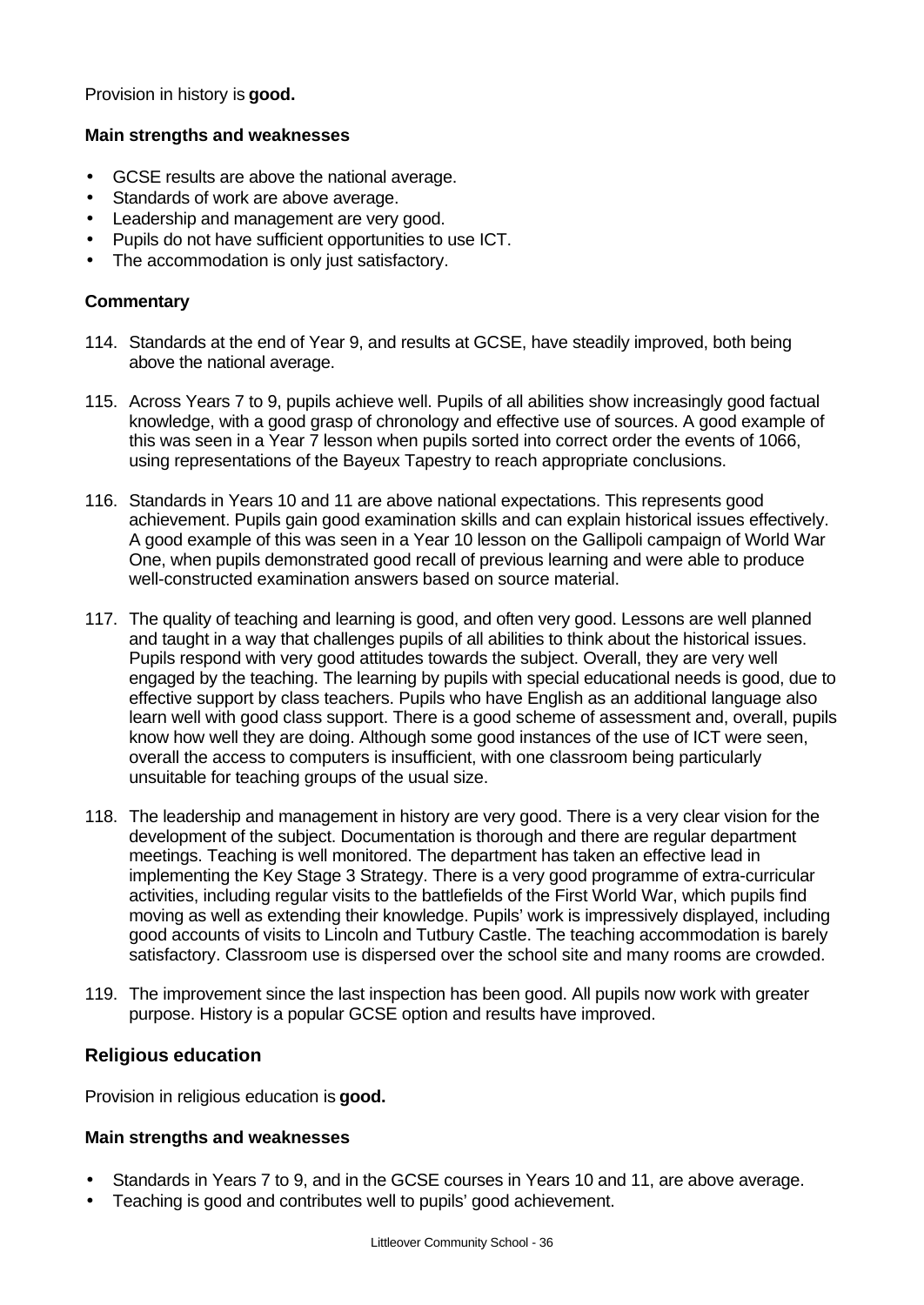- The subject makes a very good contribution to the spiritual, moral, social and cultural development of pupils.
- Good leadership and management of the subject ensure that pupils receive a rich diet of religious education.
- Not enough time is given to the subject in Years 10 and 11 to enable all pupils to learn from religion as well as they might.

#### **Commentary**

- 120. Standards in Years 7 to 9 are above average in relation to the Derby Local Education Authority Agreed Syllabus. Given pupils' average standards on entry to the school, these represent good achievement for pupils. There are some good examples of pupils developing their knowledge and understanding of religious language, principles and concepts. They are able to link their knowledge of religion with their everyday experiences. Pupils with special educational needs achieve well. The use of key words, technical language and good discussion work enable pupils to improve their speaking and listening skills
- 121. In Years 10 and 11, standards in the work seen are above average in the GCSE classes and below average in the general course. Overall achievement is satisfactory. GCSE results were broadly in line with the national average in 2003,and achievement was satisfactory. Pupils extend their knowledge and understanding of how they can learn from religion and apply it to their lives, but do not always question or explore their own attitudes in sufficient depth owing to the limited amount of curriculum time available. This accounts for the below average standards seen in the general course taken by all pupils.
- 122. Teaching is always good with some very good features and contributes well to pupils' achievement. The teachers' good use of discussion and questioning enables pupils to express their opinions and form clear judgements about religious and moral issues. The teachers' very good knowledge of the subject enables pupils to make good progress in the GCSE course. In one Year 11 lesson, pupils showed a very clear understanding of the issues involved in abortion, and their ability to articulate their views in well-researched presentations was very well developed. Pupils' spiritual and moral awareness is particularly strong. They demonstrate a clear respect for the views, faiths and traditions of each other. Homework is used well to allow pupils to reflect on the information they have gained in class. Teachers have clear expectations of pupils and challenge them to succeed, and these are very effective in contributing to good pupil achievement, especially in Years 7 to 9. The assessment procedures provide a clear basis for assessing what pupils know and understand. The subject sets detailed targets against which it can assess pupils' progress. However, these are not shared sufficiently with pupils and marking of pupils' work is inconsistent in its detail.
- 123. Curriculum leadership is good, with a clear sense of purpose and direction. The head of the department approaches the task with enthusiasm and commitment. He has been very successful in developing a strong team approach, and is supported very well by other teachers, none of whom are specialists. The subject is managed well and this is reflected in the rich diet of religious education provided for the pupils.
- 124. Since the last inspection standards have improved. Good improvements have been made in planning and in the schemes of work. The hard work of the curriculum leader has achieved great credibility for the subject. The quality of teaching has also improved. Overall, the improvements since the last inspection have had a good impact on standards, pupils' achievement and progress.

### **TECHNOLOGY**

### **Design and technology**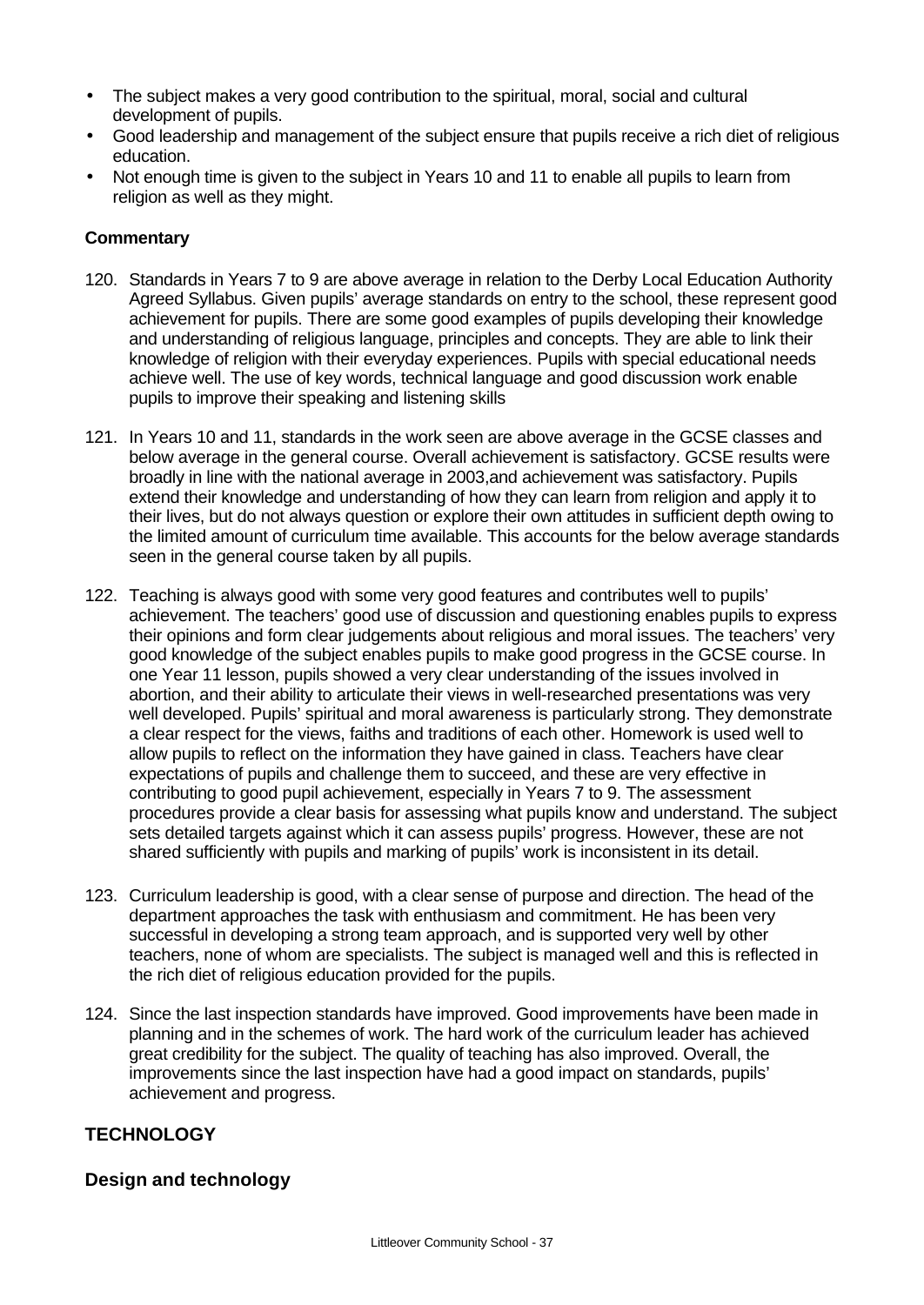Provision in design and technology is **very good.**

#### **Main strengths and weaknesses**

- Clear leadership by the hard working head of department shows very good educational direction for the subject and teaching staff are committed and dedicated.
- Attainment at GCSE is high.
- Teaching is very good and leads to very good achievement by pupils.
- Pupils have very good relationships with teachers and with each other, and receive high levels of individual support. This is reflected in their positive attitude to work.
- Pupils' design portfolios in Years 7 to 9 do not always show clear links between stages of the design process.
- The use of research and analysis is weak for lower attainers.

- 125. On entry to the school, pupils' understanding and appreciation of designing and the practical skills of making are variable and, overall, average. Not all pupils have experienced working in resistant and compliant materials, including food, or understand the full design process of making and evaluating. All pupils, including those with special educational needs, low attainers and ethnic minorities, therefore, make good progress. Overall, pupils attain standards that are above national expectations at the end of Year 9. This is as a result of consistently good, or very good, teaching, management of the subject and pupils' positive attitudes to their work.
- 126. In the GCSE examinations in 2002, a well above average percentage of pupils gained the higher grades A\*-C. Boys' results overall were higher than girls' and this is the reverse of the national trend. In 2003, results have improved still further and, overall, reflect the school average. GCSE results have improved significantly since the time of the last inspection.
- 127. In the work seen in Years 10 and 11, standards are well above average. There is a marked improvement as pupils move through these two years. Higher attaining pupils consolidate skill acquisition through very good research, organisation and evaluation and produce design folders of a high standard. The independent work of the higher attaining pupils is very good. Less able pupils struggle with generating ideas and have problems with research and analysis. This is compensated by skilful teacher intervention and pupils make similar progress to others producing at least very acceptable products. Pupils clearly enjoy the practical aspects of the course and this is reflected in their attitudes to work and very high standards of behaviour.
- 128. The use of ICT is beginning to improve standards of presentation and depth of research. In electronics, pupils are confident in the use of specialist software to model and test their electronic circuits. Limited and ageing ICT resources hamper developments, including computer-assisted design and manufacturing in resistant materials.
- 129. Pupils' positive relationships with each other and their teachers is a strong feature of the department. The high level of individual guidance, along with opportunities to continue work beyond lessons, are all contributory factors to the good progress being made. Links with industry are good, for example S&A Foods and Toyota UK who provide a specialist engineer to support the exciting work in the Young Engineers Club.
- 130. Teaching and learning are very good overall. Good and very good teaching was characterised by well-organised lessons, teachers' secure subject knowledge and high expectations. Pupils understand what is expected of them and are given clear deadlines for completion of work. Lessons where teaching was satisfactory had some good features, but there was a lack of sharpness and the focus for the lesson was directed towards the task at the expense of developing learning to the depth and breadth expected.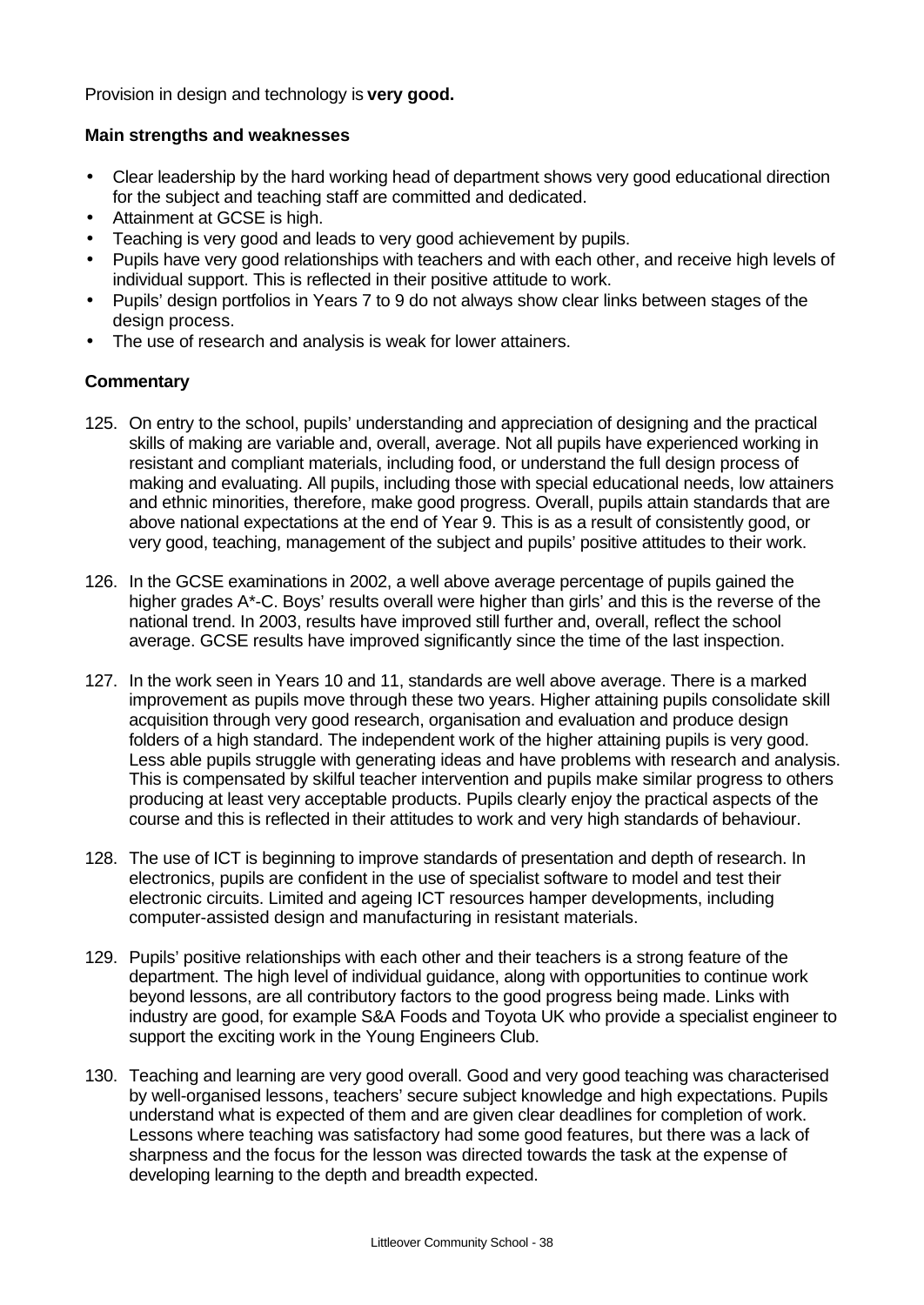- 131. Leadership is very good and management of the department is excellent. Policies and practices are effective and there is a shared vision for improvement by a team of committed teachers who work well together. Assessment procedures are used well and are having a positive effect on standards. Pupils' work is marked regularly but target-setting is not always consistent in helping pupils in Years 7 to 9 to identify clear targets to improve.
- 132. The technical assistants in food and resistant materials make a valuable contribution to the smooth running of the department. Co-ordination is made difficult with specialist teaching rooms of variable quality widely dispersed in four separate buildings. Food technology rooms have been refurbished to a good standard and provide a stimulating environment. The department is to benefit in the near future from a new building.
- 133. The last inspection noted non-compliance with the National Curriculum requirements. Technically, this is still the case, as the school has pre-empted the government's intention to make the subject an entitlement rather than a required course of study from September 2004. Apart from this, the department has made good improvements since the last inspection.

## **VISUAL AND PERFORMING ARTS**

## **Art and design**

Provision in art and design is **satisfactory**.

#### **Main strengths and weaknesses**

- Pupils have a good knowledge of the basic elements, such as line, tone and pattern in Year 9 and are familiar with some art movements.
- The department makes a very positive contribution to pupils' cultural development through visiting artists and art and technology evenings.
- Boys' performance at GCSE has been below average in Years 10 and 11.
- Above average ability pupils are underachieving in Years 10 and 11.
- Pupils do not work from direct observation enough, and there is not enough vigorous, expressive work.

- 134. GCSE results were well below average in 2000. They have steadily improved and were in line with the national average for all maintained schools in 2002, but they were lower than other subjects in the school. They improved slightly in 2003, with results still broadly average. Boys' performance has consistently been lower than girls', the gap is wider than it is nationally.
- 135. Most pupils are achieving satisfactorily, and results indicate an improvement in standards over time. In Years 7 to 9, most pupils use line, tone and pattern confidently. In projects where they derive their images mainly from their imagination rather than from direct observation, standards are not high enough. For example, in the Year 9 Pop Art project and Year 9 pattern project, pupils were using simple symbols some of which were reminiscent of cartoons. In Years 7 to 9, most work is in graphic media, such as pencil, fine liner, coloured pencil or pastel, and standards are sound, although there is not enough evidence of painting or work in other media. Sketchbooks are not used enough to explore and experiment or to develop their own ideas. In Years 10 and 11, again, overall standards are sound, but pupils lack the confidence to paint and draw expressively; much of their work is cautious and is too dependent on images derived from photographs or reproductions. These weaknesses constrain the ability of higher attainers to reach the highest grades at GCSE. Below average ability pupils are achieving satisfactorily due to the extra help teachers usually give. No discernible difference exists in relation to ethnicity. The highest standards are usually achieved by girls, and more girls than boys opt for art and design in Year 10.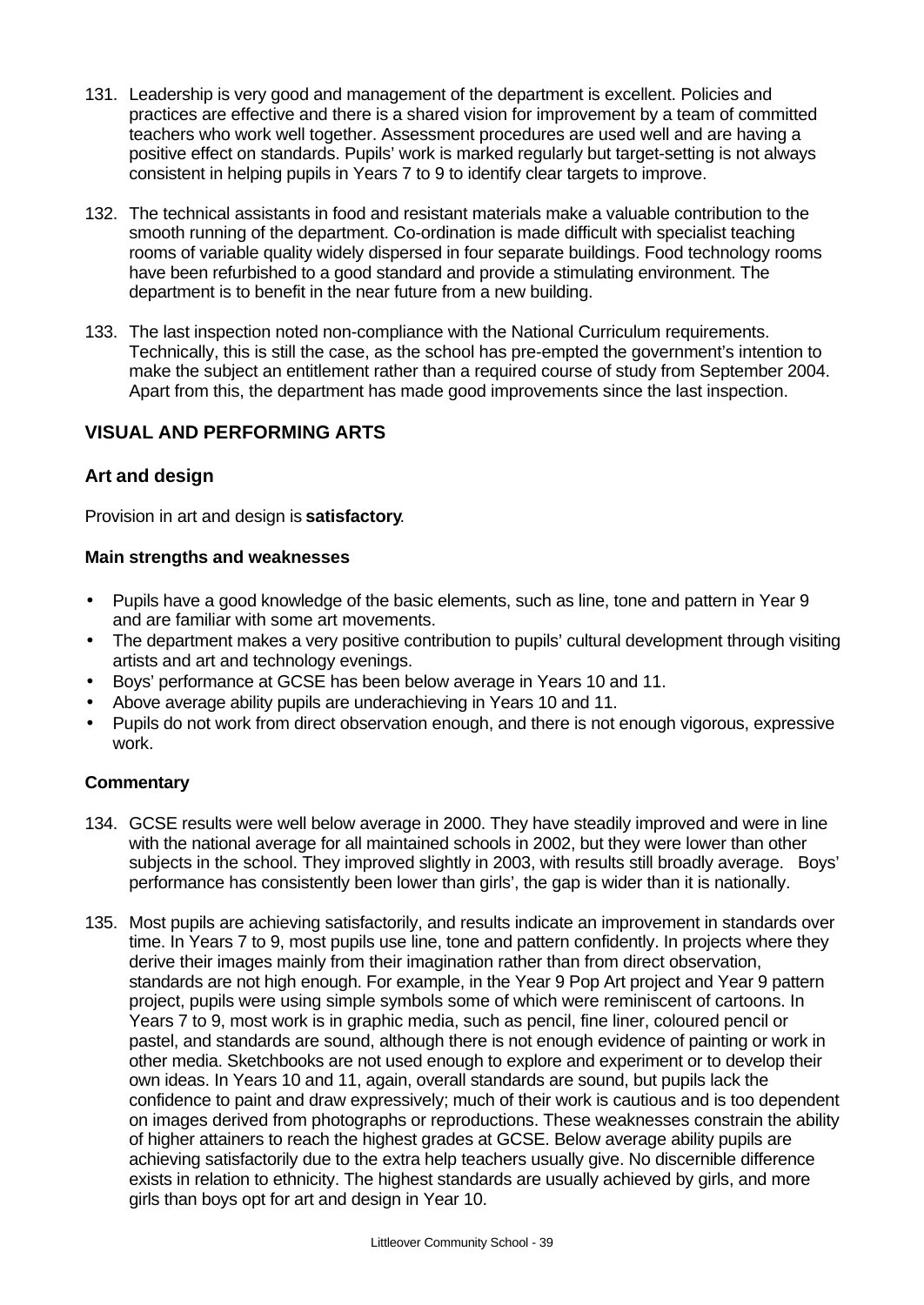- 136. Teaching and learning are satisfactory overall. Most Year 7 9 lessons are thoroughly planned and give pupils a good grounding in the basic elements and skills. Pupils' concentration is good in most lessons. Pupils, however, have insufficient scope to develop their own ideas; their work is very similar and shows insufficient individuality. In Years 10 and 11, teaching has given the pupils the ability to research and develop their own ideas and relate their work to artists' work, but pupils do lack some confidence to work vigorously in a wide range of media. Teachers mark pupils' work thoroughly and provide close individual guidance during lessons. Some strategies are in place to improve boys' performance, including more time for advice and guidance outside lessons.
- 137. The department is well organised and has sufficient policies, procedures and documentation, but leadership has lacked the necessary vision with which to drive standards still higher.
- 138. The subject makes a very positive contribution to pupils' cultural development through visits to art galleries and museums, visiting artists and the art and technology week. The curriculum, however, has shortcomings. It enables pupils to learn about the basic elements and about a few art movements, such as Pop Art and Surrealism, but it does not enable them to cover a sufficiently wide range of art, design and craft by taking a more thematic approach.
- 139. Since the previous inspection, GCSE results have not risen at the rate of other subjects in the school, and in this regard improvement has been unsatisfactory. Results have, however, begun to rise steadily in the last three years.

#### **Music**

Provision in music is **very good.**

#### **Main strengths and weaknesses**

- Pupils achieve GCSE results which are well above average.
- Very good teaching promotes high levels of musicianship.
- The good range of extra-curricular provision enhances learning.
- Music contributes effectively to pupils' cultural education.
- There is a paucity of ICT available to pupils from Years 7 to 9.
- Music accommodation is too cramped for performance work.

- 140. Standards in music are well above average. All pupils entered for the GCSE examination since the previous inspection secured A\*-C grades, with many achieving the highest grades. Similar standards were seen during the inspection of Years 10 and 11. Standards of pupils' work in Years 7 to 9 are above the national average. Pupils are confident performers, fluent in the use and understanding of musical terminology, possess acute listening skills and devise effective compositions which the majority can set to paper in both staff and graphic notations. Skills at evaluating performance and composition are more variable.
- 141. Pupils enter the school with a wide range of musical ability but uniformly achieve well across Years 7 to 11 irrespective of gender, ethnicity or special educational needs. Gifted and talented pupils make outstanding progress.
- 142. The quality of pupils' learning is a direct result of the very good teaching they receive. Pupils are enthusiastic and eager to learn because teachers are well-qualified specialists who impart their own high standards of musicianship via challenging, enthusiastic and skilfully delivered courses. Class management and discipline are exemplary. Pupils learn quickly and confidently because tasks are clearly explained, resources are imaginatively used and expectations are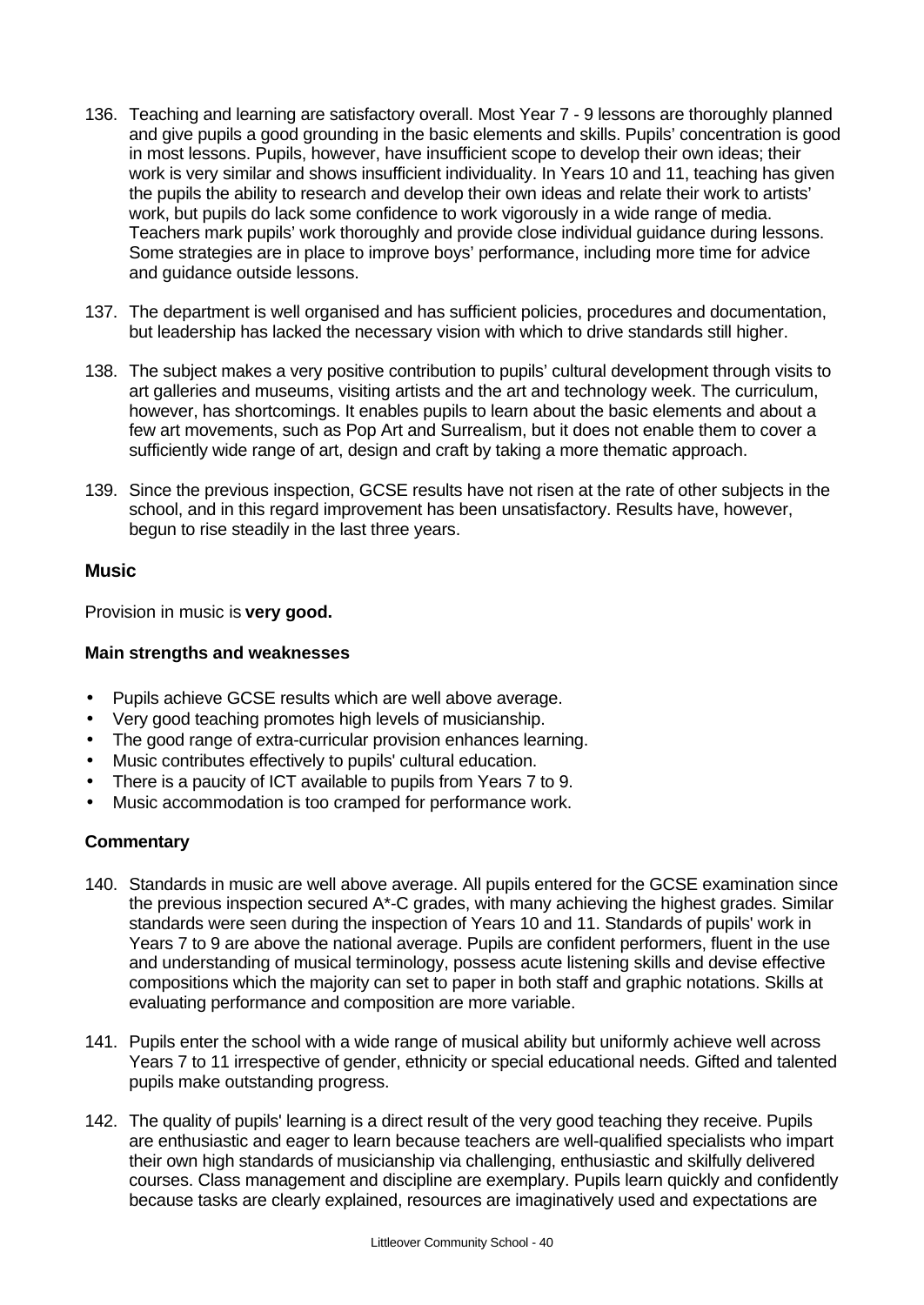very high. Tasks are designed well to suit the ability of different pupils. Frequent crossreferences are made across all aspects of the music curriculum and there are incisive reviews of previous work. Skilful use of brief day-to-day tests and incisive questioning ensure pupils achieve to the best of their abilities. Peripatetic instrumental teaching is very good. Pupils' progress in lessons is restricted where too much time is spent on a single task.

- 143. The quality of leadership and management is very good. A clear vision for the department, centred on strong musical performance, is shared by all staff and permeates the whole school. Development planning is coherent and recognises the need to incorporate ICT in Years 7 to 9. The small size of music rooms makes it difficult to operate class performance work.
- 144. The range and quality of extra-curricular music is very good, including ethnic drumming, singing club of over 150 pupils, band, string ensemble and chamber choir; concert work and external visits are well planned. The quality of integration of music from a range of cultures in both lessons and whole school performance is exemplary and significantly contributes to cultural development.
- 145. Music has maintained the very good standards outlined in the previous report. Improvement has, therefore, been very good.

#### *Outstanding practice*

*Using a world music topic in a Year 11 lesson to develop pupils' musical and wider cultural understanding, pupils' explored how Indian ragas were created through an imaginative range of activities supported by excellent live recordings and explanatory materials. Pupils were challenged to discuss the cultural context in significant detail, use listening skills acutely and create their own keyboard improvisations. The respect pupils acquired for cultural difference, informed by discussion of music's aesthetic and spiritual affinities, was palpably enriched by their own creative explorations.*

### **Drama**

- 146. A sample of three lessons was observed. Standards are above average at the end of Year 9 and above average at the end of Year 11. However, GCSE results for 2003 show fewer pupils gaining the higher grades of A\* and A when compared with other subjects. This was the first cohort of pupils to follow a new drama syllabus and it was considered that they had not developed sufficient confidence in the level of performance required for this examination. The department is addressing this weakness by providing extra tuition on performance and has produced strategy sheets, and a practice portfolio, to assist pupils in the preparation of coursework.
- 147. There is a clear development in vocabulary, confidence, self-discipline and social interaction as pupils progress through the school, with pupils in Year 10 able to listen and respond appropriately to the views of others. Pupils make good progress with analytical skills. The standard of teaching in Years 7 to 9 and Years 10 and 11 is good. Teachers have good subject knowledge and use a range of strategies to motivate pupils. The emphasis on using precise terminology promotes literacy skills, and the level of challenge in the activities enables pupils to explore new concepts through work in role and improvisation. Group work is managed effectively, allowing higher attaining pupils to support less able, or less confident, pupils. Year 7 pupils, for example, were encouraged to evaluate what made their work in groups successful and identify ways in which it could be improved. Teachers deal with social issues sensitively and pupils are responsive, showing enthusiasm for the subject. Year 9 pupils discussed the social problem of child abuse with maturity, and the teacher used the opportunity to introduce a leaflet on citizenship at the end of the lesson. Extra-curricular activities, such as theatre visits, drama productions and a drama club, are organised by the department together with a session every week at lunchtime for GCSE pupils who wish to improve their grades.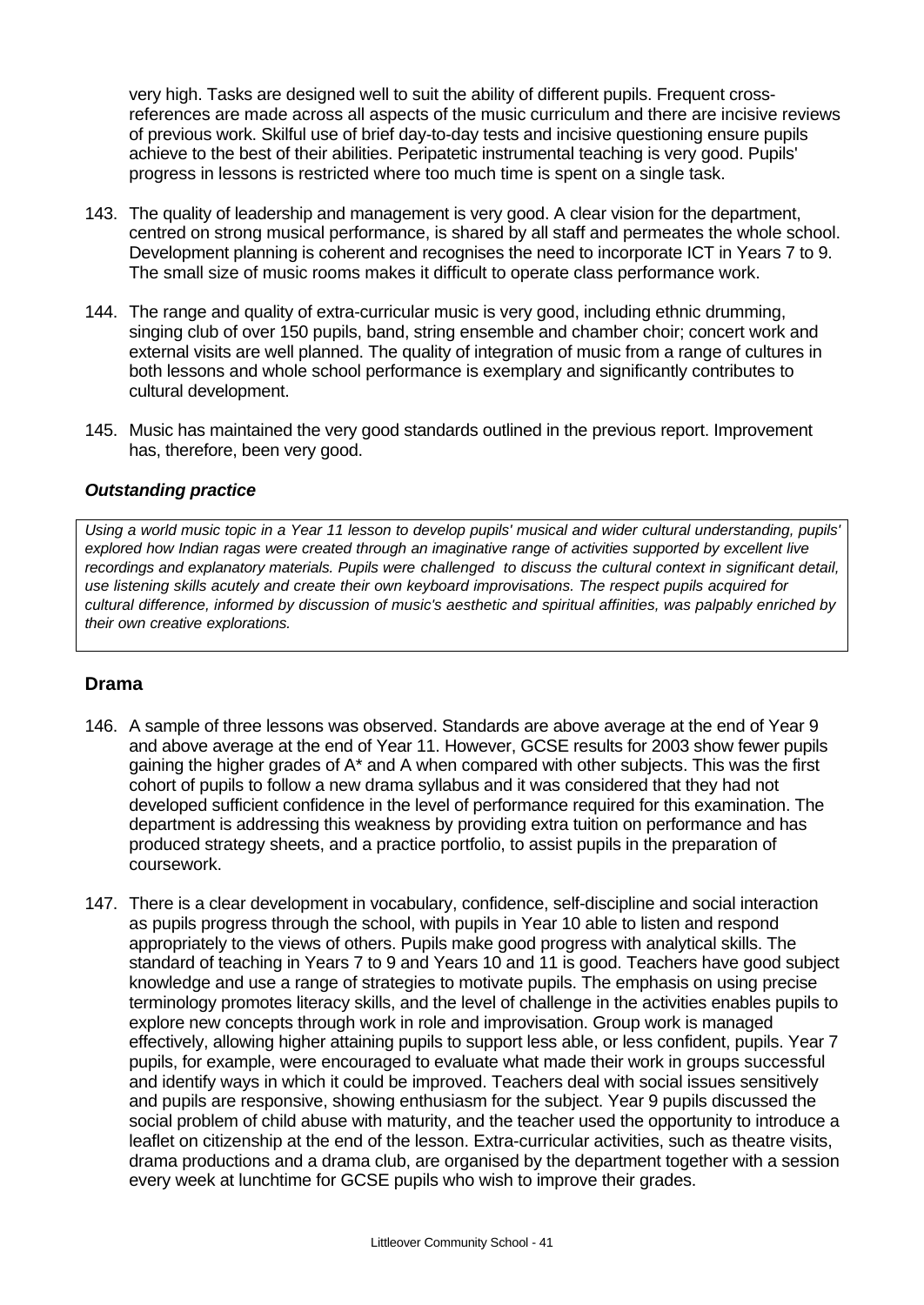## **Physical education**

Provision in physical education is **good.**

#### **Main strengths and weaknesses**

- GCSE results for 2003 are well above the national average.
- A good range of extra-curricular activities provides further opportunities for pupils to develop their skills and participate in sport.
- The quality of teaching is good, with knowledgeable and committed teachers setting high expectations of pupils in terms of participation, behaviour and performance.
- Students are very well behaved and participate with enthusiasm in lessons.
- There is insufficient general curriculum time for physical education in Years 9, 10 and 11.
- Changing accommodation for pupils is unsatisfactory.

- 148. The majority of pupils in Years 7 to 9 achieve well in physical education, making sufficient progress so that by the end of this period the majority is attaining at the level expected nationally, with several very talented pupils. They work as individuals and in groups to copy and practise simple skills with control and co-ordination. Most understand how to improve their own performance, for example by practising passing moves in netball and football. The majority of pupils in Years 10 and 11 are performing at a level which would be expected at this stage, although attainment of pupils on the GCSE course is above average. In 2003, 70 per cent of pupils on the full GCSE course gained A\*-C grades. This is less than the excellent results of 2002 where over 90 per cent achieved these grades, a significant achievement, but it is still well above the national average. Achievement is, therefore, very good for pupils on the GCSE course and satisfactory for others.
- 149. Teaching overall is good with all teachers providing an environment in lessons in which all pupils, regardless of ability, gender or background feel valued for both effort and achievement. Pupils enjoy physical education and behave very well in lessons. There were no instances of unsatisfactory teaching observed during the inspection, with the majority of lessons judged good or better. In all year groups there is a wide spectrum of attainment but teachers accommodate this through positive support, guidance and encouragement, carefully constructed lessons and a variety of activities well matched to the ability of the pupils.
- 150. The teacher's authoritative teaching of a good Year 8 hockey lesson ensured pupils made very good progress in both performing and evaluating passing skills. The teacher's clear instructions and demonstrations in a very good Year 11 lesson ensured all pupils were able to progress in developing a range of badminton shots. The teacher's good management and careful preparation ensured pupils worked conscientiously and co-operatively in a good GCSE theory lesson to reinforce understanding of energy systems.
- 151. Leadership and management of the subject are good. The head of department provides a clear vision for improving the provision of physical education at the school and effectively deploys and manages the specialist and non-specialist staff. The comprehensive departmental development plan provides an excellent overview of what needs to be done, but the initiatives listed are not yet detailed enough. There is insufficient curriculum time in Years 9, 10 and 11 and the curriculum is still heavily biased towards games, as identified in the last report, with no dance and only limited gymnastics offered. The current unsatisfactory changing facilities are being addressed in the current plans for the new sports hall. There is no dedicated classroom to provide a base for the teaching of physical education theory lessons.
- 152. There has been satisfactory progress since the last inspection.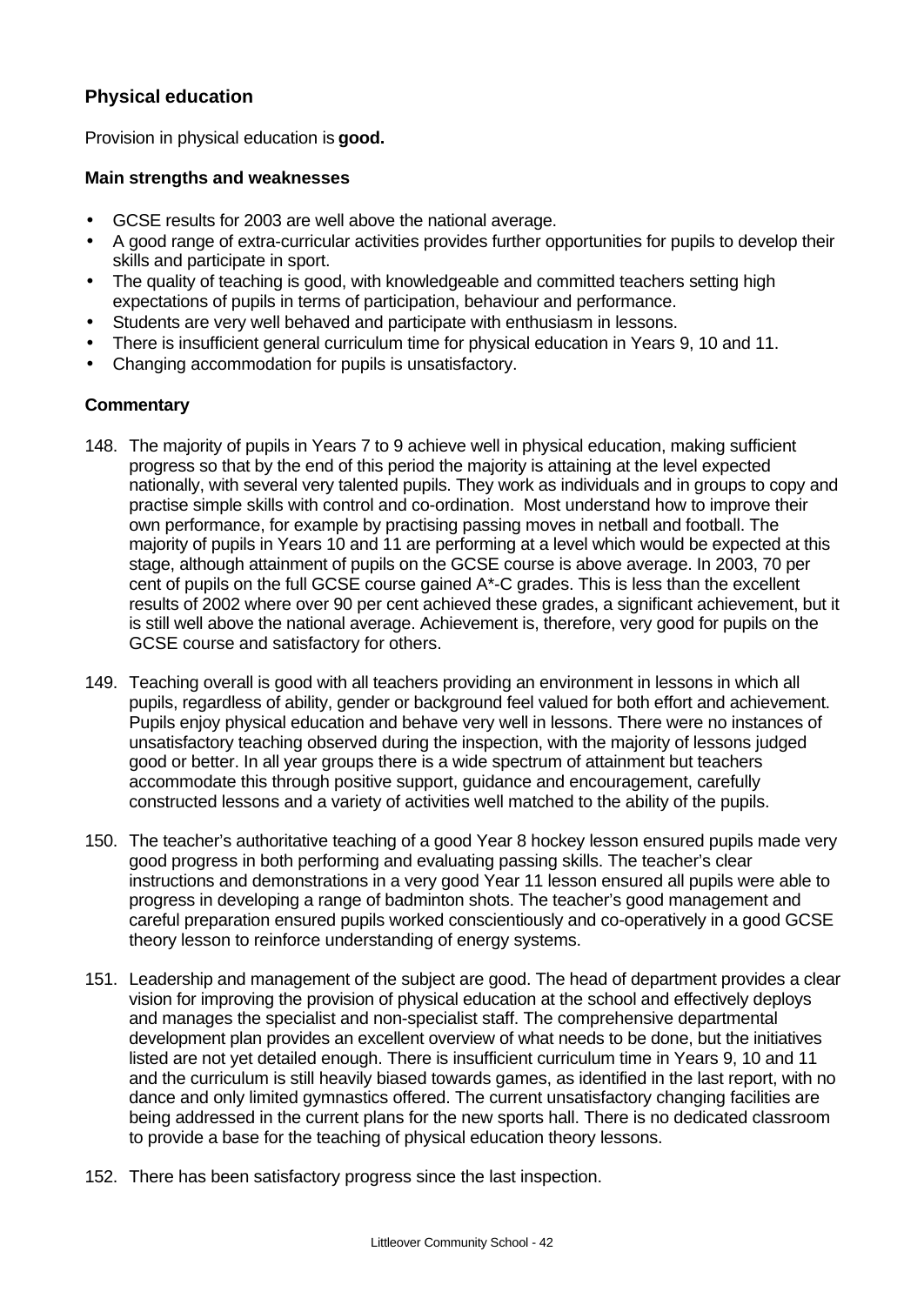## **BUSINESS AND OTHER VOCATIONAL COURSES**

- 153. In child development, GCSE results have remained well above national averages in 2002 and 2003. In 2003, they were similar to the school average at the higher grades A\*-C. In these lessons, pupils learn how to focus on direct observation and they communicate their findings when completing the child study unit of work. Good use is made of ICT, for example incorporating digital photographs of the child to show stages of development. Lessons are well organised and structured and there is a sense of purpose and direction to the learning. Assessment guidance is very good.
- 154. Business studies results improved a good deal in 2003 to be well above average. Teaching in one lesson seen was good, with a keen, well-managed class which learned well. The pace of, and enthusiasm for, learning was constrained by a lack of variety of teaching and learning methods.
- 155. Results in media studies have been well above average. The exciting accommodation for media studies offers very good opportunities for practical and theoretical work. In a lesson seen, very good teaching made full use of these facilities to enable pupils to apply their knowledge of target audiences to the creation of a local radio news broadcast.

## **PERSONAL, SOCIAL AND HEALTH EDUCATION AND CITIZENSHIP**

### **Citizenship**

Provision in citizenship is **very good.**

#### **Main strengths and weaknesses**

- Standards are above average in all years.
- Teaching is very good and makes a very good contribution to pupils' achievement and conceptual development.
- The monitoring of citizenship is used well to develop the subject further.
- Excellent leadership and very good management of the subject ensure that pupils are provided with a very rich diet of citizenship education.

- 156.Standards in Years 7 to 9 are above average in relation to what can be expected of pupils. Pupils are developing well in their knowledge and understanding of responsible citizenship. Standards in Years 10 and 11 are above average in the work seen and in lessons observed. Pupils demonstrate a good understanding of concepts, such as rights and responsibilities, justice and fairness, and can relate these to their own and others' experiences.
- 157.The school is committed to the provision of citizenship education and sees it as integral to pupils' personal development. Careful thought and attention have been given on how to teach this aspect of pupils' personal development. A small team of highly skilled teachers ensures that pupils make good progress. Citizenship education is taught as part of the personal, social and health education (PSHE) programme. It is not, as yet, fully supported by related themes and topics covered in other subjects, with the exception of creative arts and humanities which make a significant contribution. Pupils have additional opportunities to develop an understanding of responsible citizenship and the democratic process through activities such as the school and year councils. Citizenship themes, such as economic and political literacy, have been introduced well. These activities provide a very good basis to enable pupils to develop a clear awareness of what it means to be a responsible citizen.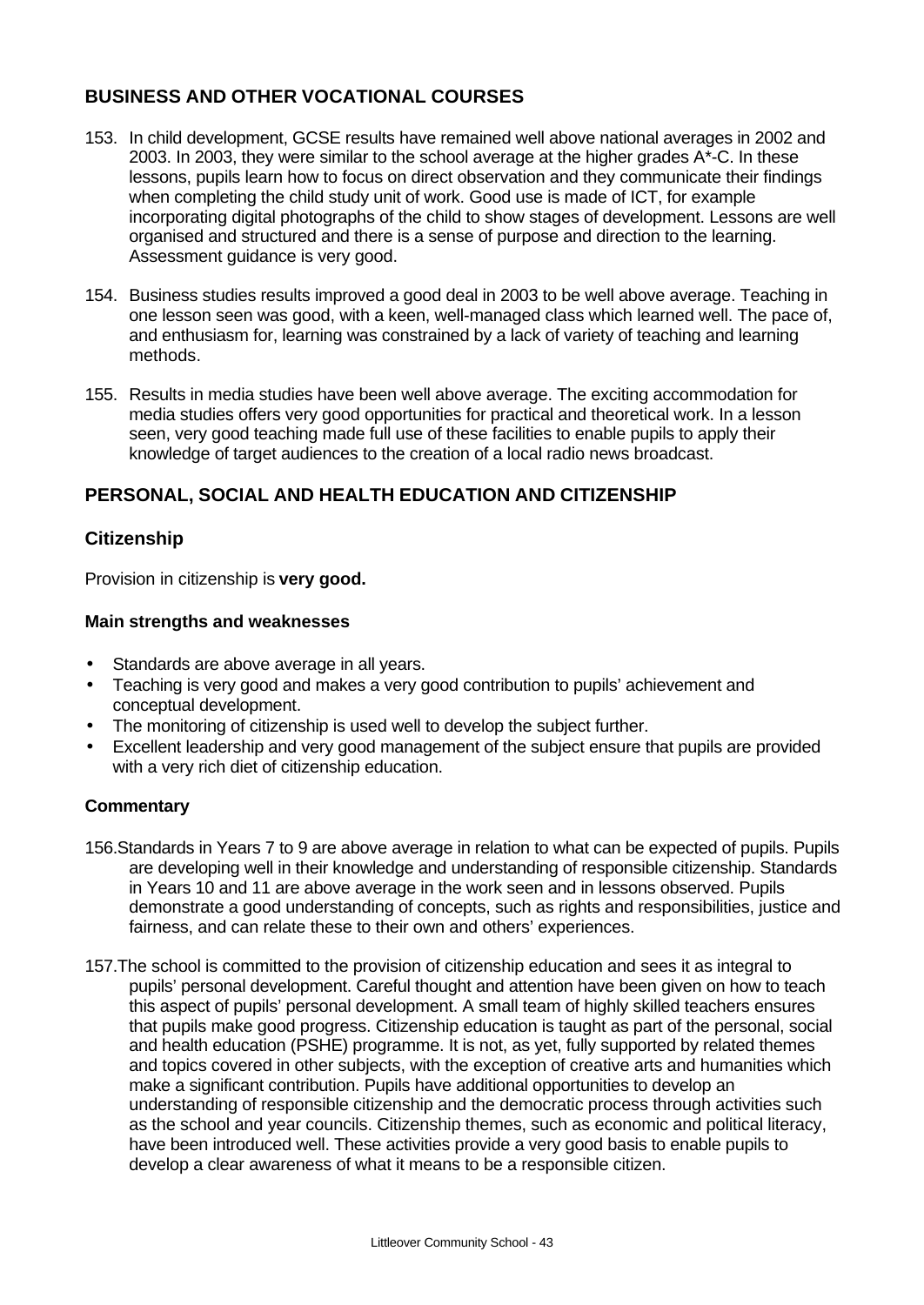- 158.The very good teaching challenges pupils to develop their own attitudes towards citizenship very well. In the lessons observed, the teachers' very good knowledge and confidence enabled pupils to develop important citizenship skills of analysis and evaluation. The excellent use of questions and range of styles enabled pupils to think about their own responses to issues.
- 159.The excellent leadership and very good management of the subject make a significant contribution to pupils' progress in the subject. The teaching of citizenship is very well supported by a comprehensive scheme of work and clear assessment procedures that enables the coverage of topics to be recorded. Citizenship education is developing well, overall, in other subjects. Monitoring of the work of the subject is well established. Wellfocused training helps to promote higher standards and makes a valuable contribution to the ethos of the school as a whole. Citizenship makes a valuable contribution to the spiritual, moral, social and cultural development of pupils, both in terms of the curriculum on offer and teaching styles that encourage pupils to develop attitudes and values. Very good progress is being made in the development of citizenship and this provides a very firm base for further improvement.

## **SUBJECTS AND COURSES IN THE SIXTH FORM**

In the inspection, eight subjects and courses were inspected and are reported on in detail. Work in other subjects and courses was sampled and contributed to the overall picture of teaching and learning in the school.

The table below shows entry and performance information for courses completed in 2003.

| <b>Subject</b>                | <b>Number</b><br>entered | % gaining grades A-E |           | % gaining grades A-B |         | Average point score |           |
|-------------------------------|--------------------------|----------------------|-----------|----------------------|---------|---------------------|-----------|
|                               |                          | School               | England   | School               | England | School              | England   |
| English language & literature | 48                       | 100                  | 95        | 40                   | 36      | 37.9                | Na        |
| <b>Mathematics</b>            | 55                       | 87                   | 80        | 45                   | 42      | 38.5                | Na        |
| Physics                       | 26                       | 92                   | 84        | 34                   | 40      | 36.9                | Na        |
| <b>ICT</b>                    | 48                       | 98                   | <b>Na</b> | 54                   | Na      | 44.2                | Na        |
| Psychology                    | 72                       | 92                   | 82        | 50                   | 30      | 40.7                | <b>Na</b> |
| Product design                | 15                       | 100                  | 89        | 60                   | 32      | 48                  | Na        |
| Art & design                  | 12                       | 83                   | 91        | 8                    | 42      | 32.5                | <b>Na</b> |
| Physical education            | 18                       | 89                   | 87        | 34                   | 27      | 35.6                | <b>Na</b> |

*Level 3 GCE AS level courses*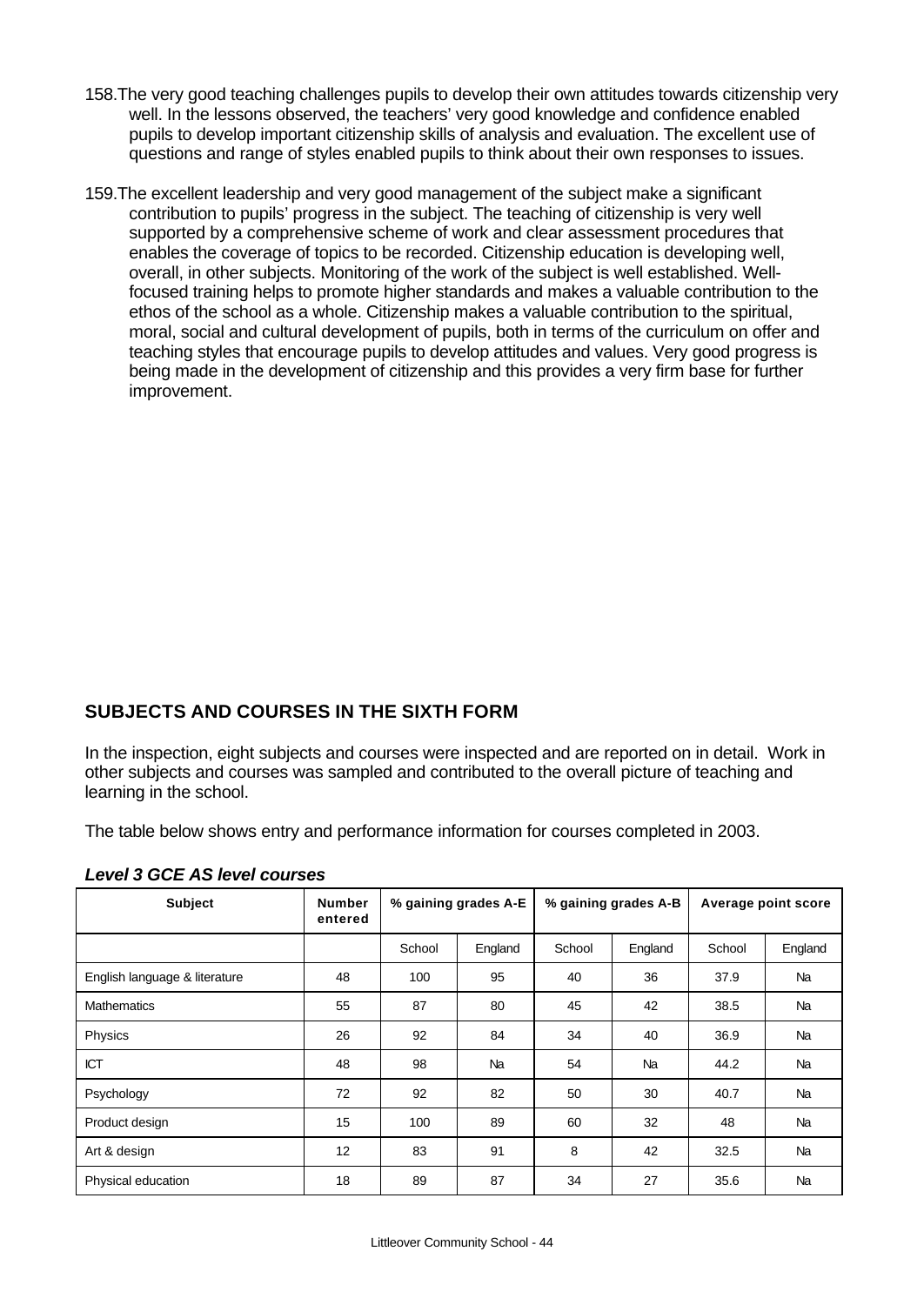## *Level 3 GCE A-level and VCE courses*

| <b>Subject</b>                                            | <b>Number</b><br>entered | % gaining grades A-E |           | % gaining grades A-B |         | Average point score |           |
|-----------------------------------------------------------|--------------------------|----------------------|-----------|----------------------|---------|---------------------|-----------|
|                                                           |                          | School               | England   | School               | England | School              | England   |
| English language & literature                             | 40                       | 100                  | 98        | 43                   | 45      | 84                  | <b>Na</b> |
| <b>Mathematics</b>                                        | 36                       | 100                  | 95        | 78                   | 60      | 103.9               | Na        |
| Physics                                                   | 22                       | 95                   | 94        | 40                   | 48      | 79                  | <b>Na</b> |
| <b>INFORMATION AND COMMUNICATION</b><br><b>TECHNOLOGY</b> | 54                       | 98                   | <b>Na</b> | 28                   | 33      | 80.4                | <b>Na</b> |
| Psychology                                                | 42                       | 98                   | 94        | 34                   | 39      | 78.6                | Na        |
| Product design                                            | 19                       | 100                  | 96        | 26                   | 37      | 83.2                | <b>Na</b> |
| Art & design                                              | 14                       | 100                  | 97        | 21                   | 51      | 70                  | Na        |
| Physical education                                        | 10                       | 100                  | 95        | 20                   | 39      | 74                  | <b>Na</b> |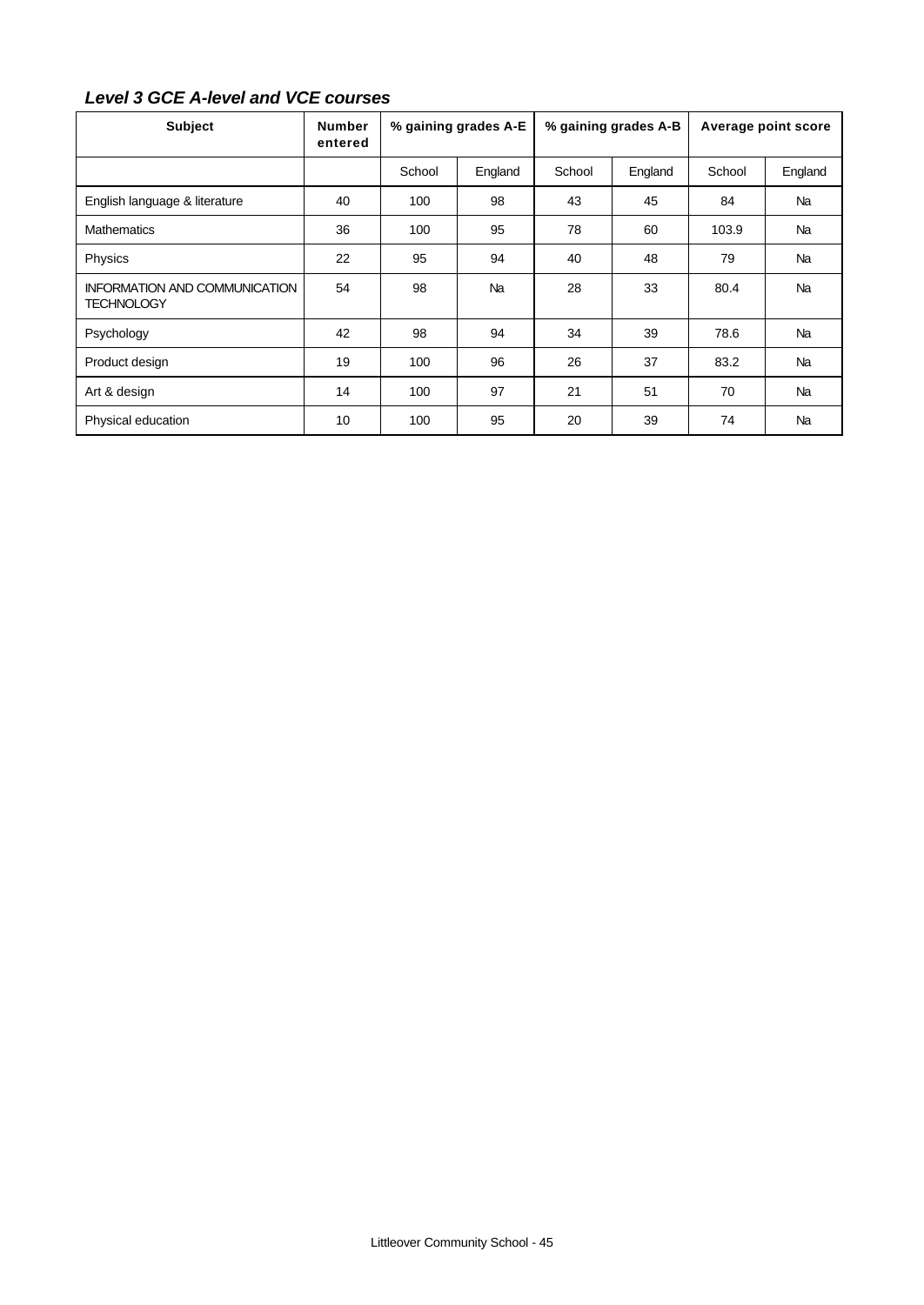## **ENGLISH, LANGUAGES AND COMMUNICATION**

English language and literature were the focus for the inspection, but English literature, French and Panjabi were also sampled. In English literature, results in 2003 were in line with national averages, and these represented good achievement for the students concerned at A and AS-levels. In a satisfactory lesson seen, there was a good level of debate about a visit to a recent production.

The sixth form offers both French and German at AS and A-level and although groups are very small results in French show that attainment was above average at A-level in 2002 and 2003. The quality of teaching in French is good overall. Student numbers are low; retention of a greater number of pupils at the end of Year 11 has to be the department's priority. Teaching is very good in AS and A-level Panjabi. Teachers' vibrant enthusiasm, knowledge of the language, questioning techniques and use of the target language are the strengths of Panjabi teaching, leading to high standards and results which were well above average in 2003 AS levels.

### **English language and literature**

Provision in English language and literature is **good.**

#### **Main strengths and weaknesses**

- Students make good progress and attain above average standards.
- Good teaching and students' positive attitudes enable them to learn well.
- The course benefits from very good leadership and management.
- On occasions, teachers do not organise oral work to best effect.

- 160. In 2002, A-level results were below the national average. AS results were average; they both improved in 2003. Students are now achieving above average standards. Almost all students complete the courses.
- 161. Students achieve well overall. The school's data shows that most students achieve, and many exceed, the A-level results expected of them. From the beginning of Year 12, students are encouraged to talk about their work in class. They show good communication skills in their extended and thoughtful contributions to class discussion, as seen when Year 12 students spoke about the genres of novels they were reading. Students organise and present their notes very well and this provides them with good material for subsequent use. Analysis of texts by Year 13 students shows a sound grasp of technical terms and good understanding of how texts are constructed. Written responses to literature, such as Shakespeare's 'Othello', are detailed, well constructed and perceptive. Levels of accuracy in written work are good.
- 162. Teaching and learning are good. Teachers involve all students in lessons. As a result, students are very well motivated and learn effectively. Teachers are enthusiastic and provide very good role models, with the result that students are serious about their work and committed to achieving high standards in examinations. They plan lessons well so that activities are varied and interesting. On occasions, the layout of the classroom, or the method for getting pupils to exchange views on the subject matter, are not used to best effect for stimulating class discussion. Students remain focused throughout lessons. Teachers know their students well and monitor their progress closely. Additional lessons are offered where appropriate. Marking is very detailed and written comments help students improve. Students are very positive about the course and enjoy their work.
- 163. Very good leadership ensures that teachers work very well as a team. The course is managed well. This is a lively and forward-looking department. Teachers work hard to ensure that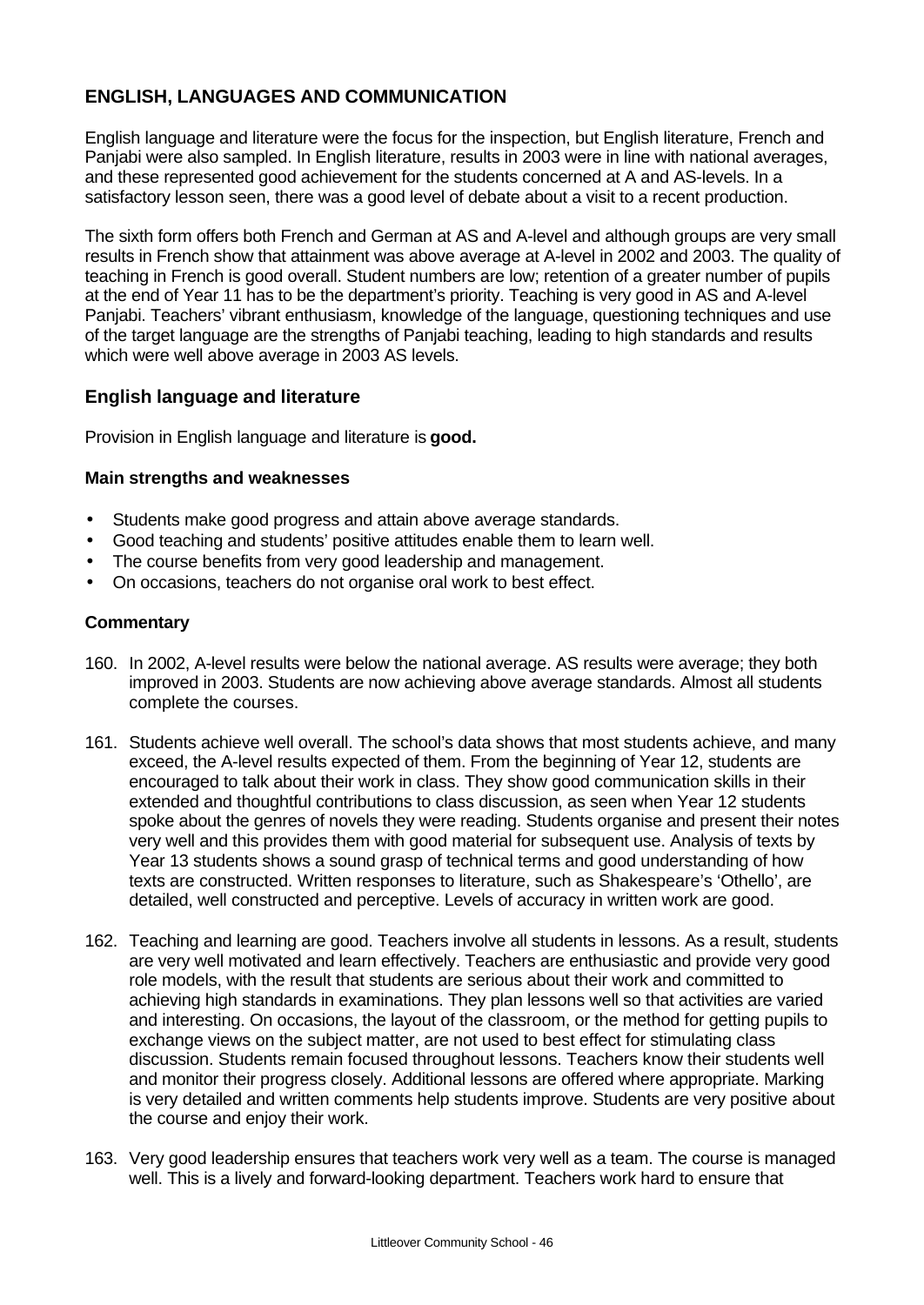students enjoy the course and achieve well. The course was introduced three years ago and is a popular choice for students.

#### **Language and literacy across the curriculum**

164. Throughout the curriculum, students apply their literacy skills very well. They write competently for a wide range of purposes and audiences and read widely to inform their studies. They are good listeners and are usually good speakers. They use number very effectively in relevant subjects and use ICT very competently.

#### **MATHEMATICS**

Provision in mathematics is **very good.**

#### **Main strengths and weaknesses**

- Standards are well above average. Examination results, well above average in 2002, improved significantly in 2003.
- Mathematics is a popular option among students; it is widely available to them through the different option choice groups, and a good variety of modules is offered.
- Teaching and learning are very good.
- Students are well motivated and work hard.
- The provision is managed very well and the teachers are dedicated and work hard.
- Insufficient use is made of ICT.
- Insufficient emphasis is placed on teaching thinking skills.

- 165. Achievement is very good. A-level examination results in 2002 were above the national average. Nearly half achieved a grade A or B. Boys' performance was better than girls'. The results in 2003 were outstanding with about four-fifths of the students achieving a grade A or B. There is no noticeable difference in the performance of students from different ethnic backgrounds. AS results in 2002 were above the national results and improved slightly in 2003. A few students take further mathematics each year and most achieve a grade A.
- 166. Students make very good progress because of effective and challenging teaching. Many students achieve grades above those predicted. A strong emphasis on basic algebra at the beginning of the sixth-form course enhances the students' ability to manipulate algebraic expressions later in the course and to cope effectively with differentiation and integration work.
- 167. Teaching is very good and makes a very effective contribution to students' very good learning. Lessons are well planned and the pace of most lessons is matched well to students' capabilities. Questioning is skilful, the students answer questions confidently and with a good level of understanding. Teachers have very good subject knowledge and a great deal of experience. They give clear explanations and prepare students well for examinations. Some very good revision work was seen in Year 13, preparing the students for their pure mathematics examination. In a Year 13 statistics lesson, students were discussing some probability questions in small groups and demonstrating their answers to the rest of the class, which helped their understanding. Much of the written work takes the form of questions, which test the students' understanding. Homework is set regularly together with tests and examination questions. Most of the work is marked in a detailed way and this helps students make good progress in their understanding. Students find the work interesting and challenging; they work hard and are committed to achieving good grades. They are aware of their progress and predicted grades and recognise and appreciate the help and support given by the teachers. Relationships between students and with their teachers are very good. Insufficient use is made of ICT to help students learn.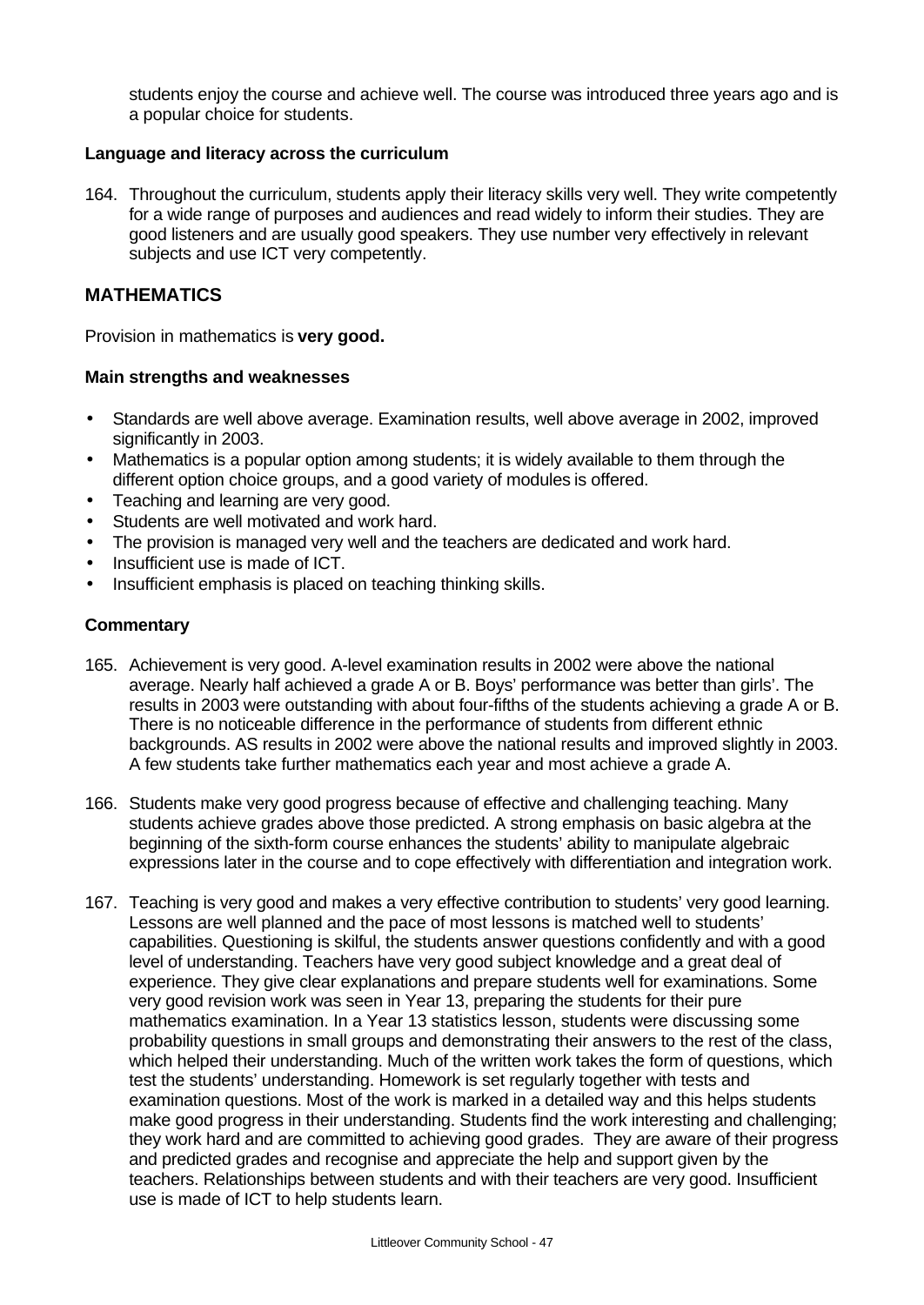168. The course is very well led and managed. Teachers co-operate very effectively in planning and work well together under the very good leadership of the head of department. Teachers know individual students' strengths and weaknesses well. The curriculum is appropriate and meets the differing needs of the students.

#### **Mathematics across the curriculum**

169. Students' skills in numeracy strongly support work undertaken in other subjects. Such skills are a key reason identified for success in science and computing courses.

## **SCIENCE**

The inspection focused on physics, but biology and chemistry were also sampled. Biology results have improved consistently year-on-year, and AS results in 2003 were particularly strong. Biology teaching is very good. There were very good examples of independent learning in the presentations which students gave on cardio-vascular diseases. Results in chemistry are in line with the national average and have shown particularly good achievement for the students concerned. Teaching in chemistry is also very good. In one very good lesson observed, Year 13 students improved their knowledge and understanding of the chemistry of alcohols and their oxidation products as a result of a very good degree of challenge by the teacher. There has been a significant increase in numbers opting to study science in the sixth form. Biology and chemistry now have over 70 students each in Year 12, which represents a doubling of enrolment in two years.

### **Physics**

Provision in physics is **very good.**

#### **Main strengths and weaknesses**

- Teaching is very good and leads to good achievement.
- Assessment is used very well to monitor the progress of students and to guide teaching and learning.
- There are no significant areas for development

- 170. In 2002, AS and A-level examination results were in line with the national average; they improved in 2003; achievement is good. Current standards are above average. Year 13 students achieve well in relation to their GCSE results and higher attaining students achieve very well.
- 171. Students make good progress and achieve well in relation to their prior attainment and ability. In a very good physics lesson, for example, students made very good gains in their knowledge and understanding of momentum and how the impact of a forced is dependent upon time. Higher attaining students recall previous knowledge very well and use it effectively to develop further understanding. Written work is generally well presented and matches the confidence which students display in the classroom. Students also show a high degree of numerical competency. Students in Year 12 are only a little way into their course but most are successfully moving on from GCSE work into new areas of physics. Written work is well developed and students make good progress in developing their skills of independent research. Lower attaining students, however, have greater difficulty in coping with the demands of advanced work.
- 172. Teaching is very good and makes a very positive contribution to the standards achieved. The principal features of teaching are the use of very good subject knowledge by teachers, good,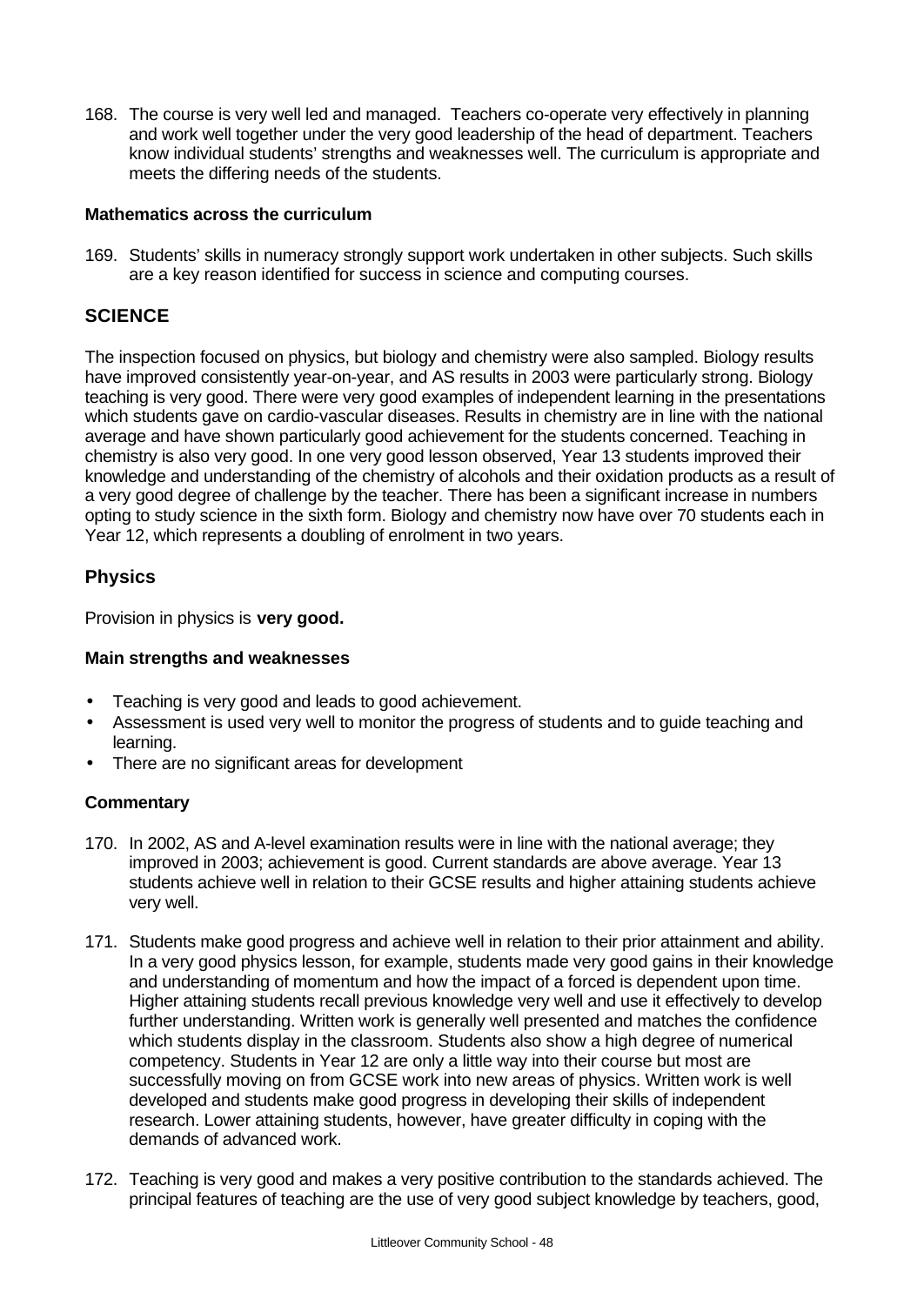well-focused planning and a range of methods, including the very good use of ICT, which maintains interest and engenders learning. Homework is set which effectively extends classwork and often takes the form of well-structured questions. Assessment is used very well to monitor the progress of students, to identify underachievers and adjust teaching accordingly. Day-to-day marking is thorough and provides valuable information for students on how to improve their performance.

- 173. Students' learning is very good. They respond very well to challenge, work hard and show interest in their work. They support and help each other and enter into mature discussion as part of their learning. They undertake independent work maturely, can extract information, make their own notes and present them very well for other students during class presentations. Lower-attaining students are less confident; they rely more on the very good support provided by teachers.
- 174. Leadership and management are very good. There is a commitment to building on what has already been achieved and to improving standards. Assessment procedures are very good and used very well to track the progress of students and to guide teaching and learning. Whilst teaching is monitored informally, no formal monitoring and evaluation of teaching takes place. The range of learning support materials available in the form of advanced equipment and standard text books is very good. Information and communication technology is used very well as a teaching, learning and research tool.

## **INFORMATION AND COMMUNICATION TECHNOLOGY**

The main focus of the inspection is on A-level information and communication technology. Computing was also sampled. Results in computing have been well above average, and pupils' achievement has been good. In an effective Year 12 lesson on the fundamentals of computer systems, students undertook research with much confidence, and said they enjoyed the real challenge presented by their work in the subject.

Provision in information and communication technology (ICT) is **very good.**

#### **Main strengths and weaknesses**

- Achievement is very good.
- Teaching and assessment are very good.
- Students apply their knowledge very well to new situations.
- The course is very popular and numbers on the course are high.

- 175. AS and A-level results have been well above the national average and they improved further in 2003. These results represent very good achievement for students, given their prior GCSE results. Achievement of current students remains very good. Students have very good theoretical understanding and apply their knowledge well. They solve complex problems using a wide range of software. They respond well to challenge, for example by finding solutions to real problems, such as organising medical records. Some students join the course with no prior qualification in ICT; however, they make very good progress.
- 176. Teaching is very good and contributes very effectively to students' achievement. Close individual attention by teachers enables students to become increasingly confident and eventually independent. Issues are dealt with as they arise. Students are required to apply knowledge to unfamiliar situations. For example, in considering the decisions made by the Crown Prosecution Service students were required to use their knowledge of the Computer Misuse Act.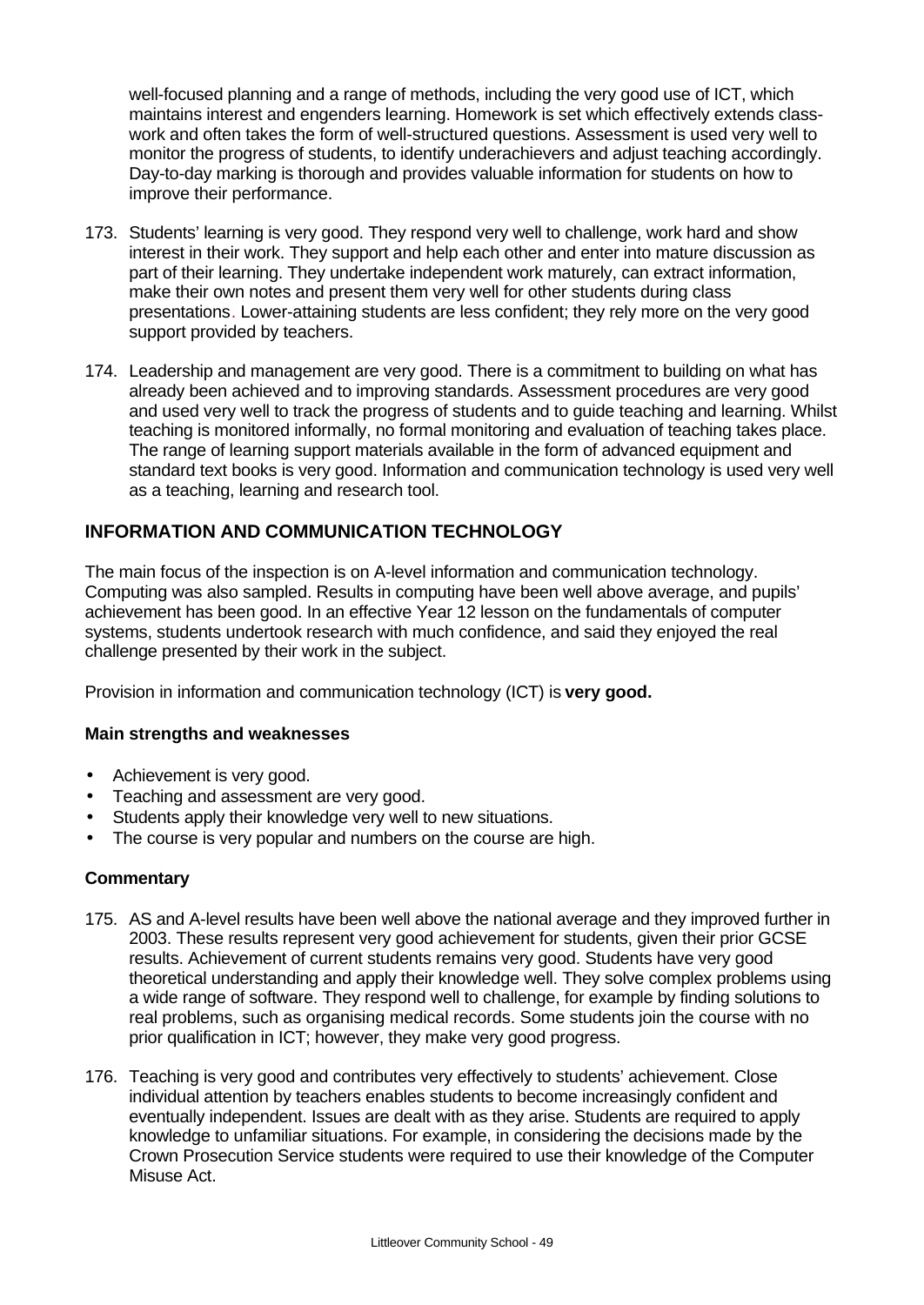- 177. The department is led very well and managed effectively. Teachers share their expertise and the provision is very effectively co-ordinated across both sites. Equipment is very good and teachers have kept up to date by attending appropriate training. These have contributed to the high standards achieved.
- 178. As a result of the better equipment and teaching, standards in AS and A-level ICT have continued to improve.

#### **Information and communication technology across the curriculum**

179. Students have good skills in using computers to support their learning in other subjects, and are able to develop those skills through the enrichment programme. The Millennium Centre study area offers students very good access for computers to help them research and draft assignments. There are, however, shortages of equipment in some specialist areas. In design and technology, students use ICT well for research, but out-of-date facilities impede their progress in computer-aided manufacturing. In art, students make little use of ICT to the detriment of standards.

### **HUMANITIES**

- 180. Psychology was the main focus subject, but history, geography and religious education were also sampled. In history, A-level results are above average and improved in 2003. Standards and achievement are good. Learning is very good, which reflects the very good teaching received. Students are keen and well motivated and have comprehensive files of work. Discussion work is well developed and a very good lesson was seen on the downfall of the French monarchy, in which the arguments produced by the students were both mature and articulate. Rates of retention are good and numbers taking the subject are growing.
- 181. In geography, results in 2003 were below average and below those predicted for the students, but current achievement is satisfactory. A good lesson was seen in Year 12 and a satisfactory lesson in Year 13. Teachers made good use of resources, including ICT, in both lessons, but teaching was more effective when students were more actively involved in their learning through research and discussion.
- 182. In religious studies, AS results have been average, and students achieve well. Teaching and learning are good and enable students to develop independence in their learning and research. Furthermore, their skills of analysis and evaluation are well developed. Students learn well and their achievement is good.

### **Psychology**

Provision in psychology is **good**.

#### **Main strengths and weaknesses**

- Students achieve consistently above average A-level and AS results.
- The teaching is good; the programme is well prepared and excellent resources are provided.
- Well-designed lessons ensure good preparation for examinations.
- The students are attentive and well motivated.

#### **Commentary**

183. Achievement is good; students achieve consistently above average A-level and AS results. Most students achieve, and many exceed, their predicted grades. Students are currently achieving similar standards to these examination results. They show good subject knowledge,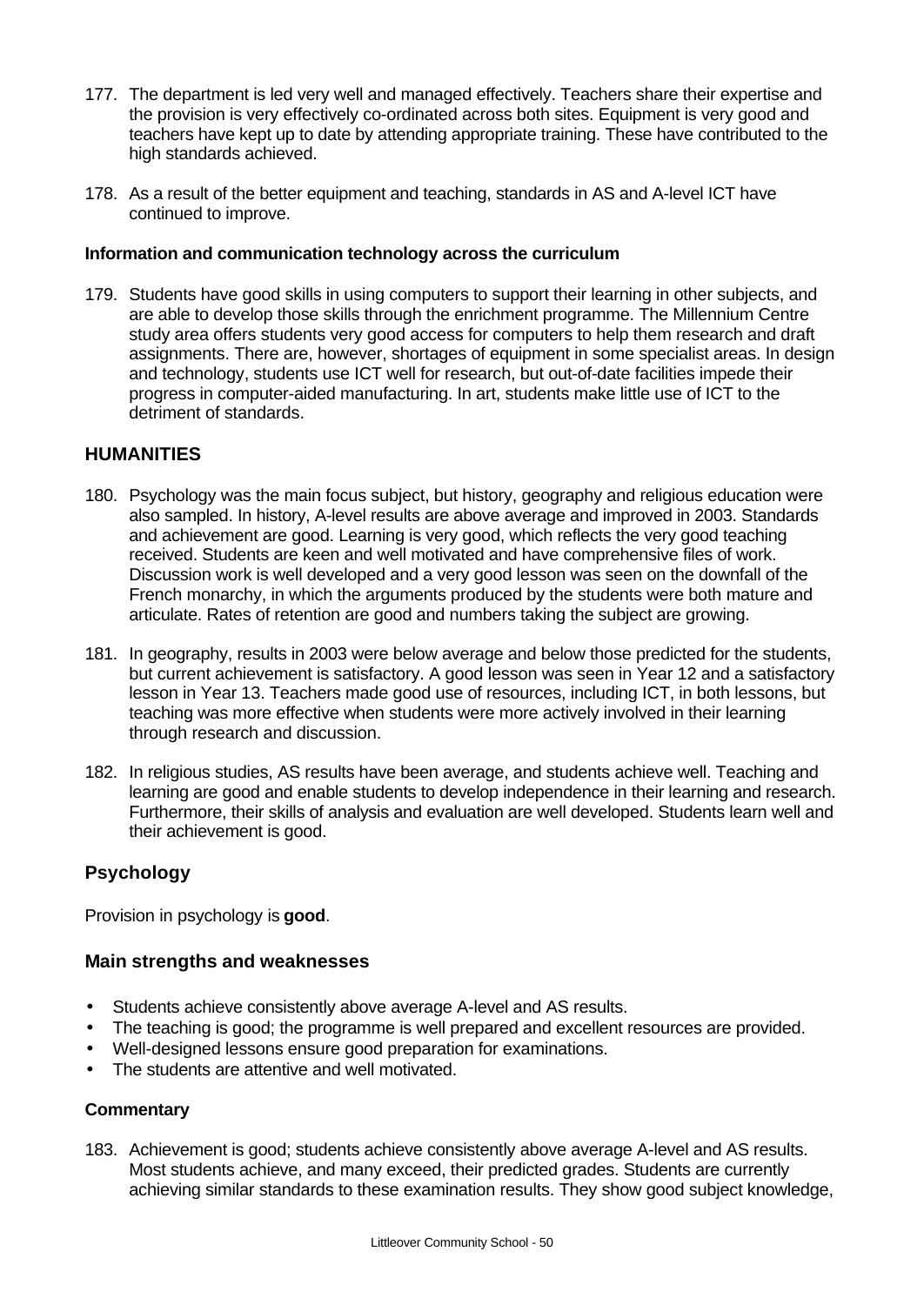and the more able students explore topics and expand on answers well. Written work is generally well ordered, accurate and provides a good basis for revision.

- 184. Teaching and learning are good. Teachers have prepared excellent resources, appreciated by students, to support carefully prepared and evenly paced lessons, which concentrate on the key information required for coursework and examination. Teaching shows good knowledge of the subject matter and syllabus. Regular and appropriate reference is made to the syllabus requirements for each piece of work. Background reading and the use of journals are suitably encouraged. Students respond well; they pay close attention and work systematically throughout lessons, although students are not consistently challenged to expand and justify oral and written responses. Students complete tasks promptly, both in class and through regularly set homework. Insufficient use is made of the assessment and recording system to provide students with written confirmation of targets for improvement, and there are insufficient regular accuracy checks made of student notes.
- 185. Leadership and management are good. The subject is within the humanities curriculum area and has a recently appointed curriculum leader for social sciences. There is regular formal and informal contact between members of the teaching team. There are clear development tasks consistent with the aim of raising standards. There is regular monitoring of student performance. One of the schools has made a good base room provision for the subject. Library provision is satisfactory. Resource provision has been carefully planned and executed.

## **ENGINEERING, TECHNOLOGY AND MANUFACTURING**

### **Product Design**

Provision in product design is **very good.**

#### **Main strengths and weaknesses**

- 2002 A-level results and 2003 AS results were well above average.
- The ethos of the department is very good.
- The relationships between staff and students are very good.
- Support and guidance are very good.
- Teaching is very good.
- Computer-assisted designing contributes to students' achievement.
- Out-of-date facilities impede students' progress in computer-assisted manufacturing.

- 186. Most students join the product design course having achieved above average GCSE results in design and technology and so have a good range of basic skills in design methodology; their knowledge and understanding of materials technology and construction techniques are, however, less well developed. 2002 A-level results and 2003 AS results were well above average: achievement overall is good.
- 187. Students are currently attaining standards which are above average. They analyse problems well and create innovative designs, but their understanding of construction and materials technology is less well developed. For example, in Year 13, in designing a bag for gymnastics equipment, students had undertaken extensive research; in their design they had considered how the bag was to be carried and stored but their understanding of manufacturing processes and techniques were less well established. Students use ICT well for research, but out-of-date facilities impede their progress in computer-assisted manufacturing.
- 188. The quality of teaching and learning is very good. Lessons are well planned and provide increasingly challenging work. This enables students to achieve a deep understanding of the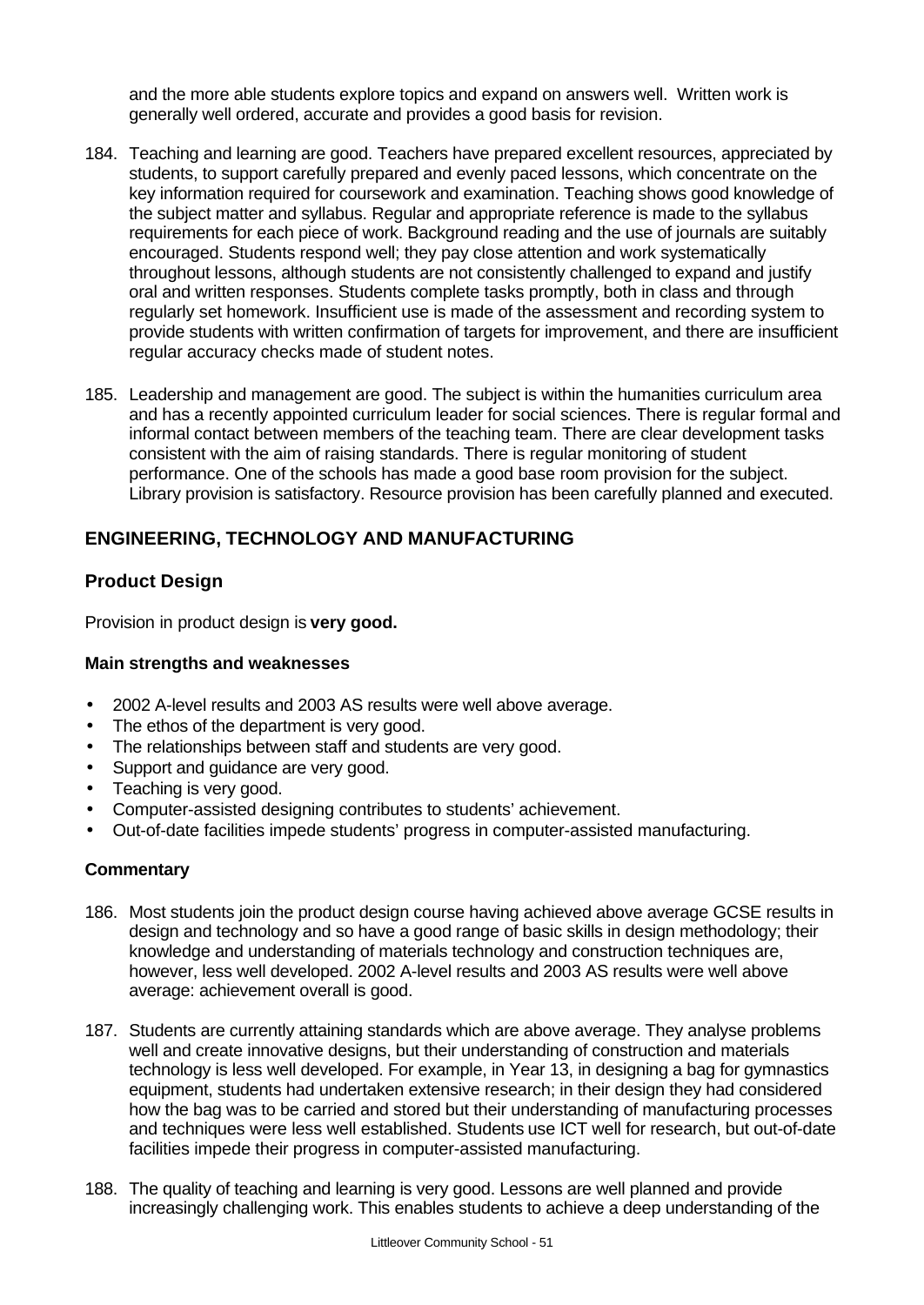topics they are studying. For example, tasks of increasing difficulty enabled Year 12 students to produce improved designs for drinks containers. They used computer-assisted design software confidently to create their final designs. Relationships between students and teachers are very good; students receive close individual tuition and this enables them to make good progress. Students have very good attitudes towards their work, are keen to do well and are enthusiastic. Teachers provide useful written and spoken guidance to which students respond positively.

189. Leadership and management are excellent and the course co-ordinator leads well by example and has worked extremely hard in terms of planning for development of the subjects. Course retention rates are high and a very positive feature.

#### **VISUAL AND PERFORMING ARTS AND MEDIA**

- 190. Art and design was the focus for the inspection, but music and drama were also sampled. In drama, students achieved a 100 per cent pass rate at both AS and A-level in 2003. Overall results have been in line with national averages and represent good achievement for the students. One lesson was observed in which the quality of teaching and learning was good and students were presented with a balance and range of activities that allowed them opportunities to discuss ideas, improvise during group work and reflect on their performance.
- 191. In music, there are two students in Year 12 and four in Year 13. The quality of teaching they receive is good. Teachers are well-qualified specialists who provide a relevant curriculum with suitable strategies to ensure students learn effectively across all aspects of the subject. In the past three years, students have achieved high A-level and AS grades and several have proceeded on to specialist university courses.

#### **Art and design**

Provision in art and design is **satisfactory.**

#### **Main strengths and weaknesses**

- Students have positive attitudes and work reliably when unsupervised.
- Small teaching groups provide close individual tuition.
- Drawing and painting skills are proficient.
- Teaching provides limited creative challenge to students.
- Students make little use of ICT.
- Students lack a forum to discuss ideas.

- 192. Achievement overall is satisfactory. With few AS and A-level candidates, comparisons with national norms are unreliable; however, school data shows that, with the exception of the gifted and talented, students have achieved less well in art and design than they do in other subjects. Standards observed during the inspection were average. Students have sound technical skills and representational drawing is good. Students' historical knowledge and critical skills are below expected standards, and they make little use of ICT for research or development of work.
- 193. Teaching and learning are satisfactory. Students have positive attitudes to their work, and apply themselves fully when working unsupervised. Teachers provide useful individual assistance, particularly with developing students' technical skills. In one good lesson, the teacher's very good knowledge and understanding provided particularly good challenge to a talented student when choosing an artist's work on which to focus. In some lessons seen, though, teaching did not offer students sufficient creative challenge, and expected standards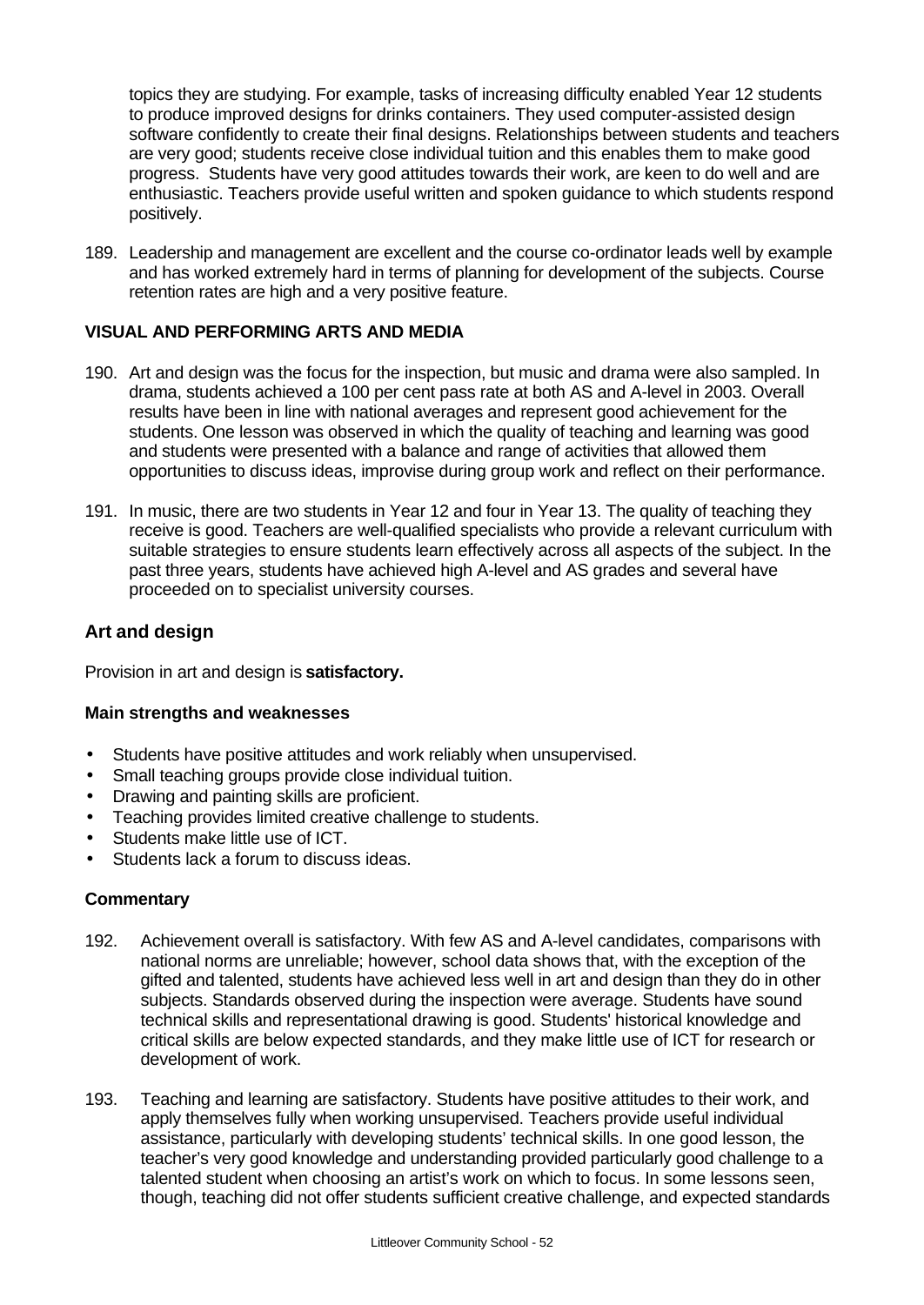were too modest. This leads to rather unimaginative work. Assessment concludes a project and is not used enough during assignments to guide students.

194. The course is efficiently administered. Leadership has not, however, been sufficiently innovative in developing strategies to raise standards, such as a forum to discuss ideas. Insufficient opportunities are provided for students to discuss their ideas with their peers and thereby develop their skills of critical appraisal. Regular visits to national art collections are provided to stimulate students' interest and awareness, but the impact on learning is limited by insufficiently focused and challenging follow-up work.

#### **HOSPITALITY, SPORTS, LEISURE AND TRAVEL**

#### **Physical education**

The focus of the inspection was on the A-level and AS programmes for physical education. For sixthformers in general, whilst they have access to the many good sports facilities, there is no timetabled session for them. Opportunities for extra-curricular sporting activities are limited, although students have enjoyed notable international success in a range of sports.

Provision in AS and A-level physical education is **very good.**

#### **Main strengths and weaknesses**

- Students achieve consistently well at AS and A-level.
- The quality of teaching is very good with excellent relationships between students and teachers.
- Students have exceptionally positive attitudes to the subject and work productively in and out of lessons.
- The courses are very well managed to support students' progress.
- There is no dedicated classroom for teaching physical education theory lessons.

- 195. Achievement is good. A-level and AS results are in line with the national averages and represent good achievement for these students. Most achieve, and many exceed, their predicted grades. Teaching makes a very positive contribution to the standards students achieve.
- 196. Students make good progress and achieve well. Year 13 students have compiled an impressive set of notes, worksheets and course material. Important issues such as drugs in sport are analysed comprehensively, and the anatomy and physiology aspects of the course are well understood. The students' practical skills were evident in a very good, enthusiastically taught lesson on the influence of tactics to raise team performance. This mixed group played netball with pace, precision, very good footwork and ball handling skills and acute positional awareness. Year 12 students are beginning to use appropriate terminology in class and in their written work when analysing sporting performance, for example when looking at information processing, theories of skill acquisition and analysing fitness. All students have a positive approach to their studies and work collaboratively and productively throughout lessons.
- 197. Teaching and learning are very good with excellent student relationships and with student contributions encouraged and valued resulting in a pleasant but productive working environment in lessons. In an excellent Year 12 lesson analysing the theories of skill acquisition, the very well-prepared and innovative lesson combined practical activity, class discussion and ICT usage to reinforce understanding of a potentially difficult topic. Energy systems were discussed effectively in a good Year 13 lesson where the teacher's excellent rapport with the students and the use of a visual aid to stimulate analysis brought all students into the discussion.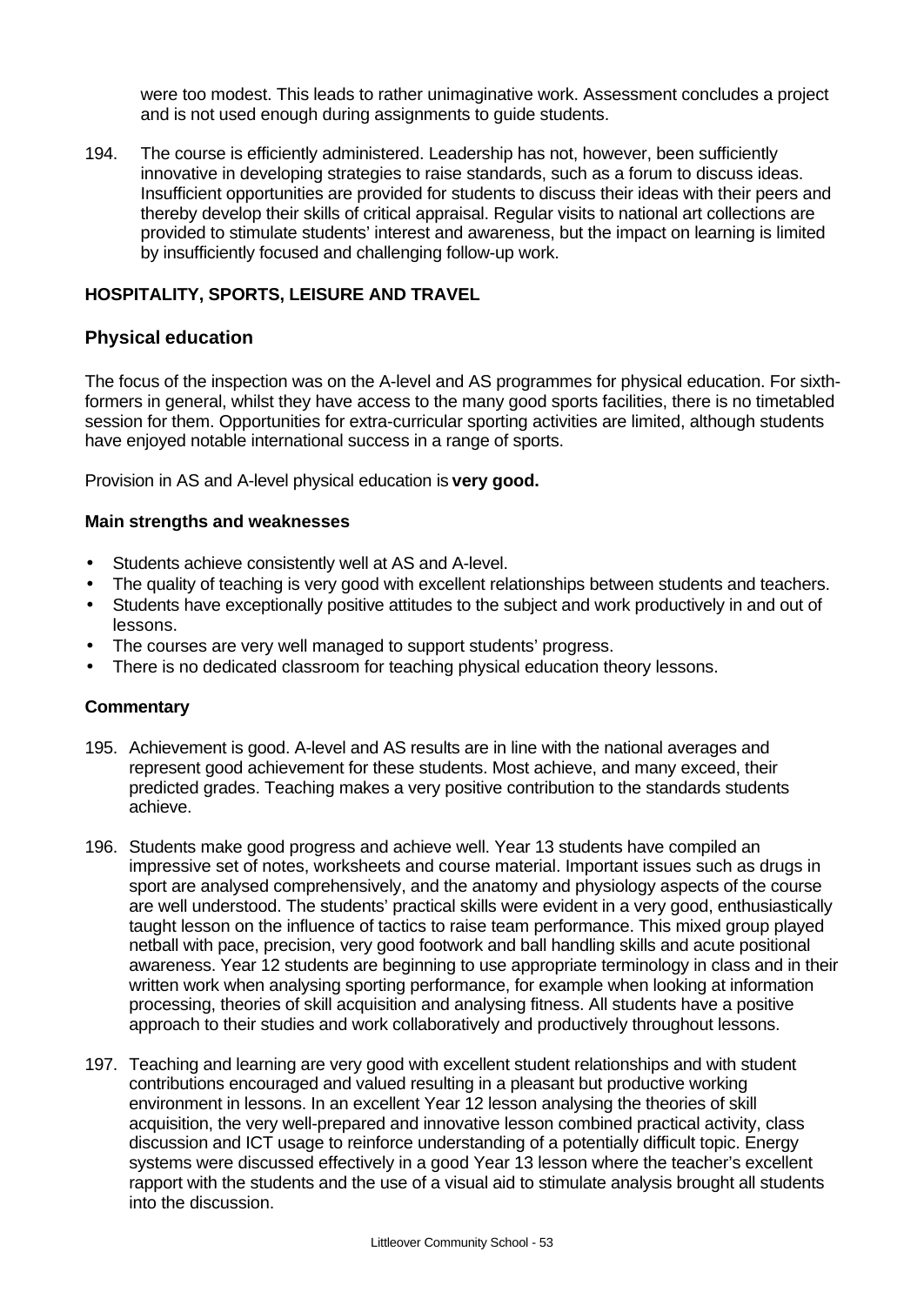198. Leadership and management are very good. The course is well structured and specialists are deployed effectively to teach the different units. Students' progress is systematically tracked and work is thoroughly marked with relevant feedback which ensures students know what they need to do to improve. The course does not have a dedicated classroom, which is both administratively difficult and also does not create an appropriate learning environment for sports studies students.

### **BUSINESS**

199. No subject was inspected in detail in this curriculum area, but business studies at A-level and AS was sampled. In business studies, results have been average or above average over time, and students' achievement has been good. Teaching is good, with some lively methods used to get students to think critically about business decisions. More regular assessment using examination marking criteria would help to refine the important skills of application, analysis and evaluation for Year 13 students.

## **PERSONAL DEVELOPMENT AND GENERAL PROGRAMMES**

200. The school offers an enrichment programme well designed to help pupils extend their skills or enhance their learning. Effective learning was seen in sessions where students worked in teams to design a Millennium Centre website, and in learning Panjabi. Very good teaching was also seen in a well-constructed lesson on moral responsibility as part of the PSHE programme.